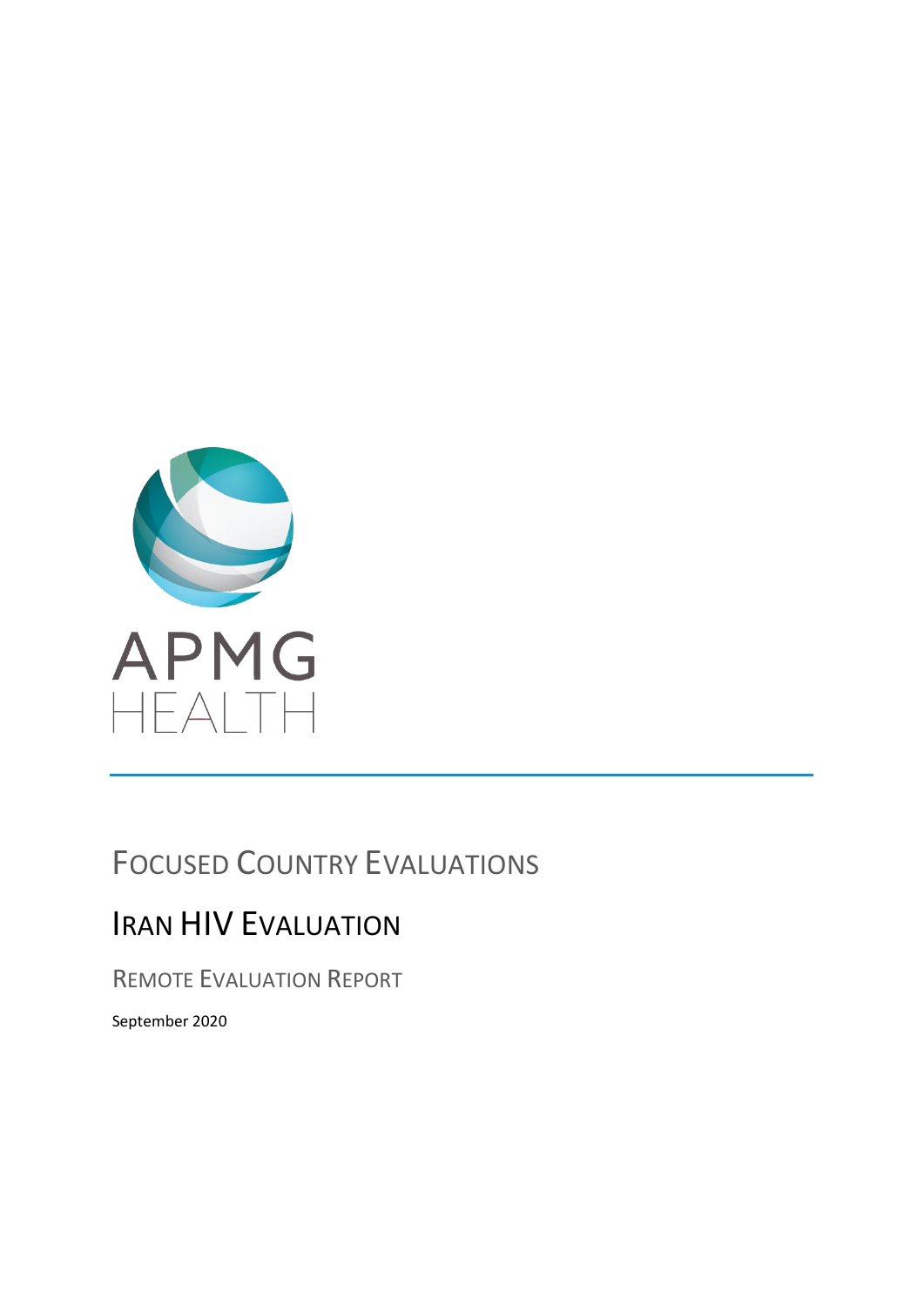## **Introduction**

As defined by the World Bank, Iran is an upper middle-income country in [Western Asia](https://en.wikipedia.org/wiki/Western_Asia) with 83 million inhabitants. Iran is the world's [18th most populous country;](https://en.wikipedia.org/wiki/List_of_countries_and_dependencies_by_population) its territory spans 1,648,195 km<sup>2</sup>, making it the second largest country in the [Middle East](https://en.wikipedia.org/wiki/Middle_East) and the [17th largest in the world.](https://en.wikipedia.org/wiki/List_of_countries_and_dependencies_by_area) Iran has [thirty-one](https://en.wikipedia.org/wiki/Provinces_of_Iran)  [provinces](https://en.wikipedia.org/wiki/Provinces_of_Iran) that were grouped into five regions, based on decision of Interior as of 22 June 2014. Regions are not the constituent units of the country and exist purely for the convenience of governmental administration.

The first reported case of AIDS in Iran was registered in 1986. The country's first wave of HIV epidemic emerged in the early 1980s among the hemophilia patients who received contaminated plasmaderived medicines. The second wave of HIV in Iran came about in the early 1990s among people who inject drugs (PWID). The third wave was initiated by popularization of stimulants in around 2010, mainly amphetamines and methamphetamines, which may stimulate uncontrolled/unprotected sexual behaviors. The percentage of HIV infections registered through sexual contact increased especially among the youth.

According to the latest Spectrum projections, the number of PLHIV in Iran in 2019 was 59,314 (Range: 32,685 - 125,636) (862 children< 15 years, 42,952 men over 15 years, and 15,501 women over 15 years), with an estimated 4,089 (Range: 3,635-4,507) new infections occurring during the same period. Meanwhile, the HIV National Case Registry System reported 22,054 registered people living with HIV (PLHIV) up to the end of 2019 (661 children<15, 15,804 men and 5589 women). There have also been a cumulative 19,026 recorded deaths among PLHIV (UNAIDS, 2019).

HIV prevalence among the general population in Iran remains low. However, the proportion of recorded cases attributed to sexual transmission has been steadily growing. The prevalence of HIV among vulnerable women (VW) was 1.23%<sup>1</sup> in 2019 (a decrease from 2.1% in 2015) and for vulnerable men (VM), estimated in two cities, was 1.5% in 2019.**Error! Bookmark not defined.** Prevalence among PWID has significantly reduced during the past five years from 13.8% to 2.8%, according to the new BBS data (Sharifi et al, 2019). HIV prevalence among prisoners, which was 2.1% in 2009, stood at 0.8% in 2016. A 2014 study of transgender people (TG people) in Tehran, recruited by respondent-driven sampling, reported 1.9% HIV prevalence.**Error! Bookmark not defined.**

Ninety-three percent of TB patients diagnosed in 2018 received HIV testing (8,062 out of 8,671) and HIV prevalence among them was **3.5%**. One study among beggars, and another among homeless people, both conducted in Tehran in 2010, reported HIV prevalence values of 1% and 1.7%, respectively. HIV prevalence, ranging from zero to 4%, has been reported among non-representative samples of street children.**Error! Bookmark not defined.** The HIV National Strategic Program (NSP) has partly been funded by the Global Fund since 2005. The current grant. "Enhancement of National HIV Response with Focus on Target Beneficiary Groups in line with fourth National Strategic Plan (NSP) 2015-2019" started on 01 April 2015 and will end on 31 March 2021. The new Funding Model 2 grant (NMF2: US\$10,461,630) is the second implementation period of the Global Fund - IRN-H-UNDP grant and planned for 01 April 2018 - 31 March 2021. The Global Fund has been investing in Iran since 2005. During that period the Global Fund disbursed US\$ 62,412,067 through three grants, for supporting Iranian HIV National strategy.

<sup>&</sup>lt;sup>1</sup> It should be noted that because of selected study methodology (RDS) and travel restrictions due to COVID-19, the results are not final and valid.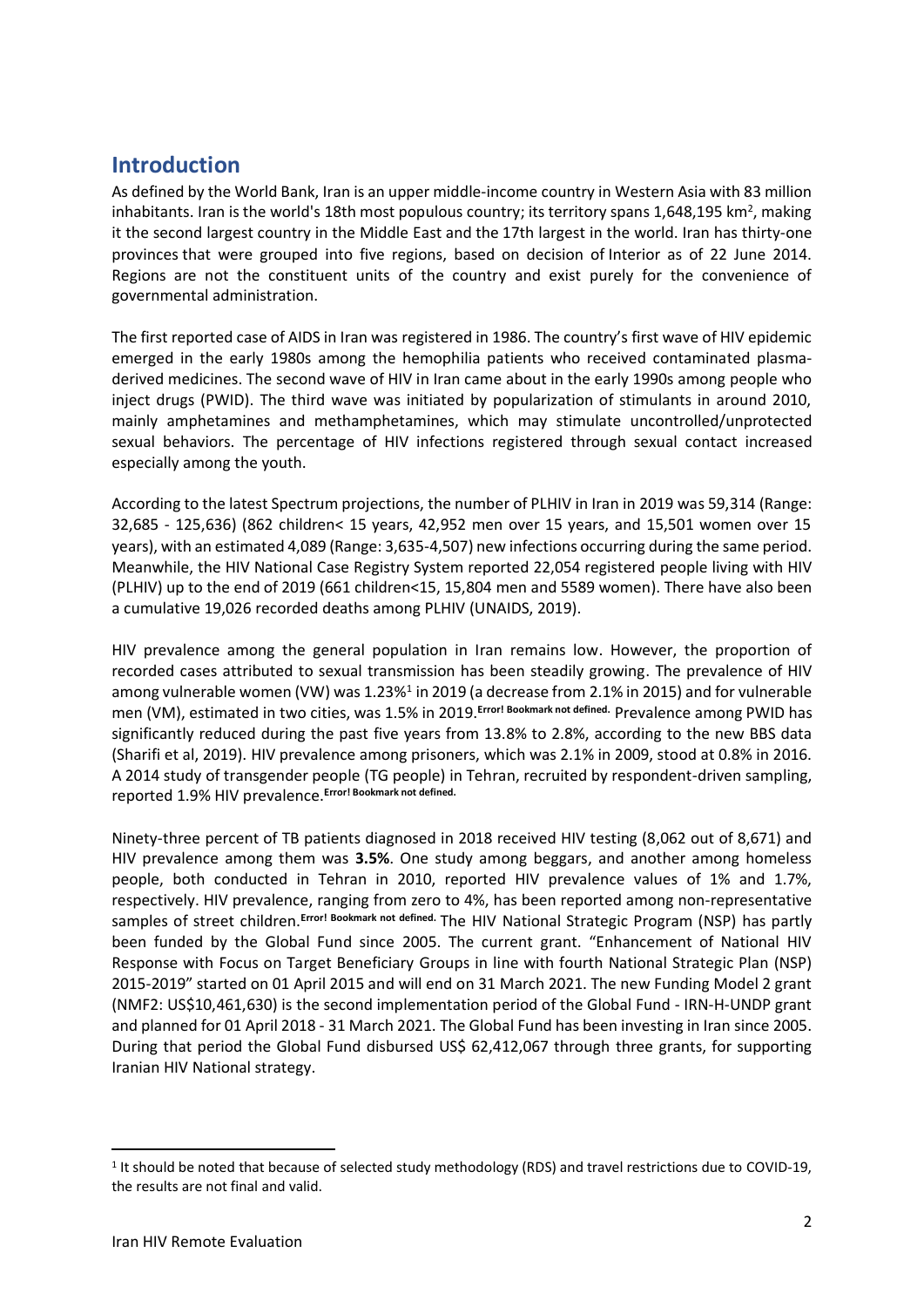Islamic Republic of Iran was selected to receive a field-based evaluation in Quarter 2 of 2020; however, due to COVID-19 pandemic, in consultation with the Global Fund country team, it was decided to conduct a remote evaluation. Two international consultants were responsible for conducting this evaluation, in collaboration with the Global Fund country team and in-country stakeholders. The evaluation of NFM2 grant in the context of full national disease program was carried out through data and document review and analysis and key informant interviews with stakeholders in Iran. Data capture took place over an extended period of time from May-August 2020, with key informant interviews taking place in July-August. An evaluation of the current Global fund grant in the context of full national disease program was implemented through data/document review and analysis, as well as interviews of key informants (KI) and stakeholders in Iran.

The Global Fund Country Team identified the following priorities for this evaluation:

- Available evidence (epidemiological data) on the dynamics of transmission: shift from injecting mode to sexual transmission and implications for programming the response;
- KP programming and service delivery, including results and implementation;
- Mobile HIV testing, including results and implementation; and
- Transition and sustainability planning.

More detailed information on the evaluation methodology and agenda are available in the [Supplementary Information Document.](https://drive.google.com/file/d/19aej89_GDwbQJdQoyZrtA6AORzasfA7F/view?usp=sharing)

## **Findings**

**Objective 1. To evaluate the extent to which – and how – the Global Fund grants have helped enable countries to achieve a) the goals and objectives described in their national disease strategic plans and overall health sector strategy, and b) the goals and objectives agreed in the grant agreements.** 

Iran is the only country in the Middle East North Africa (MENA) region that has committed itself to reach the global target of 90-90-90 to help end the AIDS epidemic by 2020. The 4th National Strategic Plan for HIV/AIDS (4th NSP) and the Global Fund HIV grants have been developed and are being implemented in line with these ambitious targets. The 4th NSP includes several goals, objectives and interventions which were prepared to cover a 5-year period (2015-2019). The overall budget for 4th NSP was about US\$ 1,002,300,503, mainly supported by public financial resource allocations. The program budget was endorsed through an official process involving cabinet approval and parliament endorsement. More than 50% (51.57%) of the budget was allocated to Harm reduction activities and for vulnerable populations.

The Global Fund funding request was based on programmatic gaps and national priorities identified during the country dialogue in full alignment with the country's 4th NSP. The current grant (NFM2) is the continuation grant for the period of April 2018 - March 2021 and is aligned with priorities set out in the 4th NSP, with the goal of limiting prevalence rates among key populations (13% for injecting drug users and 5% for men and women engaged in risky sexual behavior). Another target of the NSP is to reduce HIV-related mortality by 20% over the same period (National AIDS Committee, 2018).

The interventions are being implemented within the scope of NFM2, strategically planned as part of the continuum of the country's pursuit for sustainability in its financing of HIV services. The analysis of the total expenditure disaggregated by source of funding indicated that domestic funds constituted 93.4% of the total expenditures for HIV, funds from external sources made 6.6% (data for 2015) (Aboulhallaje & Najafi, 2017). The NASA 2019 is in process and not finalized yet.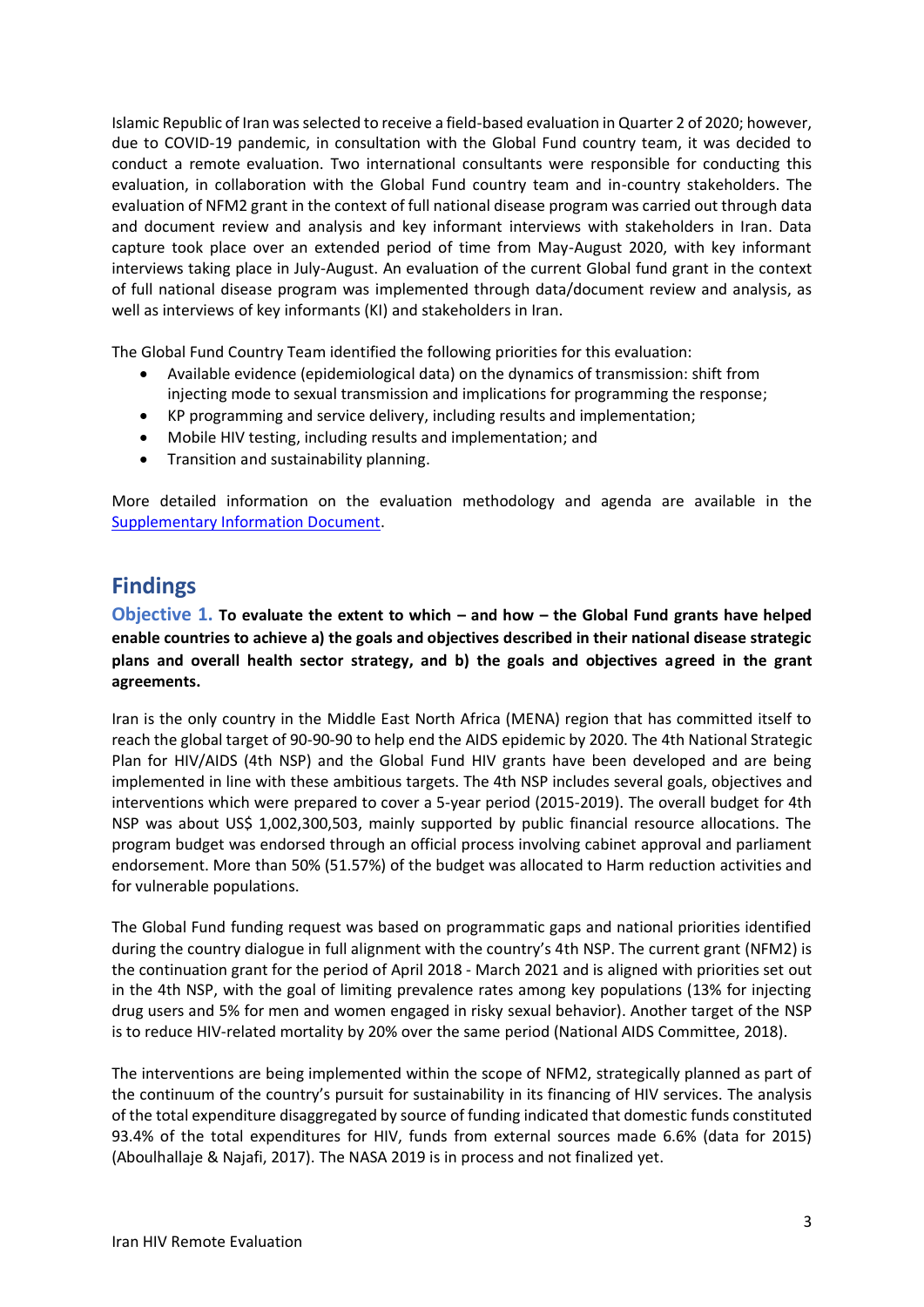### **Domain 1.1. Strategic information, planning, and investment**

Inputs: The government of Iran supports a significant portion of HIV services in the country, and the Global Fund financing is mainly required for the areas where the government does not have sufficient budget.

Thirty eight percent of the grant budget is allocated for human resources, who are required not only for the Global Fund grant implementation, but also for creating adequate workforce which strengthen the HIV national strategy and will support the financial transition process.

A number of formative studies, evaluations and assessments, presented below, costing over US\$250,000, has been planned within the current grant (see Domain 3.1 for complete list and update on implementation) (UNDP, 2017).

Outputs: At the end of 4th NSP 2015-2019, a technical-consultative meeting for development of the 5th NSP 2020-2024 was held from 2-4 November 2019. The meeting was supported by UNDP/under the Global Fund to fight HIV/AIDS, TB and Malaria Country Coordinating Mechanism (CCM) project and was hosted by the Deputy of Health of Hormozgan University of Medical Science. Over 50 representatives from public and private sectors, CBOs, affected people, national experts, as well as representatives of multilateral partners have been participating in the development of new NSP. The aim of this initial meeting was to gather technical experts and key stakeholders to review the 4<sup>th</sup> NSP, conduct a SWOT analysis, and initiate the development of 5th NSP. Within the current grant, the PR hired a national consultant who will support the CCM and UNDP in the development of the new allocation request to be submitted to the Global Fund. During this process the consultant will ensure the Global Fund grants are fully aligned with the 5th NSP and the Global Fund instructions and guidelines (UNDP, 2020).

The 5th NSP will prioritize the strategies, identify the vision, missions, and define the mid and longterm goals. The budget is being formulated based on qualitative goals, costs of service packages and unit costs with consideration of inflation costs. The workplan, list of implementer organizations, as well as monitoring and evaluation (M&E) plan will be part of the NSP. After document finalization, it will be discussed within the working groups and submitted for revision to High Council for Health and Food security which is chaired by the President. Once NSP is approved and signed by the president, it is officially released. Since the NSP is a reference national AIDS control program document, other programs indicator should be aligned with NSP targets. Global Fund grant alignment will be done after finalization of the NSP. (Key Informant interviews, 2020)

During key informant interviews, national stakeholders reported that all core strategies of 4th NSP will be transferred to the 5th NSP, and the list of KPs will be complemented with additional vulnerable groups, such as TG people and mobile populations/seasonal workers. It is presumed that the new NSP objectives and indicators will correspond to the current epidemiological situation and commitments of the country. (Key Informant interviews, 2020)

Besides, the results of studies, presented in "Input" section, will contribute to the revision of current strategies, turning decision-making process evidence-based and facilitating the development of 5th NSP.

Outcomes: It is not possible to assess the level of achievement for the goals and objectives described in 4th NSP because the NSP review report was neither provided to evaluators, nor is publicly accessible. The rating for NFM2 was B1 during the last two reporting periods, since the beginning of 2018. There is no evidence that the next reporting period will see an improvement in performance. More details are presented in the dashboard of core indicators for this objective, below.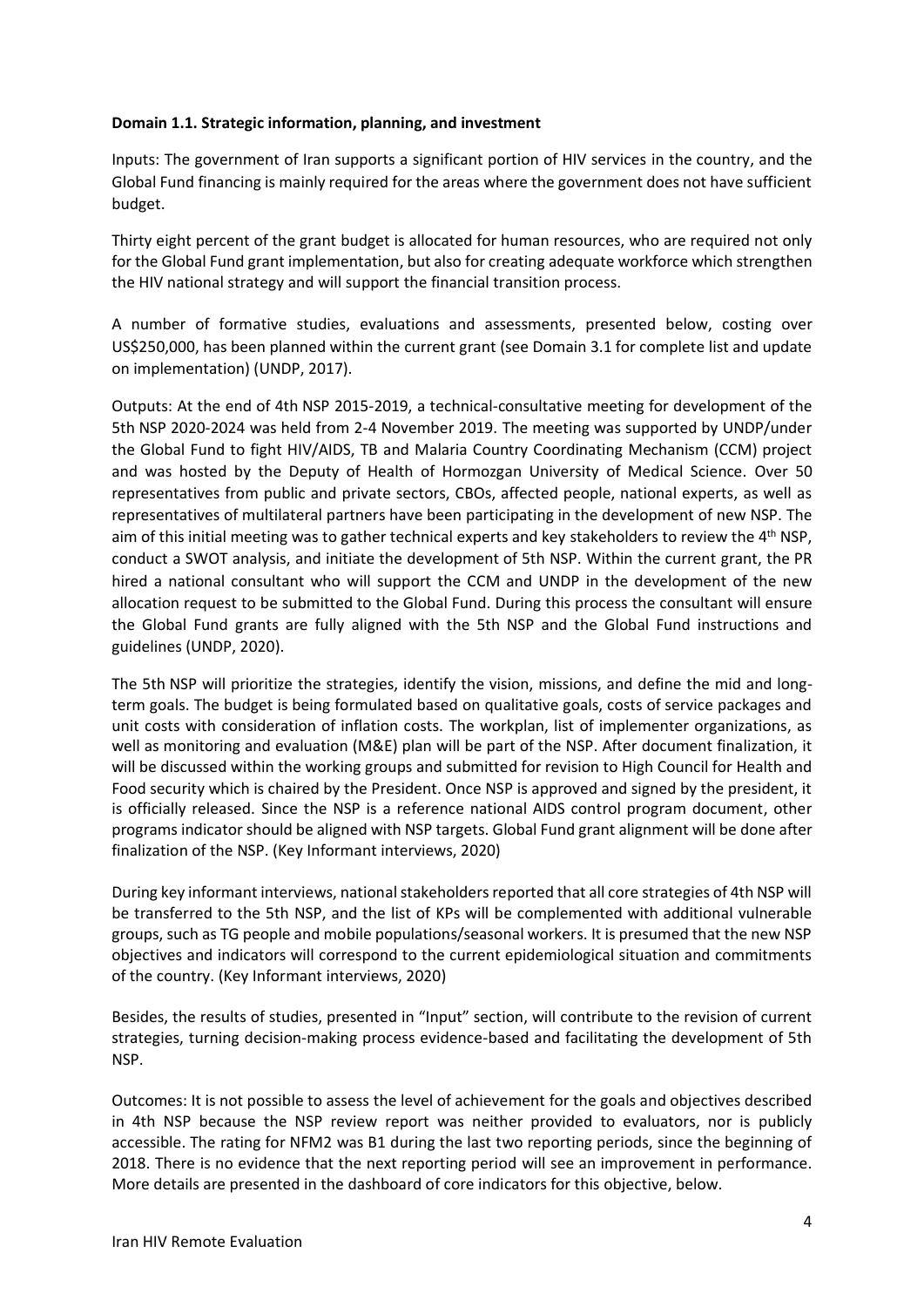#### **Domain 1.2. Resilient and sustainable systems for health**

Inputs: The Global Fund remains the major external source of financial contribution in Iranian HIV NSP. There is no direct Global Fund funding for improvement of PSM capacities in the country within this grant; however, indirectly, UNDP contributes to improvements of National LMIS system. The significant financial and non-financial resources and mechanisms of the PR are used for procurement of HIV test kits, ARVs, test kits for clinical monitoring and lab equipment. Support is vital for the program due to sanctions and economic situation in the country (Key Informant Interviews, 2020).

HIV management and service delivery infrastructure that were created during the years of cooperation with the Global Fund encompass all types of organizations (governmental, nongovernmental and private) that are balanced and structured with strong division of their responsibilities defined by HIV NSP. A significant range of activities have been transferred from the Global Fund financing to domestic funding during NFM1 and previous grants. NFM2 does not support directly any community-based organization; however, CBOs are involved in service provision at the field level through sub recipient organizations (SRs) (Key Informant Interviews, 2020). US\$ 123,555 is allocated to NFM2 to cover salaries of Positive Clubs (PC) staff (UNDP, 2017).

Outputs: All procurements, including procurement of services under the Global Fund grants, are being conducted by UNDP as the PR. Some limited procurement activities are allowed at SR/Sub-subrecipient (SSR) level. Within the HIV NSP all quantification, estimation and forecast of health products, test kits, ARVs and other products/medicines are planned and managed by the National AIDS Control Program (NAP). The management information system software (MIS) allows the calculation and estimation of national need with regard to ARVs and prevention commodities. The portions of these commodities for PR and government procurement are determined (Key Informant interviews, 2020).

Heath products and commodities are procured for one year in advance; however, fractional distribution is being applied to prevent overstocking and expiry. The buffer-stocks are calculated for preventing stock-outs of ARVs. Heath products procured by the PR under the NFM2 are being delivered to the Ministry of Health (MoH) and medical education (MoHME's) warehouse; MoHME is responsible for further distribution within the beneficiary organizations (Key Informant Interviews, 2020).

The PR regularly monitors the warehousing and delivery conditions at central and peripheral level to ensure proper storage and distribution. Non-health products, such as mobile stations or vehicles, procured by PR are delivered to each SR's warehouse and in some cases the products are delivered to provinces where they are located (Key Informant interviews, 2020).

The involvement of CBOs/NGOs in service provision has been the key element of the national response ever since the first NSP was developed in the early 2000s. Harm reduction programs for PWID were planned, launched and scaled up with the help of non-governmental organizations. At the end of 2018, all 269 drop in centers (DIC) for PWID, 53 DICs for vulnerable women, and 480 outreach teams working over the country are operated by CBOs. These centers are supported and undergo quality control by either the MoH (through the nearest medical university) or the State Welfare Organization.

The opioid substitution therapy (OST) program in Iran has also been expanded with the direct and widespread involvement of the private sector to the extent that, by the end of 2018, more than 98% of the approximately 8,000 OST centers, were supervised by either the MoH or the Welfare Organization, was administered by the private sector (UNAIDS, 2019)..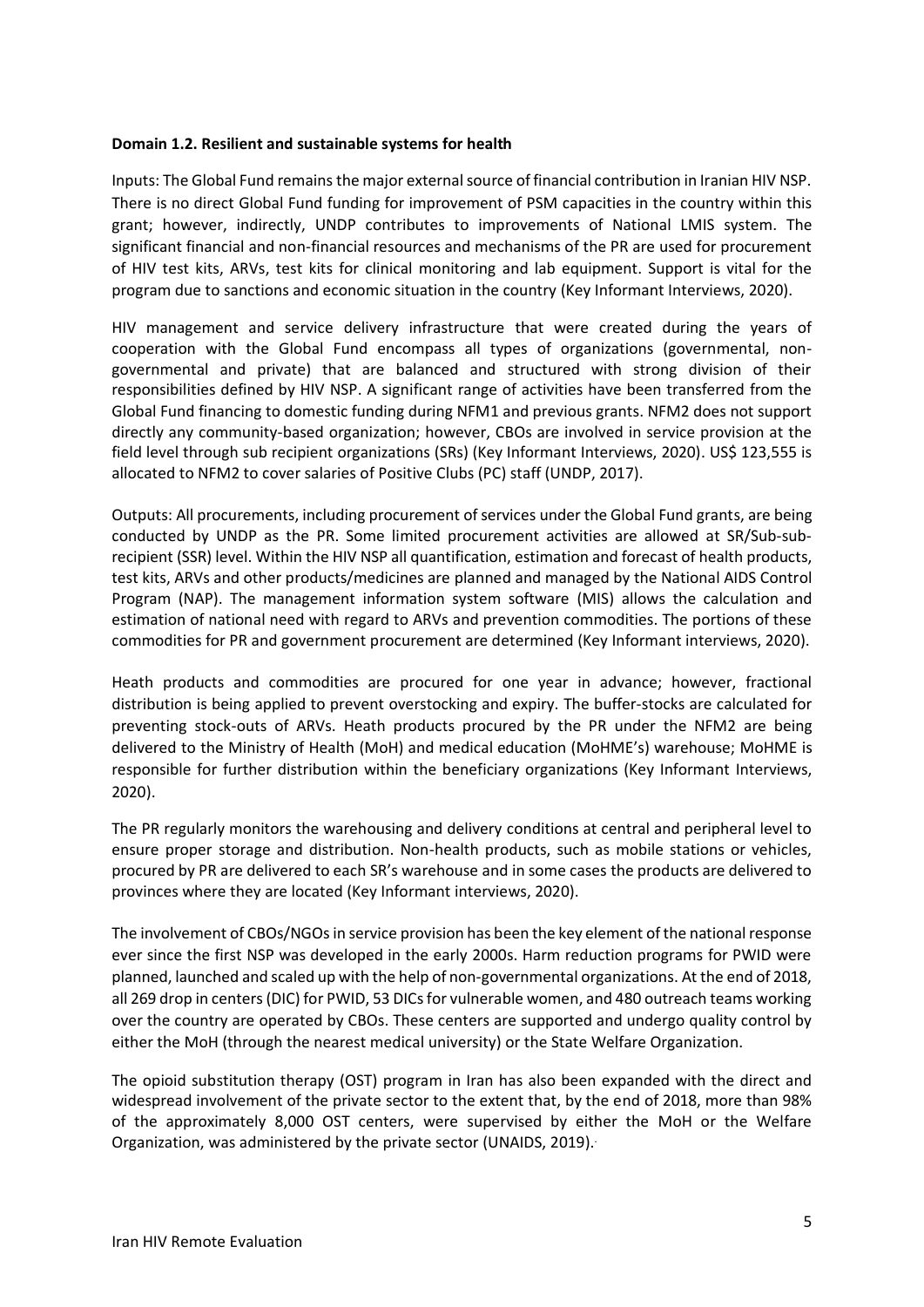Outcomes: There is no positive improvement in PSM observed during the last two years. Total economic embargo in Iran, which includes sanctions on companies doing business with Iran and consequent deteriorating economic situation in the country, appears to be a significant challenge for sustained development (Key informant Interviews, 2020).

As a result of those sanctions, [Iran's gross domestic product \(GDP\) contracted an estimated 4.8% in](https://www.imf.org/en/Publications/WEO/Issues/2019/10/01/world-economic-outlook-october-2019)  [2018 and is forecast to shrink another 9.5% in 2019,](https://www.imf.org/en/Publications/WEO/Issues/2019/10/01/world-economic-outlook-october-2019) according to the International Monetary Fund. Sanctions have drastically constrained the ability of the country to finance humanitarian imports, including medicines, causing serious hardships for ordinary Iranians and threatening their right to health (Human Rights Watch, 2019). This includes creating vital domestic shortages to life-saving medicines which limit the treatment access for some diseases. Sanctions have also crippled Iran's domestic pharmaceutical industry, leading to the disruption of generic medicines production and forcing the country to import medicines and raw materials that are of lower or questionable quality. The shortage of 73 drugs that closely tracked with the disease burden in the country was observed. Forty four percent of these drugs are classified by WHO as essential medicines (Setayesh & Makey, 2016).

Stock-outs of ARVs were not reported by respondents during interviews for the past two years; however, in 2018, the country reported stock-out of one or more required ARVs in 6.6% of facilities dispensing antiretroviral medicines. Ten sites from 160 health facilities involved in ART provision (6.3%), faced a stock-out of one or more required antiretroviral medicines. There is no available information related to ARVs stock out in prisons. Stock-outs of ARVs were reported also in 2017 and 2016 - in 3.6% and 5.5% facilities accordingly (UNAIDS, 2018).

There were also problems in the procurement of test kits, outlined in "Performance Letter Progress Report" for the period 1 April - 30 September 2019. The main changes pertained to a lengthy national procurement process and limited willingness from suppliers to provide services due to the current economic situation. As described by key informants, a situation of "near stock out" of HIV test kits was observed in 2019. Due to a lack of HIV test kits in some areas and uncertainty in dates for receiving planned quantities of test kits, some service providers minimized their testing activities(Key Informant interviews, 2020).

During key informant interviews, no changes in the scope of NGO core services provision were reported as a result of transition to domestic financing. Some additional/attractive services provided by PCs, like sewing classes or swimming pool passes for PLHIV, are no longer available. (Key Informant interviews, 2020)

## **Domain 1.3. Supportive and sustainable legal, policy, and financial environments**

Inputs: The Legal Environment Comparison Study and Assessment and the Stigma Index II have been carried out by country with the support of UN agencies and the Global Fund grant. A comprehensive multilevel study was launched with desk review of the national policies and laws, as well as comparative study of the laws in different countries. The results of the first stage qualitative study were validated via national stakeholder workshops, discussion sessions and individual interviews (Key Informant interviews, 2020).

With the support of UNAIDS, the country used Fuzzy modeling to understand root causes of Stigma and discrimination health care settings.

The analysis of the total expenditure disaggregated by source of funding indicates that domestic funds constituted 93.4% of the total expenditures for HIV, funds from external sources makes 6.6% (data for 2015) (Abdoulhallaje & Najafi, 2017).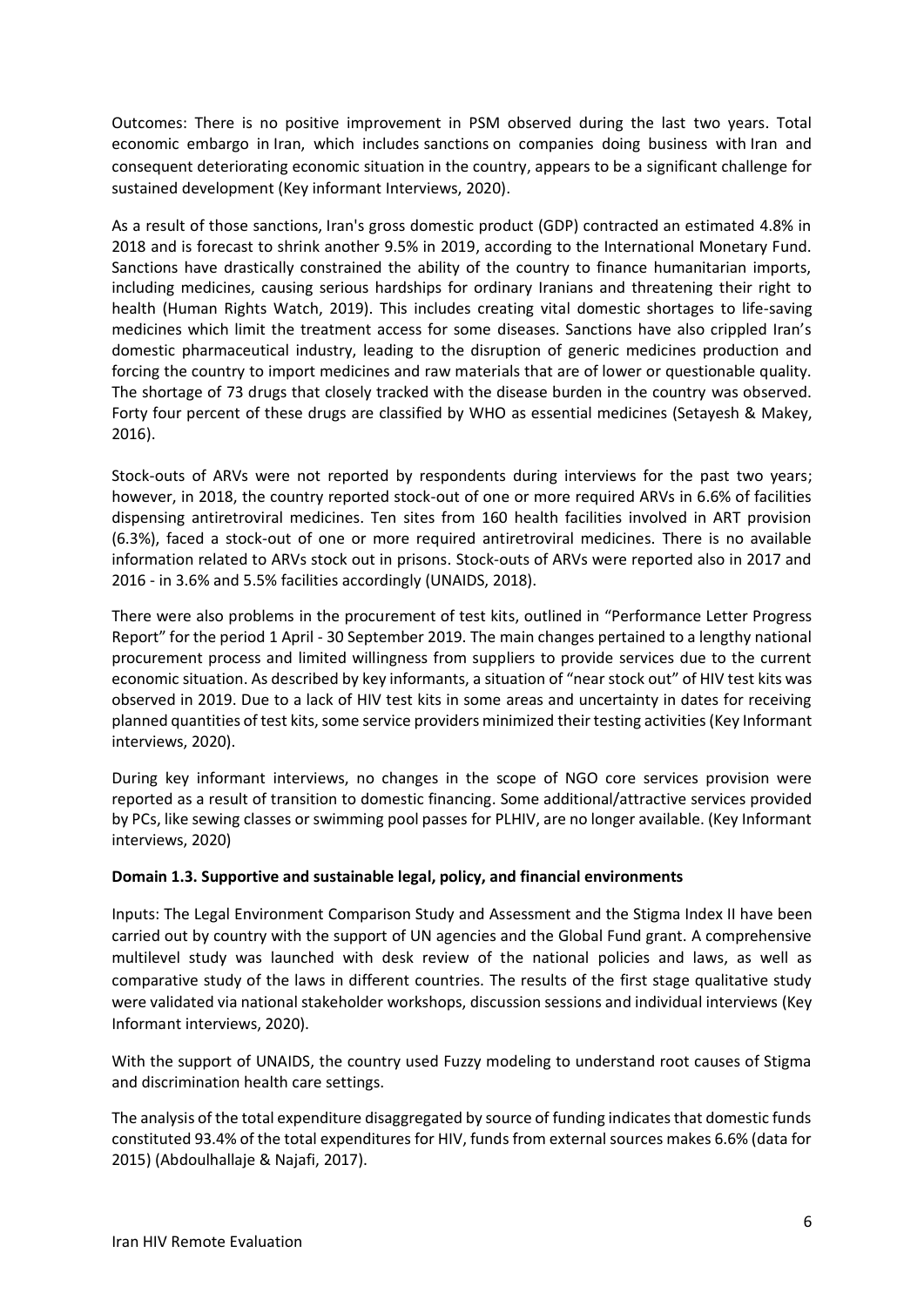Outputs: The Legal Environment Comparison Study and Assessment findings are being used for recommending amendments to relevant laws and regulations, as well as an information, education, and communication (IEC) campaign for health care providers. An anti-discrimination directive has been drafted by MoHME based on the same assessment and will be issued to all medical universities to end HIV related discrimination in healthcare settings. The process will be strengthened by training and workshops on stigma and discrimination for healthcare providers in 2020. A bylaw to 'Prevent Discrimination and Stigma against People Living with HIV" was developed based on findings of this evaluation. Although the bylaw cannot be legally binding, it will be submitted to the new parliament. (Key Informant interviews, 2020)

UNAIDS has supported the following initiatives to reduce stigma and discrimination in the country and to develop ethical frameworks:

- 1. Development of an interactive program to educate medical and health students on S&D using Gamification. The Redxir Project was aimed at stigma and discrimination elimination in healthcare settings. Pilot activities, from September 2018 till July 2019, were implemented among students of medical universities. 241 students participated in nine-month project (REDXIR, 2019).
- 2. Start-up of the project of legal capacity building for service providers in Adolescent Wellbeing (AWB) Centers and establishment of a referral system to address adolescents' legal issues and Development of Ethical Framework for Adolescent Well Being Centers.

Since late 2015, the MoHME has been working with UN agencies to establish targeted programmes for young people in Iran seven Adolescent Well-Being (AWB) Centres have been established in six provinces. The AWB Centres target vulnerable adolescents and the youth with high-risk behaviour, provide a safe space for these groups, in which they can come together in an environment free of stigma and discrimination to acquire the required skills to lead a healthy life. The MoHME, in collaboration with other relevant stakeholders and UNAIDS, are developing policies and services for adolescents that empower them to address their sexual and reproductive health needs. The project is aimed at supporting capacity building for service provision and empowerment of adolescents. This includes capacity building on ethics and legal support to the AWB centres for implementation of health programmes for adolescents, and community-based activities. UNAIDS is supporting the capacity building of service providers of AWB centres, as well as the development and publication of educational materials on ethical and legal framework of AWB centres. Protocol on establishment of a referral system to address adolescents' legal issues through citizen rights clinics will also be developed (UNAIDS/UNICEF, 2020).

- 3. Start-up of a study on the National Citizen's Rights Charter in the context of National response to HIV.
- 4. Development of Ethical Framework for NSP5 and Development of Anti-Discrimination. Directive for health care setting; The Directive is in the process of official announcement.

Outcomes: In general, comprehensive national laws in Iran cover a wide range of issues: fundamental freedoms, political and civil rights of people living with HIV (PLHIV) - such as non-discrimination, equality, liberty, security of person, and confidentiality. The results of legal environment study implemented in 2017 indicate that Iran, like many countries outlined in report, provides legal support for PLHIV. It is reflected in the body of fundamental laws as constitution (a chapter related to citizen rights), labor, travel and public health laws. These policies and laws protect PHLIV from stigma, discrimination, forced testing and privacy violations (Abbasi et al, 2017).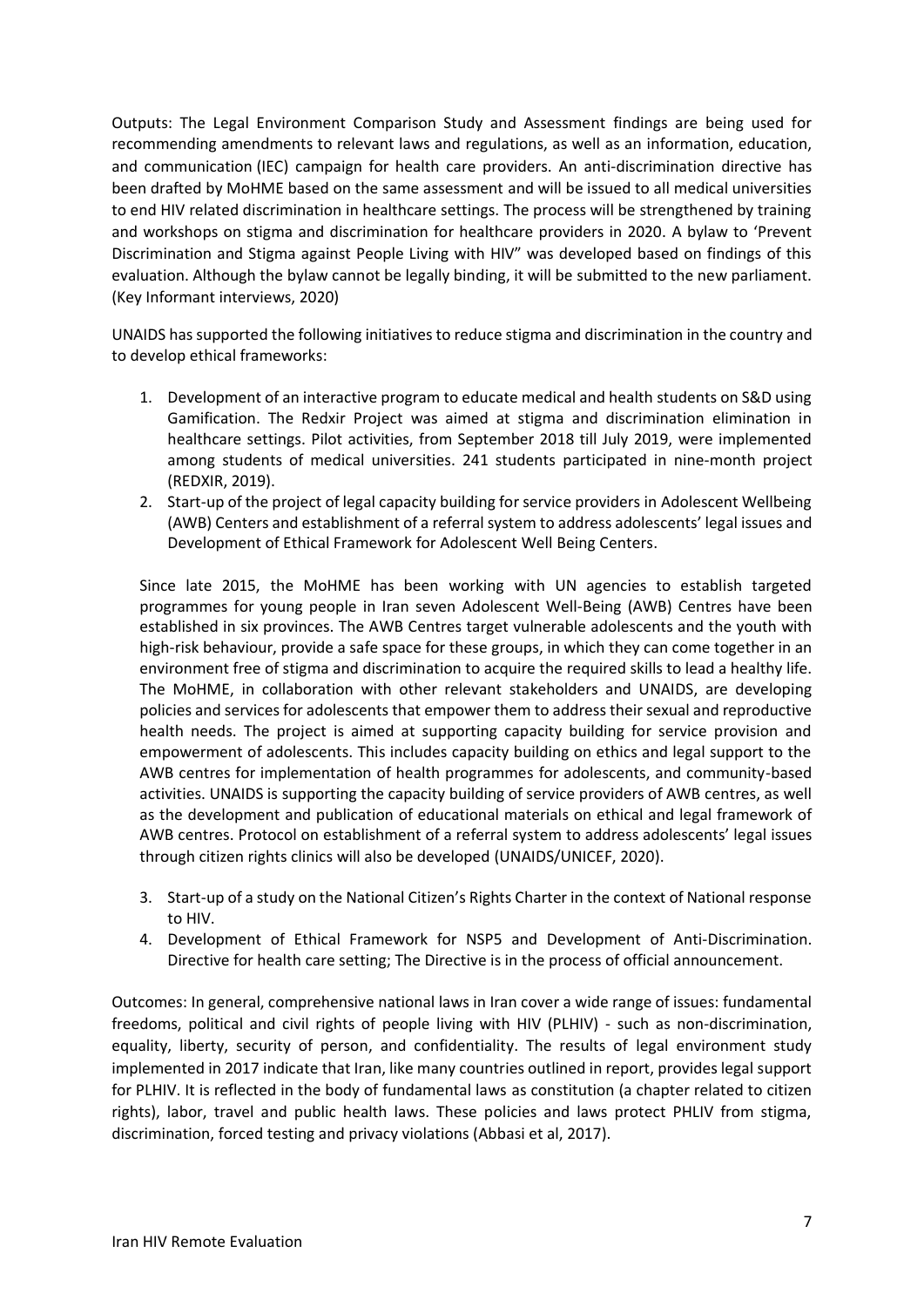Most laws and policies are primarily dedicated to the organization of the health system, provision of services and elimination of stigma and discrimination. In some cases, such as employment law or law on pubic heath, legal protection of PLHIV is implicit and unspecified, they require additional interpretation. Overall, the review of available documents and results of the study show that there is no specific analysis of legislative field to determine the existing legal barriers and obstacles for provision of HIV/AIDS prevention activities to key populations (excluding PLHIV). Most legal policies are directly focused on PLHIV. KPs who are prosecuted by law (e.g. VW and VM) are considered a part of the general population until they self-identify as a KP. They benefit from all the rights of Iranian citizens by constitution and other legal acts. In practice, this approach creates additional obstacles on the way of health services utilization. Legal protections for KPs enable these individuals to seek support and obtain HIV services without fear of punishment or being stigmatized. Protection helps to ensure that services are available, effective and accessible to communities (Key Informant interviews, 2020).

It is not clear whether gradual increase of AIDS financing has been ensured within recent years or if the 5th NSP will reflect transition in its budget. Absence of national HIV subaccount does not allow for tracking and there is an absence of reports on AIDS actual expenditures in Iran. However, it should be considered that since 2015, the Iranian Rial has suffered significant fluctuations in the exchange rate and inflation. According to Iranian Central Bank, at the time of assessment the official exchange rate was approximately 42,000, while in 2015 it was around 25,500 IRI for US\$1 for the same period. In 2018, the Iranian Rial had its lowest rate in 35 years, of almost 60,060 Rials for US\$1. The total economic embargo on Iran has significantly affected the country's ability on perspective planning including health sector expenditures (Key informant interviews, 2020).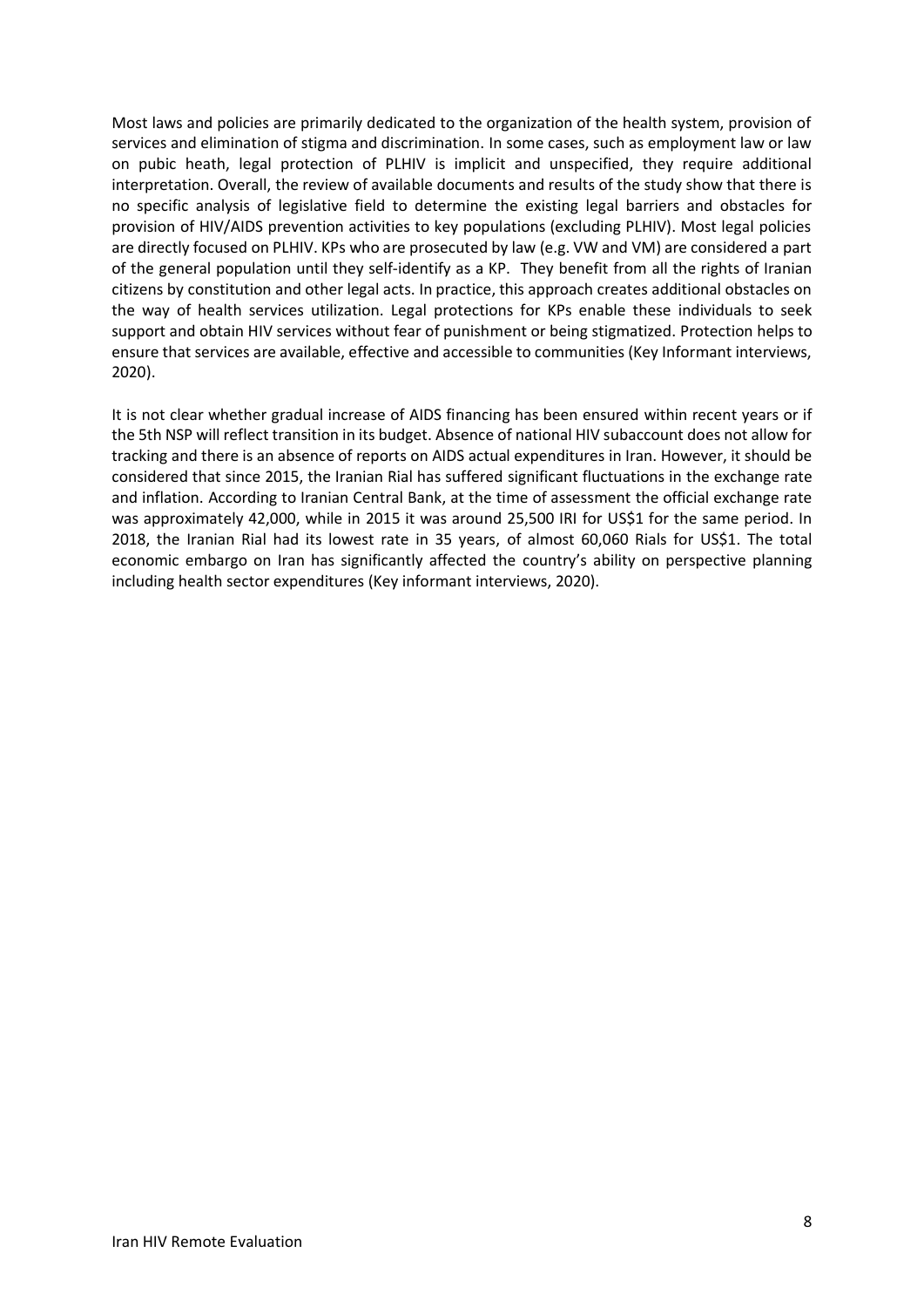## **Dashboard of Core Indicators: Objective 1**

| <b>Dashboard Key</b> |           |  |
|----------------------|-----------|--|
|                      | Very poor |  |
|                      | Poor      |  |
|                      | Moderate  |  |
|                      | Good      |  |

| <b>Indicator</b>                                                                     | <b>Score</b> | <b>Justification</b>                                                                                                                                                                                                                                                                                                                                                                                                                                                                                                                                                                                                                                                  | <b>Source of Data</b>                                                                    |
|--------------------------------------------------------------------------------------|--------------|-----------------------------------------------------------------------------------------------------------------------------------------------------------------------------------------------------------------------------------------------------------------------------------------------------------------------------------------------------------------------------------------------------------------------------------------------------------------------------------------------------------------------------------------------------------------------------------------------------------------------------------------------------------------------|------------------------------------------------------------------------------------------|
| Strategic planning: Availability of National<br>Strategic Plan                       | $\mathbf{2}$ | The National HIV Strategic Plan in Iran is the main document that<br>guides HIV/AIDS response in the country for the five-year period.<br>The 4th HIV NSP, which was developed at the end of 2013 for the<br>period 2015-2019, has finished. The current Global Fund grant is<br>contributing to the development of the new, 5th NSP for the<br>period 2020-2024.<br>The format of NSP is envisaging that the M&E and Costed Action<br>Plans will be the part of the 5thNSP.<br>5th NSP is in the process of finalization.                                                                                                                                            | 5 <sup>th</sup> NSP development update,<br>2020<br>Key Informant interviews, 2020        |
| Strategic investment: Appropriateness of<br>goals and objectives to epidemic context | 3            | Overall, the 5th NSP objectives for achieving the 90/90/90 goals<br>seem to be relevant to current epidemic content. In existing<br>documentation, there was no observed evidence for shifting<br>programs or strategies and changing the scope of existing efforts.<br>National KI envisage that all core strategies of 4th NSP will be<br>transferred to the next one and the list of KPs will be<br>complemented with additional groups, such as TG people and<br>mobile populations/seasonal workers.<br>It is presumed that the new NSP objectives and indicators will<br>correspond to the current epidemiological situation and<br>commitments of the country. | UNAIDS. 2019, Online reporting<br>tool's data analysis<br>Key Informant interviews, 2020 |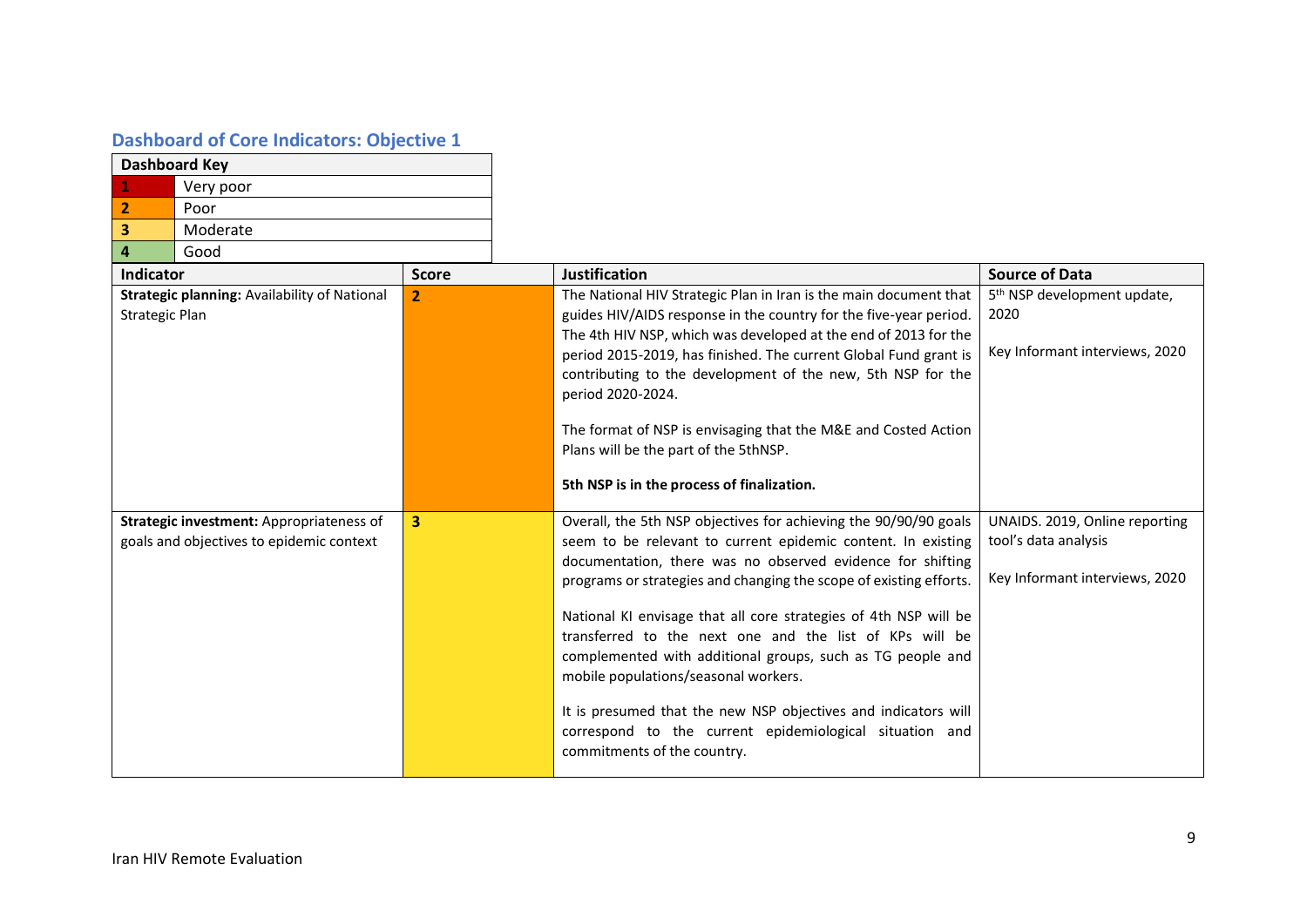|                                                                            |                | There are still persistent challenges that need to be addressed:                                                                                                                                                                                                                                                                                                                                                                                                                                                                                                                                                                                                                                                                                                                                                                                                                                                    |                                                                                                                                                                    |
|----------------------------------------------------------------------------|----------------|---------------------------------------------------------------------------------------------------------------------------------------------------------------------------------------------------------------------------------------------------------------------------------------------------------------------------------------------------------------------------------------------------------------------------------------------------------------------------------------------------------------------------------------------------------------------------------------------------------------------------------------------------------------------------------------------------------------------------------------------------------------------------------------------------------------------------------------------------------------------------------------------------------------------|--------------------------------------------------------------------------------------------------------------------------------------------------------------------|
|                                                                            |                | First 90 (testing)<br>Limited/difficult access to certain key populations;<br>1.<br>Low demand/motivation for testing services among key<br>2.<br>populations.<br>Challenges for involvement of new clients (KPs<br>3.<br>representatives) in testing programs.<br>Second 90 (treatment)<br>Insufficient linkage to care;<br>1.<br>Retention in care/ART.<br>2.<br><b>Third 90 (suppression)</b>                                                                                                                                                                                                                                                                                                                                                                                                                                                                                                                    |                                                                                                                                                                    |
|                                                                            |                | Insufficient adherence<br>$\mathbf{1}$ .                                                                                                                                                                                                                                                                                                                                                                                                                                                                                                                                                                                                                                                                                                                                                                                                                                                                            |                                                                                                                                                                    |
| Performance: Achievement of targets set<br>in grant agreement <sup>2</sup> | $\overline{2}$ | Average achievement for all indicators of the current Global Fund<br>grant was 64% for the period 1 April 2018 - 30 September 2019.<br>The latest grant performance rating corresponds to B1.<br>There is no evidence that at the next reporting period an<br>improvement in performance will be observed.<br>In mid-March-April 2019, widespread flash flooding affected large<br>parts of Iran. The flooding caused infrastructure destruction<br>worth hundreds of millions of dollars, as well as the collapse of at<br>least 314 bridges across the country. 23 of the country's 31<br>provinces were affected. The floods have fully and partially<br>destroyed 1040 health facilities and 81 hospitals, leaving patients<br>with limited access to essential and life-saving health services. In<br>some provinces, health facilities were not functional due to<br>inaccessibility of roads and landslides. | <b>Grant Rating Tool: Period Start:</b><br>01 Apr 2018-31 Mar 2019<br>Performance Letter Progress<br>Report covering the period 1<br>April, 2019-30 September 2019 |

 $^{2}$  Refers to most recent grant agreement except when the grant was signed less than 12 months before evaluation: in these cases, this refers to previous grant agreement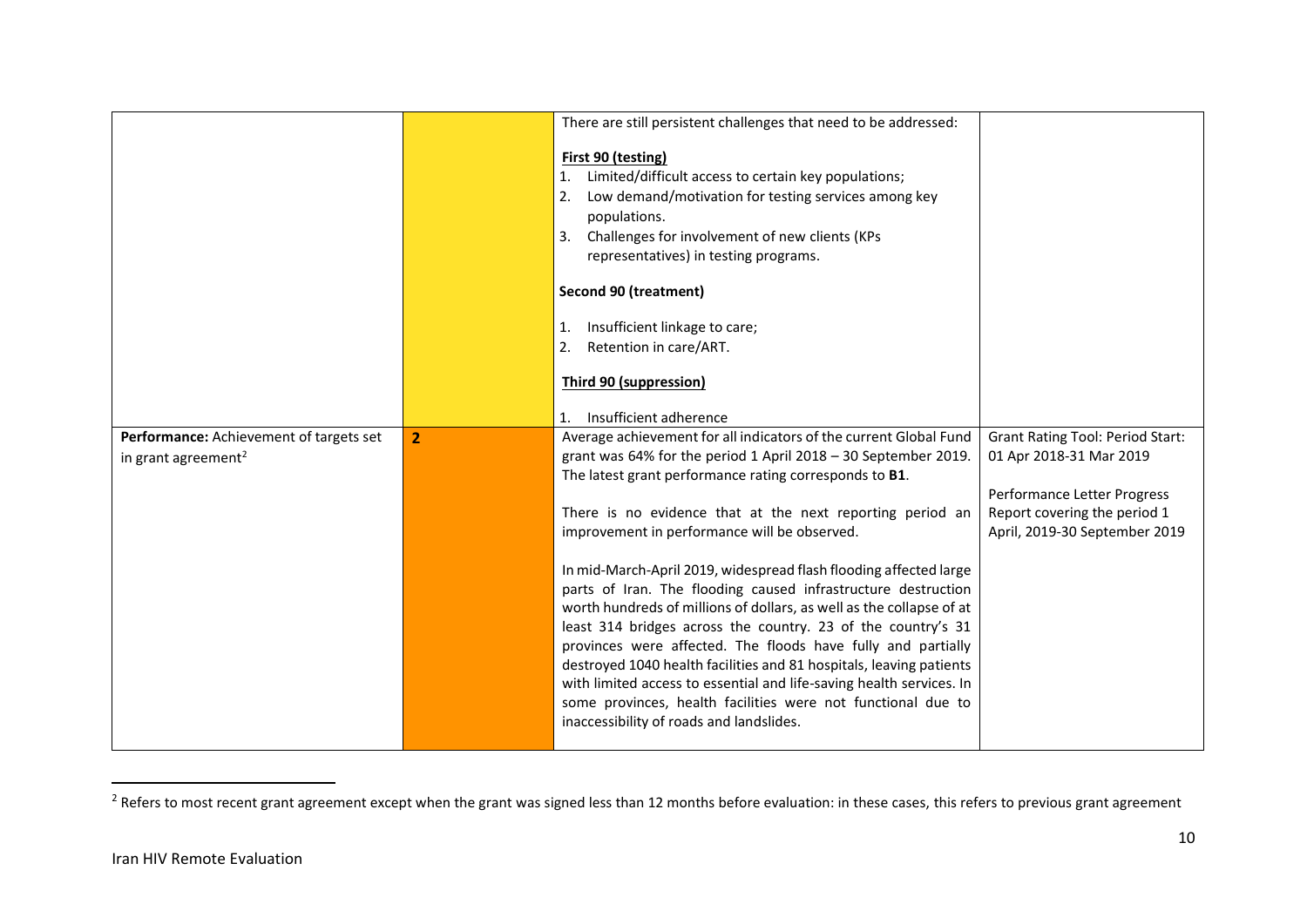|                                                          |                | Currently, the COVID-19 pandemic is having a catastrophic impact<br>on the most vulnerable communities around the world. The<br>situation in Iran is particularly harsh, with formal notification to<br>date of almost 332,000 cases and 18,800 deaths.<br>There is a significant decrease in indicators achievement in the<br>last two reporting periods. |                                |
|----------------------------------------------------------|----------------|------------------------------------------------------------------------------------------------------------------------------------------------------------------------------------------------------------------------------------------------------------------------------------------------------------------------------------------------------------|--------------------------------|
| Resilient and sustainable systems for                    | $\overline{2}$ | 6.3% of treatment sites faced a stock-out of one or more required                                                                                                                                                                                                                                                                                          | UNAIDS. 2018. GARPR Online     |
| health: Stockouts of key commodities <sup>3</sup>        |                | antiretroviral medicines during 2018 (10 sites from 160 health                                                                                                                                                                                                                                                                                             | Reporting Tool, Iran           |
|                                                          |                | facilities dispensing antiretroviral medicines during 2018).                                                                                                                                                                                                                                                                                               | Performance Letter Progress    |
|                                                          |                | There is no available information related to ARVs stock out in                                                                                                                                                                                                                                                                                             | Report covering the period 1   |
|                                                          |                | prisons.                                                                                                                                                                                                                                                                                                                                                   | April, 2019-30 September 2019  |
|                                                          |                | Challenges in the procurement of test kits as a result of a lengthy                                                                                                                                                                                                                                                                                        |                                |
|                                                          |                | national procurement process and limited willingness from                                                                                                                                                                                                                                                                                                  | Key Informant interviews, 2020 |
|                                                          |                | suppliers to provide services due to the current economic<br>situation, have been mentioned in Performance Letter (Period -1                                                                                                                                                                                                                               |                                |
|                                                          |                | April, 2019-30 September 2019).                                                                                                                                                                                                                                                                                                                            |                                |
| Resilient and sustainable systems for                    | 3              | CBOs/NGOs play the key roles in HIV/AIDS control program. The                                                                                                                                                                                                                                                                                              | UNAIDS. 2018, GARPR Online     |
| health: Recognition and realization of role              |                | involvement of community-based organizations in service                                                                                                                                                                                                                                                                                                    | Reporting Tool, Iran           |
| of community response and systems in the                 |                | provision has been the key element of the national response since                                                                                                                                                                                                                                                                                          | Key Informant interviews, 2020 |
| national response                                        |                | the first National Strategic Plan. CBOs/NGOs and the private                                                                                                                                                                                                                                                                                               |                                |
|                                                          |                | sector are the main service providers on the field level; currently,<br>they are contracted by the government following a bidding                                                                                                                                                                                                                          |                                |
|                                                          |                | system for services provision.                                                                                                                                                                                                                                                                                                                             |                                |
|                                                          |                |                                                                                                                                                                                                                                                                                                                                                            |                                |
|                                                          |                | No information is available with regard to the level of financing                                                                                                                                                                                                                                                                                          |                                |
|                                                          |                | for CBOs/NGOs.                                                                                                                                                                                                                                                                                                                                             |                                |
| Supportive and sustainable legal, policy                 | 3              | HIV/AIDS legal environment assessment was conducted in Iran                                                                                                                                                                                                                                                                                                | HIV/AIDS Legal environment     |
| and financial environments <sup>4</sup> : Identification |                | with the support of Global Fund in 2019. The assessment was                                                                                                                                                                                                                                                                                                | assessment report;             |
|                                                          |                | mainly focused on the review of the national policies and laws, as                                                                                                                                                                                                                                                                                         |                                |

<sup>&</sup>lt;sup>3</sup> For HIV, these are: ARVs, condoms, lubricants, needles and syringes (if harm reduction programs present) and test kits for HIV, CD4 and viral load. <sup>4</sup> Supportive environments may vary considerably by population. Once an indicator receives a score, rationale will be provided. In some cases, this indicator may be sub-

divided and scored for different populations, and then an average score will be calculated for the indicator overall.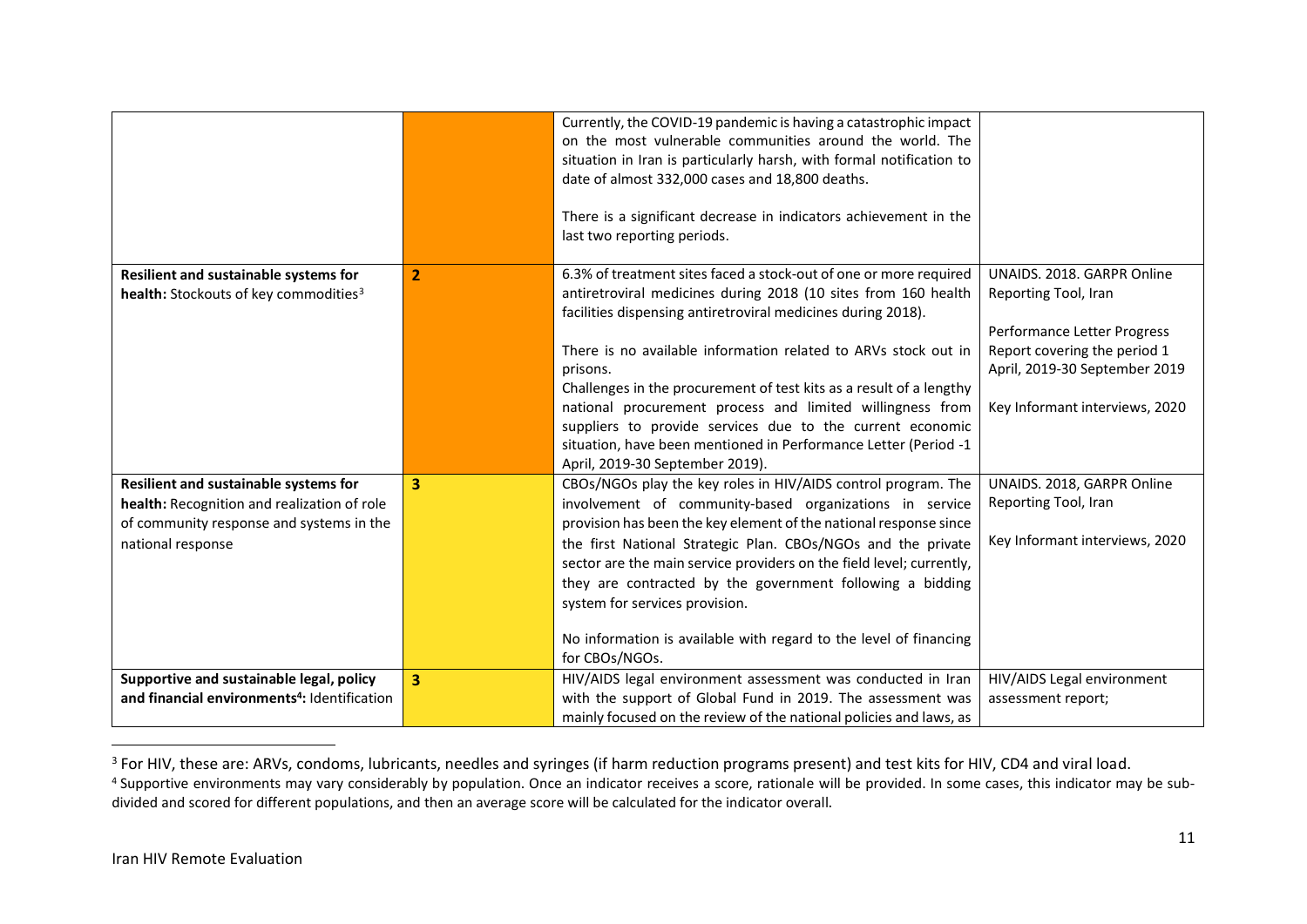| and addressing of legal barriers to health |     | well as on comparative study of the laws in different countries.  | UNAIDS. 2018, GARPR Online     |
|--------------------------------------------|-----|-------------------------------------------------------------------|--------------------------------|
| outcomes for individuals and populations   |     | In-depth review of the legal barriers for implementation of       | Reporting Tool, Iran           |
|                                            |     | HIV/AIDS prevention activities was not conducted.                 | Key Informant interviews, 2020 |
|                                            |     | There is no gap analysis of existing legislation related to KPs.  |                                |
|                                            |     | Assessment report does not include structural and detailed        |                                |
|                                            |     | recommendation and action plan for addressing the barriers.       |                                |
|                                            |     | A bylaw to 'Prevent Discrimination and Stigma against People      |                                |
|                                            |     | Living with HIV" was developed based on findings of this          |                                |
|                                            |     | evaluation. Although the bylaw cannot be legally binding, it will |                                |
|                                            |     | be submitted to the new parliament.                               |                                |
| Composite across all relevant (6)          | 2.5 |                                                                   |                                |
| components Note: please change number      |     |                                                                   |                                |
| of components if any indicators were       |     |                                                                   |                                |
| unable to be scored.                       |     |                                                                   |                                |
|                                            |     |                                                                   |                                |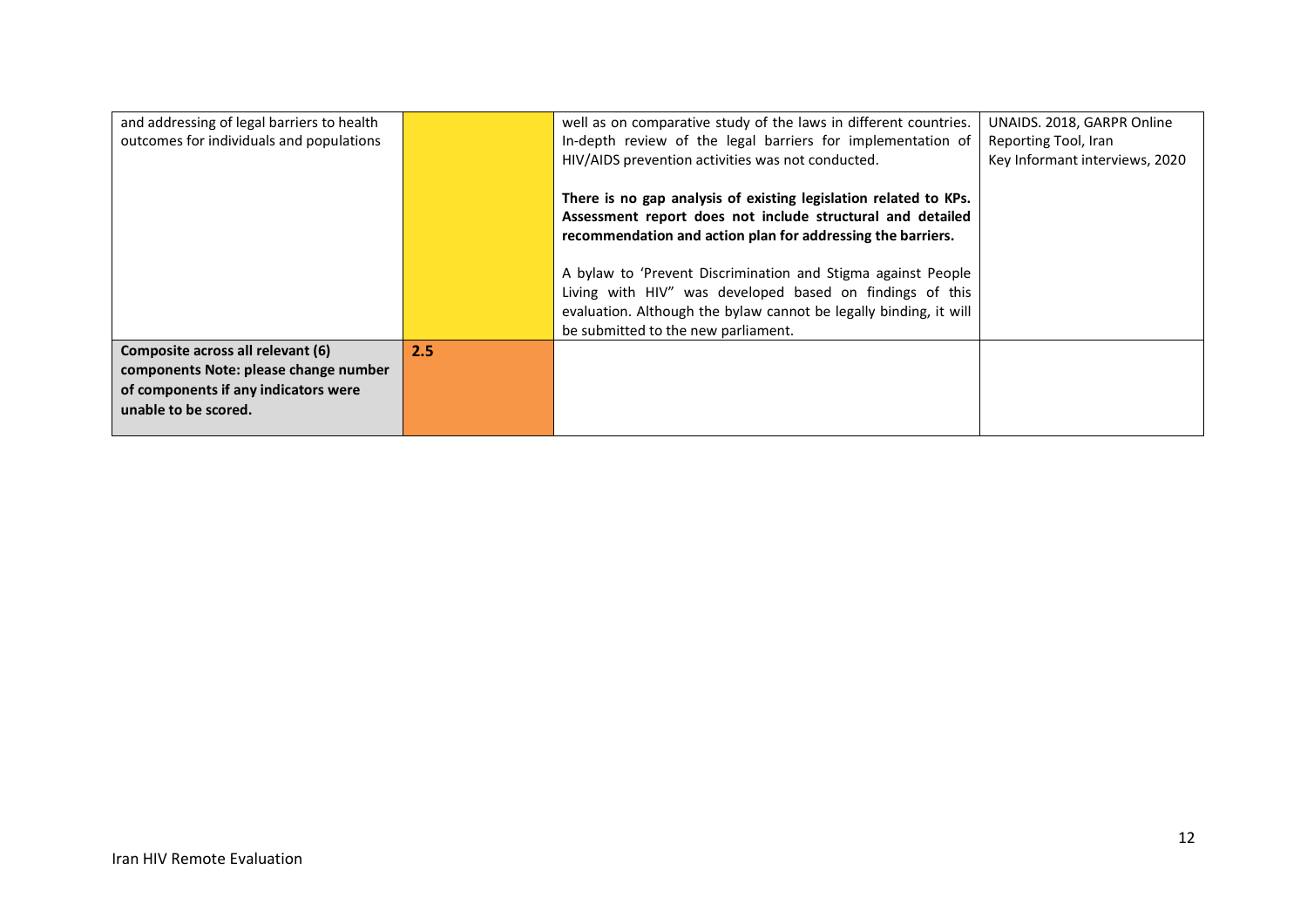## **Objective 2***.* **To evaluate the extent to which service delivery systems (health facility and community) deliver quality services.**

The majority of HIV prevention and harm reduction services planned in 4th NSP was funded from domestic resources - public resources for HIV/AIDS financing constitute 64.5%. Twenty-eight percent of HIV/AIDS expenditures was covered from private sources of financing (UNDP, 2017).

Thirty four percent of NFM2 grant – US\$3,681,512 -- was allocated for implementation of comprehensive prevention programs among KPs, as well as for PMTCT (UNDP. (2020). IRN-H-UNDP, Budget summary). Ministry of Health and Medical Education (IRANIAN CDC, MEHSAD and provincial UMSs), the State Welfare Organization of Iran, and the Prison Organization are the main entities responsible for implementation of harm reduction, HIV prevention and HIV testing activities for KPs. CBOs/NGOs and the private sector are the key service providers on the field level; currently, they are contracted by the government following a bidding system for services provision.

Field work (outreach, peer education, etc.) and other activities, such as awareness raising, psychological support, operation of PCs, DICs, shelters, mobile service delivery platforms' operation, OST, etc. are implemented through staff, including peer staff, that are contracted via CBOs/NGOs and the private sector, but selected, monitored and regulated by the three above-mentioned key governmental organizations. (Key Informant interviews, 2020)

Supervision of the implementation of the NSP is monitored through a committee which at the national level is based under the Supreme Council for Health and Food Security and includes members from every relevant governmental ministry and the NAP. At the provincial level, Supervising of the Implementation of Program Committee (SIP) operated through Universities of Medical Sciences, provincial welfare or prisons offices. The overall implementation arrangement map is seen in Figure 1.



**Figure 1. Updated supervision and implementation arrangement map (obtained through Key Informant Interview, 2020)**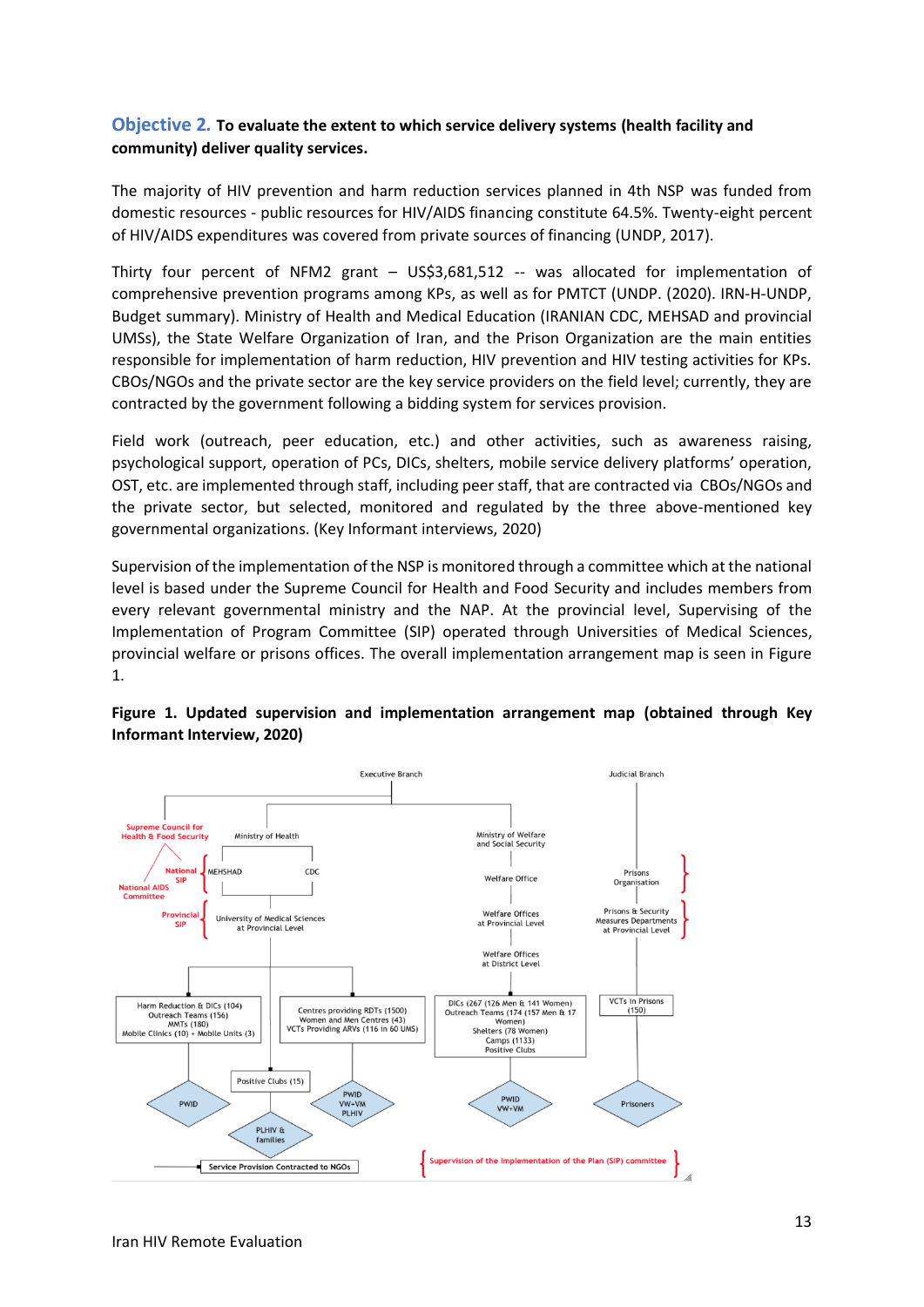Global Fund resources are being provided for procurement of HIV rapid tests and activities aimed at expansion of prevention and testing services through mobile testing centers. The salary for staff involved in new mobile units' operation (two persons per unit) is covered by the current grant (UNDP, 2020). The introduction of mobile units as points for service delivery and HIV testing has significantly increased the geographic coverage for services provision for KPs and has made services more acceptable in terms of time and location (Key Informant interviews, 2020).

HIV services for PWID are being distributed through geographically well-balanced network of organizations, which include governmental, nongovernmental and private sectors. The supervision and coordination of these services are fragmented between the Mental Health, Social Health and Addiction Department (MEHSHAD), Iranian CDC and the Welfare Organization (Key Informant interviews, 2020).

MEHSHAD receives funds for the implementation of these activities from the Secretariat of Iran drug control Headquarter, the Ministry of Health and Medical Education and the National Social Affairs Organization. The activities implemented by WO are financed from National budget directly. (Key Informant interviews, 2020)

HIV services to VW, VM, and TG populations are less geographically distributed, and VM primarily are served in the four centers in Tehran. (Key Informant interviews, 2020)

Over the quarter of NFM2 grant, US\$2,733,456 is allocated for the HIV treatment, care and support component. Procurement of ARVs, provision of VL and CD4 test kits, costs related to establishment of HIV drug resistance reference laboratory in Iran, as well as provision of CD4 testing equipment are covered from the Global Fund current grant. Human resources for PCs operation, annual bulletins publishing costs and PCs staff capacity building workshops are also included in NFM2 grant. (UNDP, 2017).

## **Domain 2.1. Prevention**

Inputs: HIV prevention and harm reduction activities, provided to KPs (PWID, VM, VW, and TG people), are financed primarily from domestic sources, and Global Fund provides supplementary funding. As such, the Global Fund supported the procurement of four customized minibuses/trucks in late 2018 within the NFM1 grant to serve as mobile clinics, while government procured 43 additional units.

The NFM2 grant plans the procurement of 50 mobile units:

- 1<sup>st</sup> year eight mobile vans (four MEHSAD and four WO) and five mobile stations for WO;
- 2<sup>nd</sup> year fifteen mobile vans (two IRANIAN CDC, five MEHSAD and eight WO) and 15 mobile stations for WO; and
- 3<sup>rd</sup> year seven mobile stations for WO (UNDP, 2020)

Operation of the mobile service delivery points is funded from domestic resources. The NFM2 grant covers only the salaries of staff and outreach workers for these mobile units procured under the grant.

The current Global Fund grant will support OST and drug dependency treatment for PWID; US\$93,556 is budgeted for two methadone maintenance therapy (MMT) centers prefabrication and staff salary. (UNDP, 2020).

Salaries for outreach workers and medical staff, as well as HR costs for technical counseling services for VM (other vulnerable populations) will also be supported by the current grant – US\$169,935 has been budgeted over the three years of implementation (UNDP, 2017).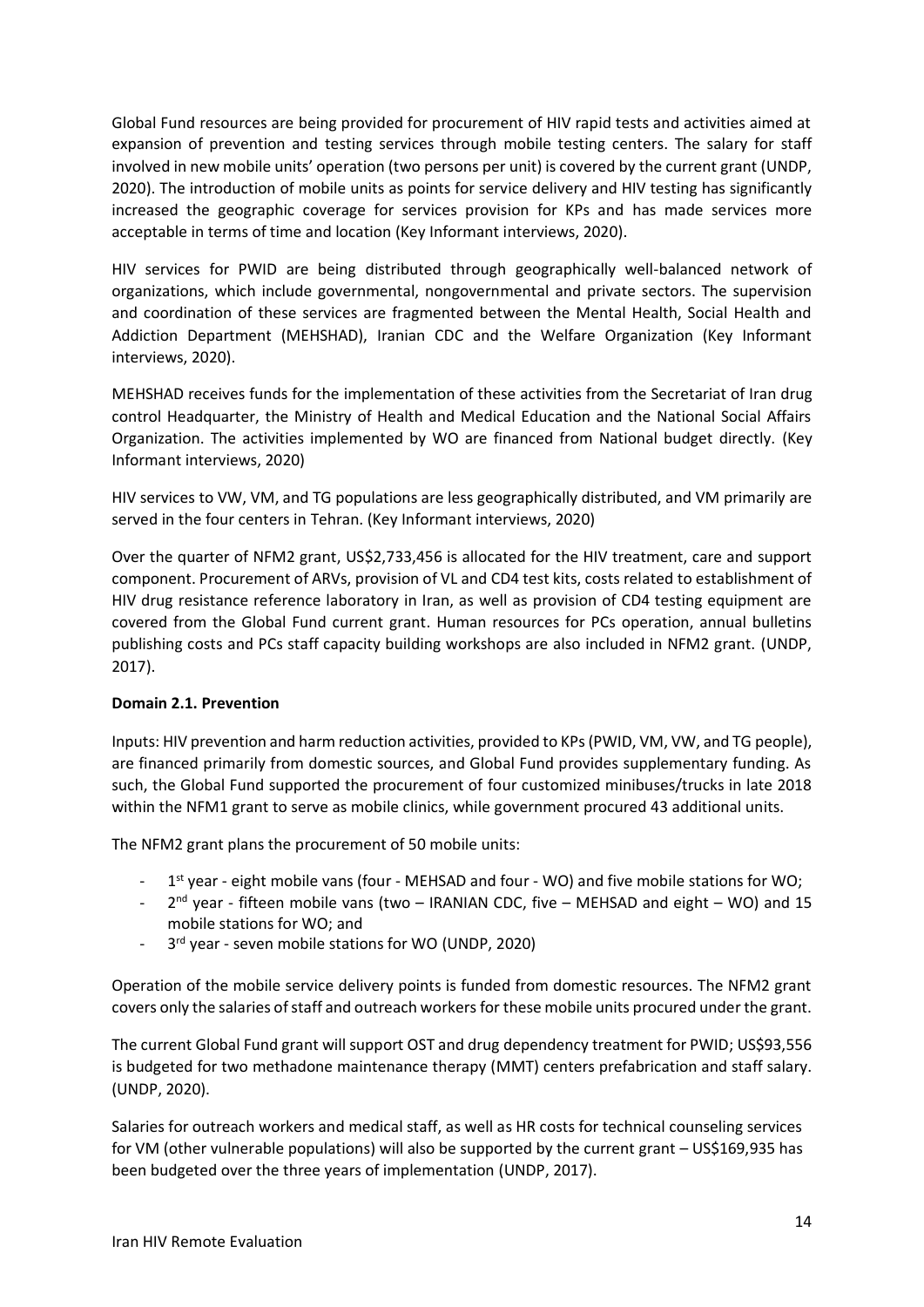HR capacity building for staff of DICs, women centers, an outreach teams of SRs and SSR are planned within the current grant. Three days' workshops are scheduled for capacity building of 1,520 specialists from Iranian CDC, WO and PO, US\$254,755 is budgeted for this activity (UNDP, 2017).

Outputs: Service delivery points (CBOs/NGOs or private organizations) for HIV prevention and harm reduction services are being supervised by either the MoHME or the WO.

The 4th NSP defined a standard package of services (see Annex 1) for all KPs which are included in strategic plan, and there are midterm NSP indicators for accessing these packages delivery level. A standard package of harm reduction services includes:

- o information, education, and communication (IEC) materials;
- o needle and syringes;
- o male and female condoms;
- o referral to drop-in centers for HIV testing and counselling;
- o reproductive, maternal, new-born, and child Health (RMNCH); and
- o other services, such as empowerment interventions.

In order to standardize HIV service delivery throughout the country and assure the quality of provided services, the standard service delivery guidelines were developed for each target group. They are revised annually and if required, updated each year.

National guidelines for provision of HIV prevention services for VM was developed in 2019. VM have participated in development of these guidelines, which outlines the principles of HIV prevention services provision for this group. HIV pre-exposure prophylaxis (PrEP) is recommended as an additional prevention options and four triangular clinics are currently dispensing PrEP (UNAIDS, 2019).

HIV prevention services for TG people were also rolled out in 2019, through two dedicated sites with five outreach teams, which have so far served 389 transgender persons in the same year (2019).

Only 17 mobile service delivery units out of the planned 43 mobile service units in Y1 and Y2 of the current grant, are currently deployed. The expansion of services through mobile units for NAPidentified key locations include the following package:

- o male and female condoms distribution;
- o needle and syringes;
- o referral to DICs (and VCTs for diagnosed PLHIV);
- o HIV testing and counselling;
- o nutrition counseling and warm meals; and
- o education and training sessions on HIV/peer education. (Key Informant interviews, 2020)

The list of service delivery points for KPs receiving harm reduction and prevention services include:

- o 371 DIC (141 for women), of which 93 are run by IRANIAN CDC, and 267 by WO
- o 330 outreach teams (17 for women), of which 161 are run by IRANIAN CDC, and 157 by WO
- o 8,000 OST centers
- o 80 Women Centers (38 MoHME & 42 WO)
- o Four Men's Centers
- o 47 mobile platforms
- $\circ$  1.133 camps
- o 1,300 HIV rapid diagnostic testing (HRDT) centers
- o 78 shelters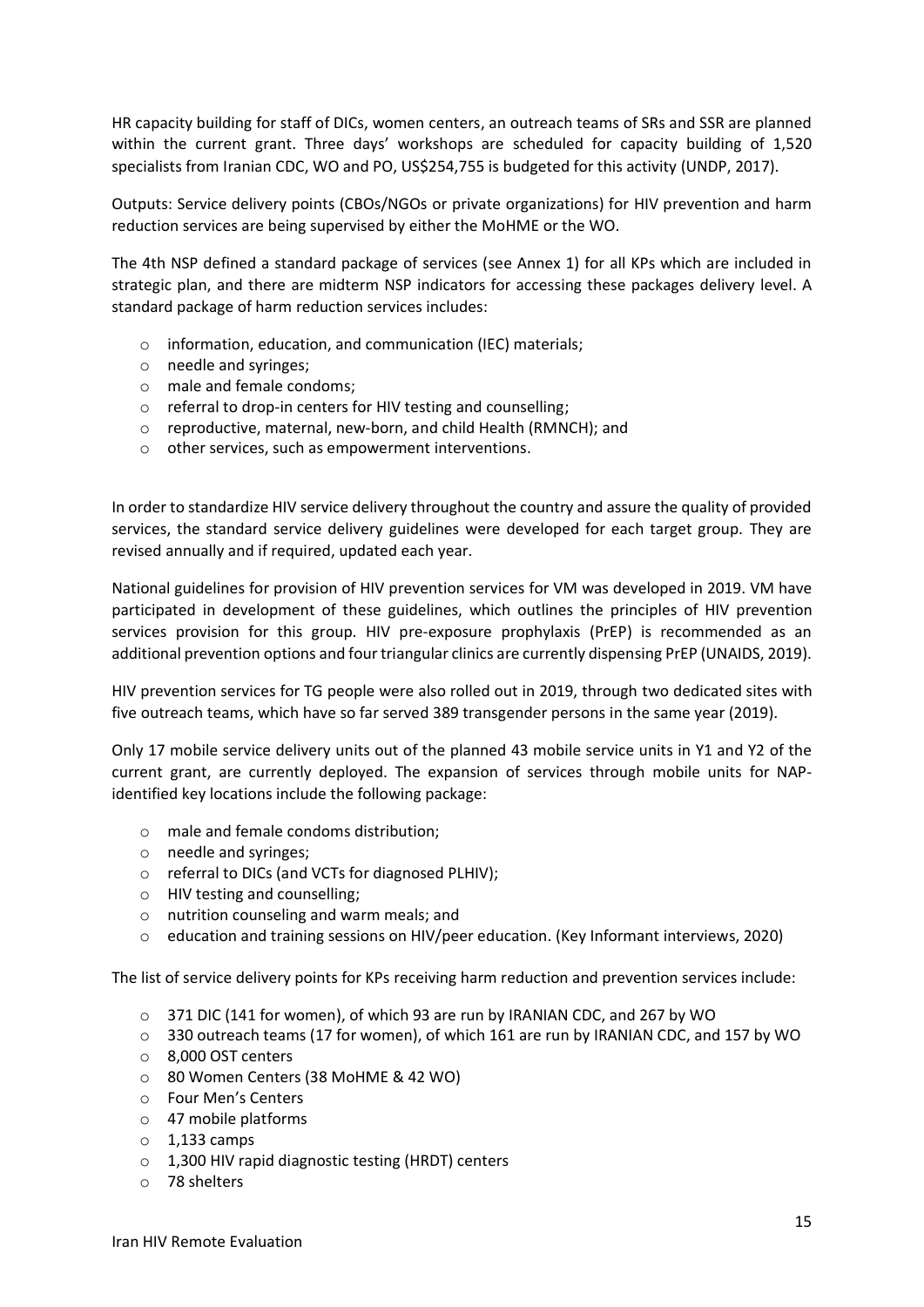Within the above service delivery points the following outreach and harm reduction services have been made available for KP designated in 4th NSP:

- o needle and syringe program;
- $\circ$  opioid substitution therapy (OST) and other drug dependence treatment, including methadone maintenance therapy (MMT);
- $\circ$  HIV testing and counselling (HIV rapid tests are partially procured by Global Fund);
- o condoms distribution;
- o prevention and treatment of sexually transmitted infections;
- o provision of antiretroviral therapy;
- $\circ$  provision of services related to HIV/TB co-infection, mental health support and hepatitis; and
- o social support.

In 2020, the Health Insurance Mechanism for Drug Abuse Disorders was introduced. Currently, 70-90% of the treatment tariffs are covered by the Health Insurance Organization and 10-30% is paid by person (this amount is determined personally) (Key Informant Interviews, 2020).

The minimum package of services, presented below, is used for reporting KPs - as reached by prevention services:

**PWID and their partners:** Defined minimum package of services includes needle & syringe distribution, condom distribution, and BCC. Additional services include referrals to other services as necessary, such as HIV VCT, TB and mental health services.

**Sex-workers and their clients:** Defined minimum service package includes condom distribution and BCC. Additional services include HIV VCT, STI screening, pregnancy test, PAP Smear, needle & syringe, nutrition, social work, referrals to specialized physician.

**People in Prisons and other closed Settings:** HIV prevention services are provided to all prisoners based on individual needs. Testing is offered as an additional service to all prisoners voluntarily, frequency is one test per year.

A person is considered as reached only if the individual receives the minimum package of services every six months. As the services are available for people based on individual need, and as such, a person may receive a one-time prevention or testing service, but not counted as reached. (Key Informant Interviews, 2020)

Outcomes: The Fourth National Strategic Plan combines a number of strategies to reduce the risk of HIV sexual transmission, including IEC for different population groups, harm reduction among PWID, condom distribution, PrEP, STI diagnosis, care and treatment, and treatment of PLHIV. Despite the numbers and variety of service delivery points, the coverage of KPs with harm reduction and HIV prevention services still remains low and far from targets set in performance framework of NFM2 grant.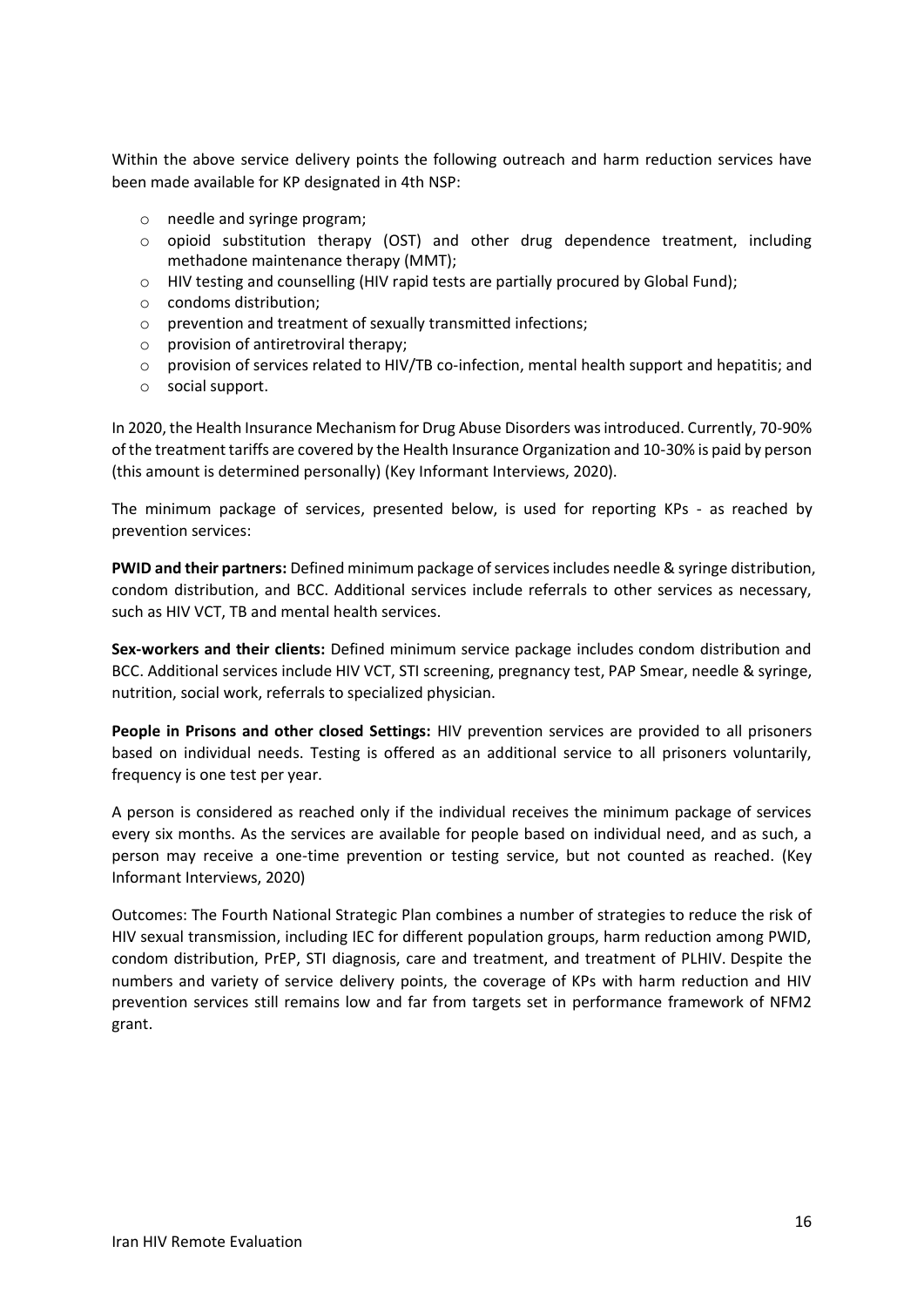| <b>Indicator</b>                       | 1 April 2018 - 31 March 2019* |               | 1 April 2019 - 31 March 2020 ** |               |
|----------------------------------------|-------------------------------|---------------|---------------------------------|---------------|
|                                        | <b>Target</b>                 | <b>Result</b> | <b>Target</b>                   | <b>Result</b> |
| Percentage of people who inject        | 75%                           | 60.4%         | 50%                             | 29%           |
| reached<br>with<br><b>HIV</b><br>drugs | N: 150,000                    | N: 120,823    | N: 100,000                      | N: 58,199     |
| prevention programs - defined          | D: 200,000                    | D: 200,000    | D: 200,000                      | D:200,000     |
| package of services.                   |                               |               |                                 |               |
| of.<br>sex-workers<br>Percentage       | 65%                           | 58.7%         | 45%                             | 36.4%         |
| reached with HIV<br>prevention         | N: 58,500                     | N: 52,842     | N: 40,500                       | N: 32,800     |
| programs - defined package of          | D: 90,000                     | D: 90,000     | D: 90,000                       | D: 90,000     |
| services.                              |                               |               |                                 |               |

### **Table 1. KPs reached with HIV prevention programs – received defined package of services**

\* IRN-H-UNDP: Performance Letter Progress Report covering the period 1 April 2018-31 March 2019.

\*\* PUDR covering the period 1 April 2019- 31 March 2020.

In 2019, about 7,990,000 free needles/syringes were distributed to PWID (UNAIDS, 2019). By December 2019, OST was offered to PWIDs at more than 8,000 centers supervised by Universities of Medical Sciences (UMSs), state Welfare Organization (WO) or Prisons Organization (PO). There is a 6.4% regress in condom use indicator for PWID population for the last six years: 41.8% in 2014 and 35.4% in 2020. However, it should be noted that the results should be studied with caution due to different sampling methodologies of these studies (UNAIDS, 2019).

Similarly, a rather interesting negative shift can be observed at analysis of safe injecting practices indicator for PWID from 2011 to 2019. The percent of PWID reporting the use of sterile injecting equipment at the last injection was rather high in 2011 (91.7%), then decreased to 78.7% in 2014 and 73.4% in 2019 (UNAIDS, 2019). Overall regress overthe eight-year period is 18.3%. Again, the negative shift can be explained in various ways, and should be interpreted with caution, but an in-depth analysis is required to give a precise explanation for negative change.

At the end of 2019, a total of 80 centers provided HIV prevention services for high risk behavior women affected by HIV, (38 sponsored by MoHME and 42 by WO). The NAP has also rolled out four mobile units to provide HIV prevention services among VW. More than 2,260,000 condoms were distributed and about 32,000 VW received HIV prevention services in 2019 (UNAIDS, 2019). PrEP is recommended for VW by the latest national guidelines; however, the coverage remains very low (Key informant interviews, 2020).

Slight progress is being observed in condom use indicator for FSWs; there was an 8.18% increase from 2015 to 2020: 59.1% in 2015 - 67.26% in 2020<sup>5</sup>.

Whilst 75% of high-risk behavior women affected by HIV report having received free condoms during the preceding year, only 59% report using them during last sex (UNAIDS, 2019).

Prevalence among PWID has significantly dropped down during the past five years - from 13.8% to 2.8% - according to the new BBS data. The BBS study implemented among VW indicates that HIV prevalence among VW is 1.23%. It should be noted that because of selected study methodology (RDS) and travel restrictions due to COVID-19, the results of VW BBS cannot be validated by BBS team. Therefore, as stated in the study report, one should be cautious in interpreting and generalizing the results.

<sup>&</sup>lt;sup>5</sup> The 2020 study is not finalised yet and the data is preliminary.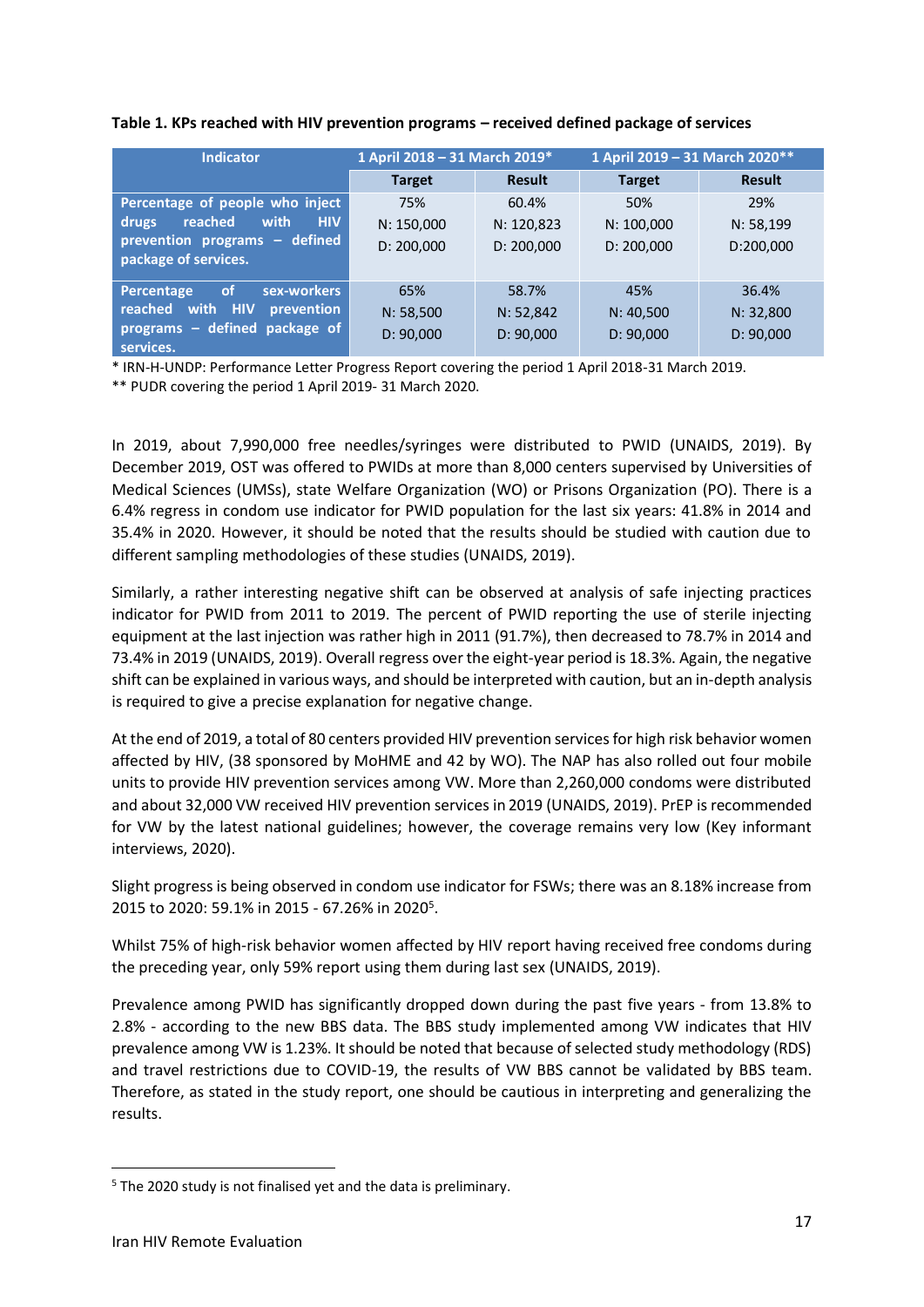HIV prevalence among TG people according the results of cross-sectional study was 1.9% in 2014, no recent data is available (UNAIDS, 2019).

Piloting the provision of HIV services through mobile units was launched in late 2015. The mobile VCT model covers the needs of a large number of people who will not otherwise seek HIV-related care or advice. After achieving promising results, NAP decided to focus the work on key locations and KPs. Having the evidence-based success in utilization of mobile services and to accelerate the move towards 90-90-90 targets, the Global Fund supported the procurement of four customized mobile clinics (Key Informant interviews, 2020). However, delays in procurement of the vans and trailers due to Iranian national currency devaluation, bureaucratic procedures in registration and issuing license plates, and the COVID-19 pandemic hindered early launch, so the change in outcomes through this targeted approach has yet to show itself (UNDP/PR, 2020, update).

A positive shift was observed as a result of PMTCT integration in PHCs. In 2019, 74.6% of all pregnant women were tested for HIV and knew their status (880,218 from 1,180,000 pregnant women who delivered within the past 12 months). Two hundred seventy-three HIV positive cases were diagnosed among them (0.031%). It should be mentioned that these 880,218 pregnant women constitute 94.5% of those attended an antenatal clinic or gave birth at facilities. In 2018 only 31.8% all pregnant women were tested for HIV and knew their status (477,395 from 1,500,000 pregnant women who delivered within the past 12 months) (UNAIDS, 2019).

## **Domain 2.2. Screening/testing and diagnosis/knowledge of status**

Inputs: The HIV grant mainly supports two categories: rapid test kits and human resources in the form of HIV/STI specialist salaries. The current Global Fund grant supports the procurement of HIV rapid diagnostic tests for vulnerable populations. Overall, US\$712.373 has been budgeted for procurement, handling, insurance and custom clearance of HIV test kits.

Testing is provided through mobile clinics, mobile stations, DICs of Iranian CDC and WO, as well as through PO centers for prisoners. The following quantities of tests are set in the budget of current grant:

- PWID 2,100 kits will be procured each year for Iranian CDC (1,000 kits) and WO (1,100 kits). It is assumed that 52,500 PWID will be covered by testing services each year with the support of the global Fund through Iranian CDC (25,000 PWID) and WO (27,500 PWID) settings. Testing frequency is annual.
- VW 600 test kits will be procured for Iranian CDC and 400 for WO, annually. It is planned that 15,000 VW will receive HIV rapid tests through these settings (15,000 VW will be tested through IRANIAN CDC and 10,000 WO settings, annually).
- Prisoners 6,000 test kits will be procured for PO. It is assumed that 150,000 Prisoners will be covered each year by the support of the Global Fund through PO settings.
- PMTCT 20,000 Pregnant Women will be covered each year by the support of the Global Fund through Iranian CDC settings. (UNDP. (2020). IRN-H-UNDP, Budget summary)

Despite the fact that the general share of the Global Fund grant in HIV test procurement is minimal, over 50% of tests used with KPs are covered by the NFM2 grant.

Except for test kit procurement within the testing strategy, the current Global Fund grant covers the expenses for HIV testing services provision for people in prisons – salaries of 20 counselors (over US\$385,000 during the grant period) (UNDP, 2020).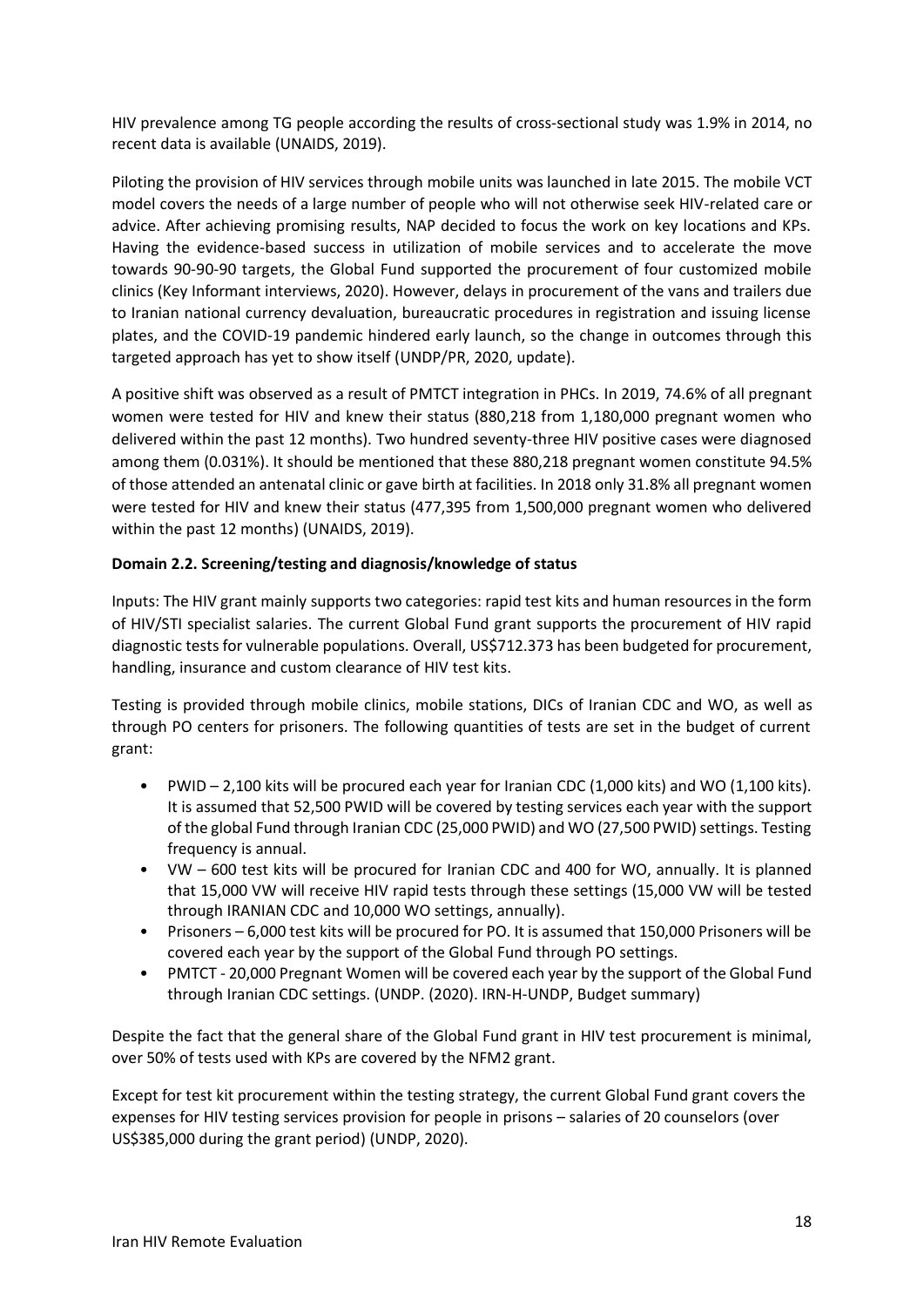Outputs: In 2019 the country performed about 1,510,331 HIV tests in total. This number includes HIV tests among pregnant women and general population. According to the national testing guidelines, the frequency of HIV testing is two times per year for KPs; however, for the purposes of monitoring of this grant, if a person receives one test per year, he will be counted. Iran has updated their national HIV testing protocols and algorithms according to latest WHO recommendations and moved away from Western blot in favor of simpler and cheaper RDTs and enzyme immunoassays (Desk review of available literature and Key Informant interviews, 2020)

HIV rapid testing services for KPs and their sexual partners, pregnant women, TB and STI patients are available at all levels of the service delivery system.

Though the country reports the application of community-based testing, the latter is primarily done at the facility level, and in mobile clinics, with only a few outreach workers conducting testing in the field outside of the mobile facility. The opt-out provider-initiated testing approach is being applied to these groups for HIV RDT. HIV testing and counseling also can be initiated by clients of those facilities.

A relatively large number of HIV tests are provided by the private sector, but no exact figures are available (UNAIDS, 2019).

Outcomes: Almost all HIV tests at the facility level were provided by PITC approach, but a small proportion of them were VCT, and disaggregation is not available. After a pilot study in 2018, a large community intervention for assisted pharmacy-based HIV self-testing was planned in several cities over Iran. The launch of this initiative was put on hold due to COVID-19 epidemic in Iran (UNAIDS, 2019).

A study among PWID in 2019 and another one among high risk women affected by HIV in 2015 showed 71% and 70% received HIV testing in the last 12 months, respectively.

| <b>Indicator</b>                            | 1 April 2018 - 31 March 2019* |               | 1 April 2019 - 31 March 2020** |               |
|---------------------------------------------|-------------------------------|---------------|--------------------------------|---------------|
|                                             | <b>Target</b>                 | <b>Result</b> | <b>Target</b>                  | <b>Result</b> |
| Percentage of PWID that have                | 112.5%                        | 66.2%         | 62.5%%                         | 23.8%         |
| received an HIV test during the             | N: 225,000                    | N: 132,450    | N: 125000                      | N: 47,591     |
| reporting period and know their             | D: 200,000                    | D: 200,000    | D: 200,000                     | D:200,000     |
| results.                                    |                               |               |                                |               |
| VW that have<br>Percentage of               | 46.1%                         | 32.3%         | 52.2%                          | 23.5%         |
| received an HIV test during the             | N: 83,000                     | N: 58,140     | N: 47,000                      | N: 21,141     |
| reporting period and know their<br>results. | D: 180.000                    | D: 180.000    | D: 90,000                      | D: 90.000     |
|                                             | 72.5%                         | 52.5%         | 42.5%                          | 44.4%         |
| Percentage of prisoners that have           |                               |               |                                |               |
| received an HIV test during the             | N: 386,093                    | N: 279,409    | N: 226,330                     | N: 236,305    |
| reporting period and know their             | D: 532,543                    | D: 532,543    | D: 532, 543                    | D: 532, 543   |
| results.                                    |                               |               |                                |               |

### **Table 2. KPs that received the HIV test and know their results**

\* IRN-H-UNDP: Performance Letter Progress Report covering the period 1 April 2018-31 March 2019.

\*\* PUDR covering the period 1 April 2019- 31 March 2020.

During the last two reporting periods of the current grant, the targets for testing were not achieved and the number of tested KPs was very low. Of note, the same discrepancy between targets and results between the two reporting periods of April 2018 to March 2019 and April 2019-March 2020 is observed.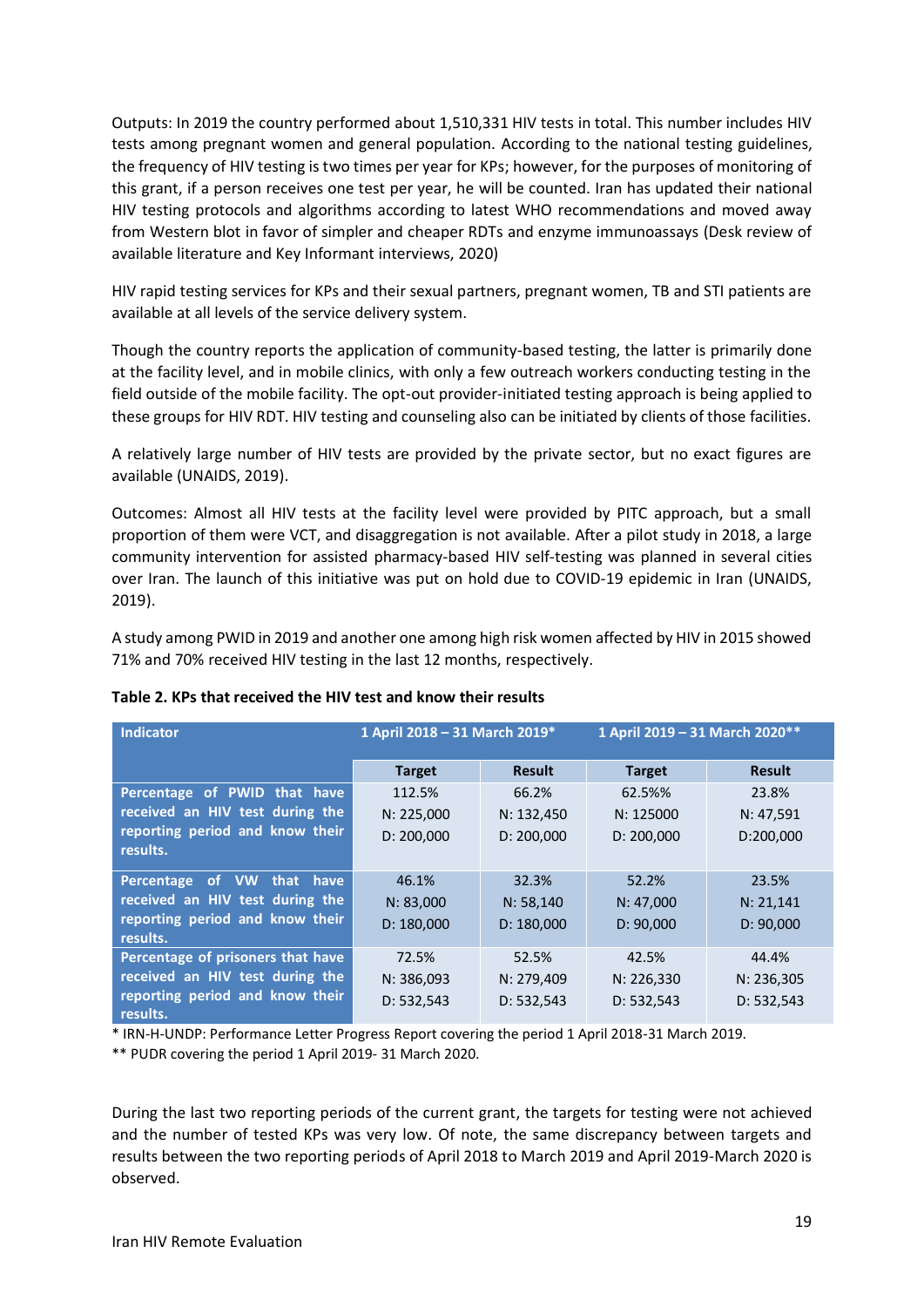Among the many possible reasons for low HIV testing coverage, the major challenges are HIV RDT procurement issues due to sanctions, lack of scale up of existing outreach, mobile services and involvement of new clients in prevention and testing programs. The significant decrease of PWID population size in recent years, as a result of the change in drug use patterns, was also indicated as one of the reasons for not achieving the indicators. (Key Informant interviews, 2020)

In 2018 the country reported performance of 71,148 tests at community level through mobile services; with a 0.1% positive yield. In 2019, the level of positivity for community level testing was reported 0.3% (224 HIV cases from 77,721 tests). Five positive results were received from 2,665 HIV tests, reported by mobile testing services in 2019 (UNAIDS, 2019). The perspective of receiving this prevalence in case of proper organization and implementation of testing activities is less probable.

Analysis of late diagnosis data for four years (2016-2019) demonstrates that there was no significant data change for this indicator in these years (UNAIDS, 2019).

- Almost half (57.3% 52.7%) of PLHIV is diagnosed at a stage when CD4 cell count <350 cells/mm<sup>3</sup> .
- Almost one-third of diagnosed PLHIV (35.5% 34.2%) at the time of diagnosis had CD4 cell count <250 cells/mm<sup>3</sup>.

Thus, it can be assumed that in more than 50% of cases the patients apply to health system with other problems, and only then, they are being diagnosed. Even when they are diagnosed, it is at a late stage, which key informants suggested is due to the low testing provided by the general medical community due to their low levels of awareness of HIV. In any case, an in-depth evaluation is required to understand the reason for low testing coverage and to provide a proper solution.

A study conducted in early 2018 revealed low levels of skill among staff in testing facilities, which leads to uneven recording of test results, data duplication, poor client tracing, and targeting of HIV testing services towards lower risk groups as possible reasons. The research has identified some areas for improvement, such as a unified registration system for HIV testing; capacity development and knowledge networking among HTS providers; and introduction of differentiated HIV testing based on five pillars:

- o Partner notification testing;
- o Key population testing;
- o HIV testing in high-risk locations;
- o Symptom-based HIV testing; and
- o Intensifying PMTCT (UNAIDs, 2019).

Results of data analysis related to performance of mobile units in 2018, received by the PR from Iranian CDC, state that mobile service delivery units are more efficient than stationary centers, and are more accessible. During the same reporting period, mobile units tested twice as many PWID as the facility-based drop-in centers (UNDP, 2019). Those data should be analyzed more deeply to understand if the deployment of mobile units affected the number of tested PWID overall or just tested a similar number across the two different testing modalities.

As mentioned with regards to prevention services, it is too early to assess the impact of mobile units' deployment, provided within the Global Fund grant, due to short period of operation. This delay in observing a positive change is even more relevant in the case of testing than prevention as coverage through testing depends on various other factors as well.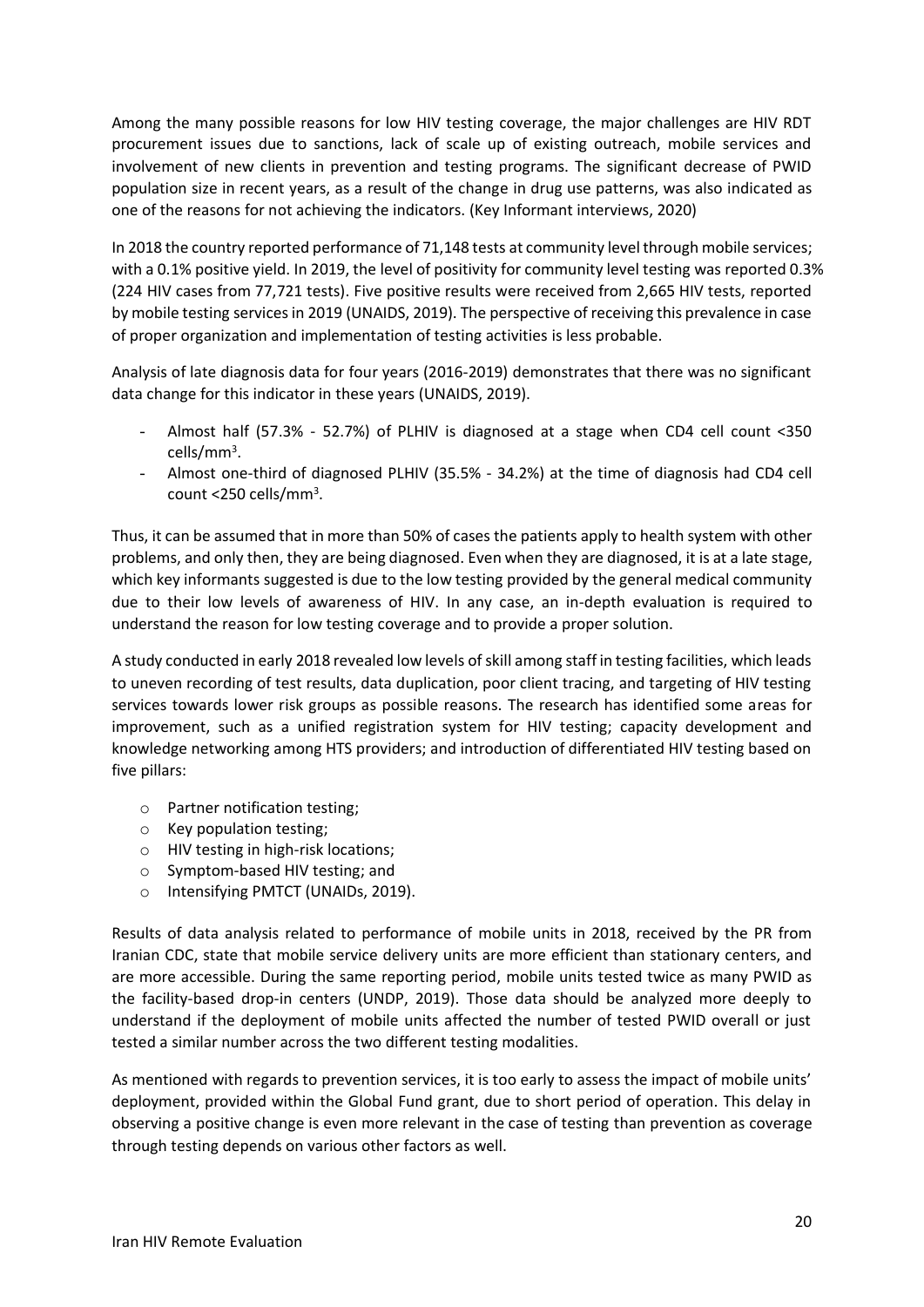Operation of mobile platforms has not only increased the access to HIV services, but also proved to be efficient in using mobile facilities to prevent the spread of COVID-19 in Iran. UNDP and the WO joined forces to support government-led response efforts by conducting preventive and precautionary activities in harm reduction centers – specifically mobile centers – to prevent the spread of COVID-19 in Iran. Staff were trained on COVID-19 preventive measures by WO provincial authorities while the centers were adapted and equipped with PPEs and disinfectants, masks, gloves, hand sanitizers, soap and alcohol pads (Key Informant Interviews, 2020).

## **Domain 2.3 Linkage to treatment and care**

Inputs: The current Global Fund grant supports the PCs operation. More than US\$198,000 is allocated for PC staff salaries training and development, designing and publishing of annual bulletins to reflect PC activities. The number of PC staff supported through the Global fund grant will be gradually transferred to domestic funding. In Y1 of NFM2, the grant staff of 14 PCs was financed from the grant resources, staff of seven PCs in Y2 and by the Y3 all PCs will be financed domestically. HR capacity building workshops will be implemented during the whole grant period (UNDP, 2020).

Outputs: HIV testing, counselling, treatment and care services are integrated at the VCT centers. The new testing protocol, updated at the beginning of 2020, should reduce the loss to follow up due to shorter time needed for confirmatory test. Clients tested at mobile units are referred to VCTs to receive confirmatory ELISA tests, but those tested at VCTs receive all tests on the same day. Accompanied referral is available for those tested at mobile clinics and follow up is provided after confirmatory tests. (Key Informant interviews, 2020)

ART is initiated after confirmatory test, in-depth consultation and preparation for lifelong treatment. Prior to initiation of ART, tests for TB, hepatitis, and other comorbidities are conducted and baseline CD4 is tested, provided free of charge. Baseline viral load and resistance testing are conducted from three to six months after ART initiation, primarily to save kits that are limited due to sanctions (Key Informant Interviews, 2020).

According to the national protocols, in the first three months following ART initiation, medications are provided on a monthly basis and after three months, if the patient is stable, ARVs can be collected every two to three months; however, a monthly schedule continues for pregnant women and children. Due to Covid-19 epidemic the ARVs can be provided to PLHIV for a longer period – up to six months (Key Informant interviews, 2020).

VCTs link PLHIV to PCs, which are run and organized by peers, offering a highly supportive and nondiscriminatory environment. The services and support to PLHIV provided through PCs are aimed:

- Reduce loss to follow up;
- Provide support for adherence;
- Provide support for partner notification and disclosure (available also in VCT centers);
- Provide family counseling and support;
- Reduce internalized stigma;
- Provide social support; and
- Offer empowerment classes, education and awareness raising.

Outcomes: According to national data, linkage to care has improved in the last three years from 62% to 72%. By the end of 2019, 67% of those who know their HIV status were on ART (14,685 from 22,054 PLHIV who know their HIV status).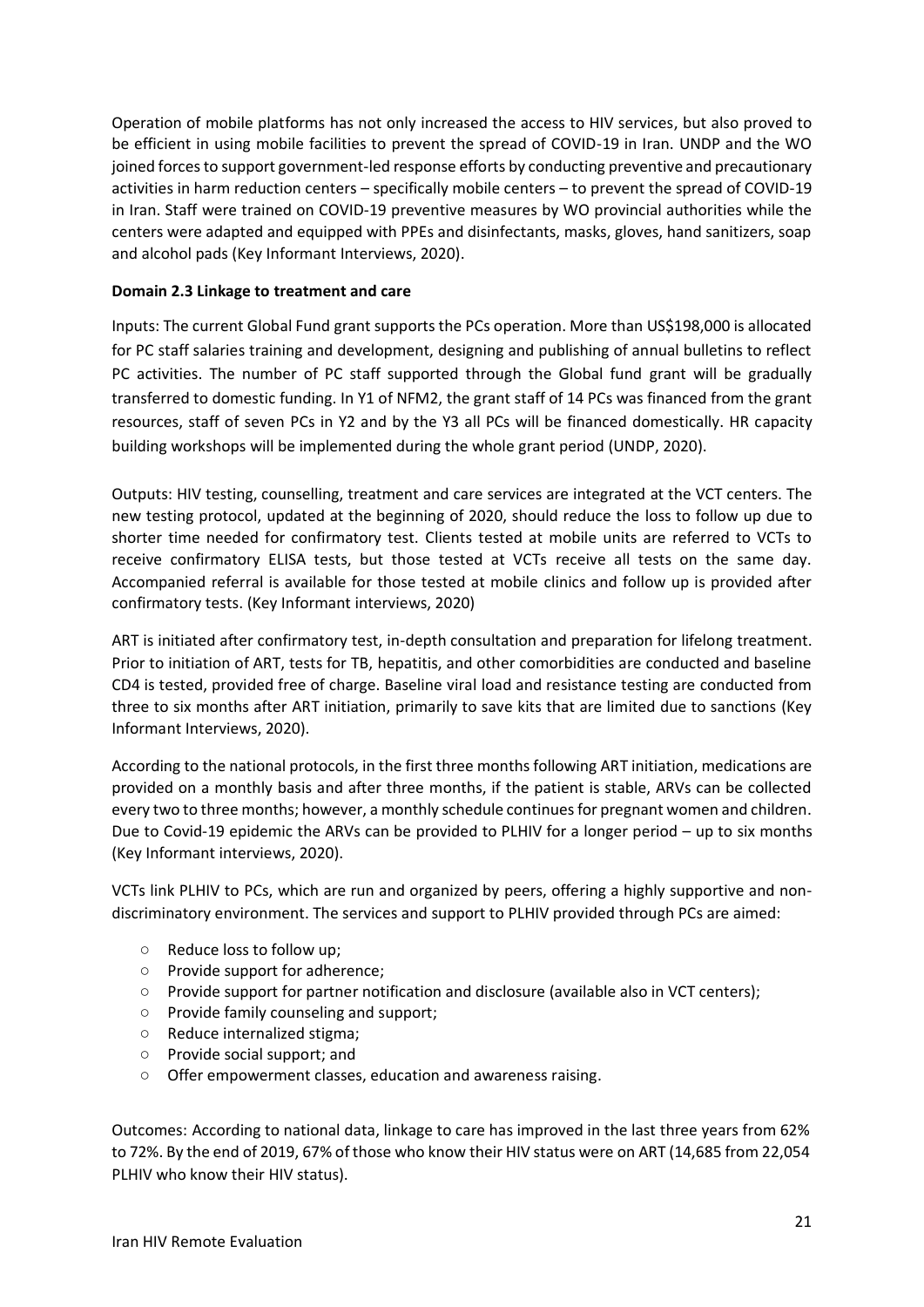Triangular clinics are the principal health facilities, responsible for giving care and treatment to PLHIV. During the last three years, some efforts have been made to diversify service delivery ("task shifting"), by increasing ART outlets and authorizing general physicians to dispense ART. During the last year, ART delivery through MMT sites and PHC clinics was successfully piloted in two cities, with plans to scale up in 2020. NAP has also rolled out phone recall and peer adherence and retention support over the past couple of years and last year achieved a 10% improvement in linkage to care among PLHIV (UNAIDS, 2019).

According to key informants interviewed during data collection, the primary reasons for refusal to initiate treatment are unstable housing, family problems, not wishing to disclose status, drug use, mental health problems, economic problems triggered by sanctions and inflation, lack of psychosocial support, stigma (and, in the past, high burden of pills, but this is no longer the case). A thorough consultation is provided to prepare PLHIV for life-long treatment and in cases where it is believed the patient is not ready to start ART referral is made to positive clubs to help the patient prepare for ART.

'Loss to follow up' is defined when PLHIV do not collect ARVs in three months; however, for pregnant women and children the cut-off remains a one-month window to be considered loss to follow up. By the end of 2019, 14,685 from 22,054 PLHIV who know their HIV status were on care. 27.9% were lost to follow up (Desk review of available literature, 2020)

## **PMTCT**

The provision of ARV therapy for prevention of MTCT was introduced in 2006 as part of the national care and treatment guidelines. Originally related services were delivered as part of those intended for HIV positive women under the PLHIV Care and Treatment Strategy. Significant improvements have been observed during the five-year period in linkage of the HIV-positive pregnant women to PMTCT services.

## **Figure 2. Percentage of HIV-positive pregnant women who received antiretroviral medicine (ARV) to reduce the risk of mother-to-child transmission (UNAIDS, 2019)**



### **Domain 2.4 Treatment, clinical care, and monitoring**

Inputs: The current Global Fund grant supports the country in procurement of ARVs. Over US\$1.3 million is allocated for procurement, handling and distribution of ARVs. The drug resistance lab was established in the country with the support of Global Fund - US\$378,000. Around US\$554,964 is planned for the procurement of HIV PCR, DCP and CD4 tests within the current Global Fund grant. Four CD4 count machines were provided to Prisons Organization (UNDP, 2020).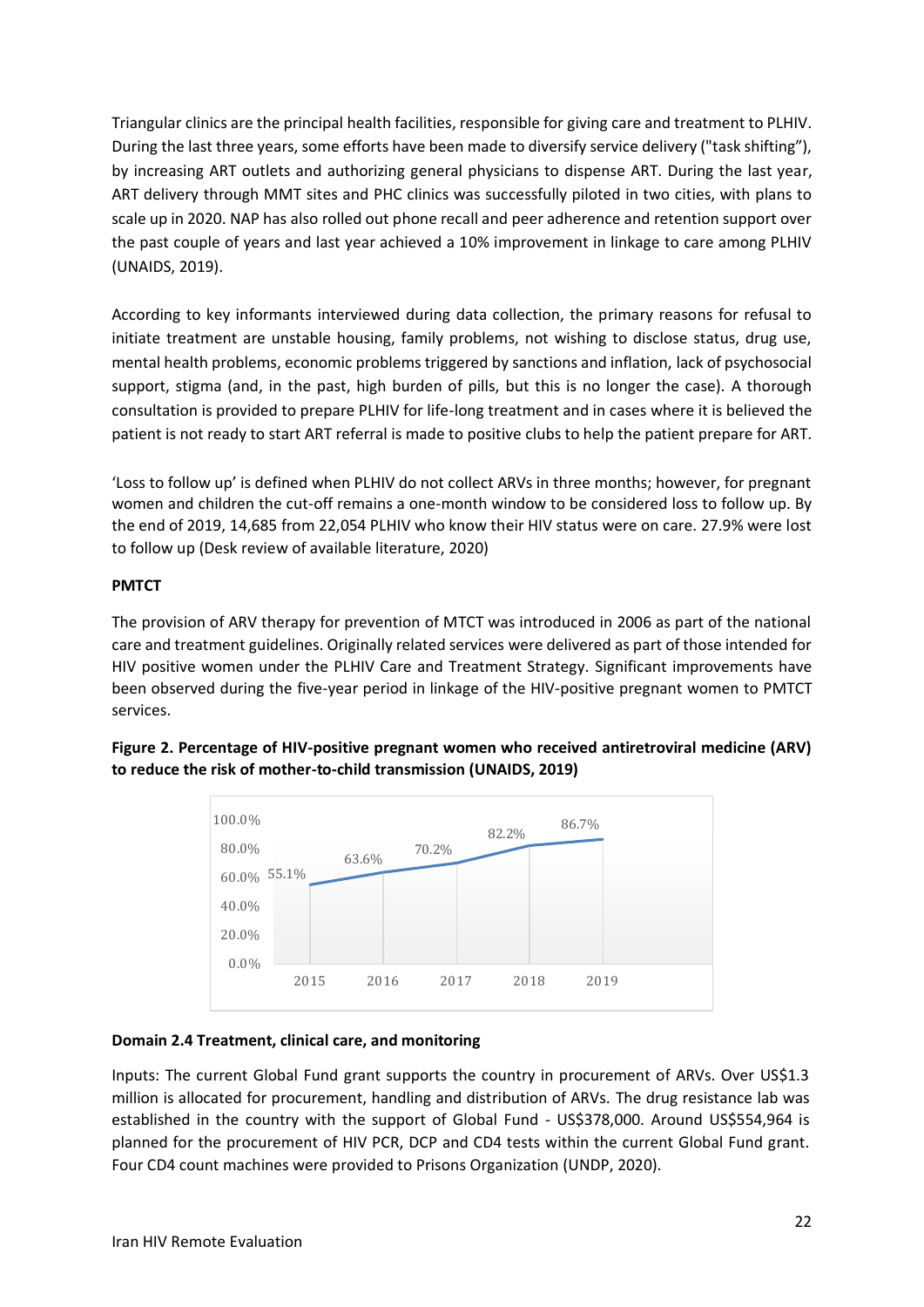The Global Fund provides support for the network of personnel specialized in treatment and HIV support. Especially in prisons, the Global Fund support is used to hire more specialists, until these personnel are accepted and funded by Prisons Organization (Key Informant interviews, 2020).

Outputs: A network of physicians, trained in ART provision and care, manage and supervise treatment in VCTs, both in hospitals and in prisons. A network of infectious disease specialists with a fellowship in HIV also provides support.

Annual in-person training workshops are provided to treatment and HIV specialists, both from prison and hospital VCTs. Protocols are regularly updated according to the latest WHO treatment guidelines, and training is provided to specialists accordingly. Health worker and staff sensitivity training is provided in VCT centers and positive clubs; peers are hired as staff to provide PLHIV/KP friendly services and to empower PLHIV and reduce internalized stigma. Further support for adherence is provided through PCs, which include social support in addition to medical support received from VCTs.

Treatment monitoring includes viral load tests that are offered three to six months following ART initiation and CD4 tests that are offered every three months free of charge to PLHIV. Resistance monitoring and testing are offered on a case by case basis when treatment is not showing efficacy in suppressing viral load tests.

HIV case management protocol is updated regularly, and training is provided to these specialists. Transition to Dolutegravir-based regimens was completed in 2019, and there is no waiting list for ART initiation; all eligible patients receive medication according to protocol and switch lines of treatment if resistance is detected.

ART delivery is customized according to patient needs to overcome challenges faced by patients, which include access and transportation challenges, especially stemming from recent inflation caused by sanctions, increasing cost of transportation. A customized approach includes delivering medication to patients or offering less frequent pick-up schedules for patients who are adherent.

Positive Clubs (PC) are operated by PLHIV and provide psychosocial services. Much of the awareness raising activity, targeting young people and the general population, is also carried out with the help of CBOs. The main activities of CBOs are as follows:

- o HIV prevention activities implementation in the field level (outreach work, peer education, commodities distribution, etc.);
- o awareness raising;
- o reduction of stigma and discrimination;
- o psychosocial support;
- o support for HIV case finding;
- o positive clubs' operations;
- o linkage increase to treatment and care and other (National AIDS Committee, 2018).

Outcomes: By the end of 2019 only 36.9% of estimated PLHIV knew their status. Country reported that 85% of PLHIV on antiretroviral treatment had a suppressed viral load though only 51% of those on ART had a viral load test in the last year (UNAIDS, 2019).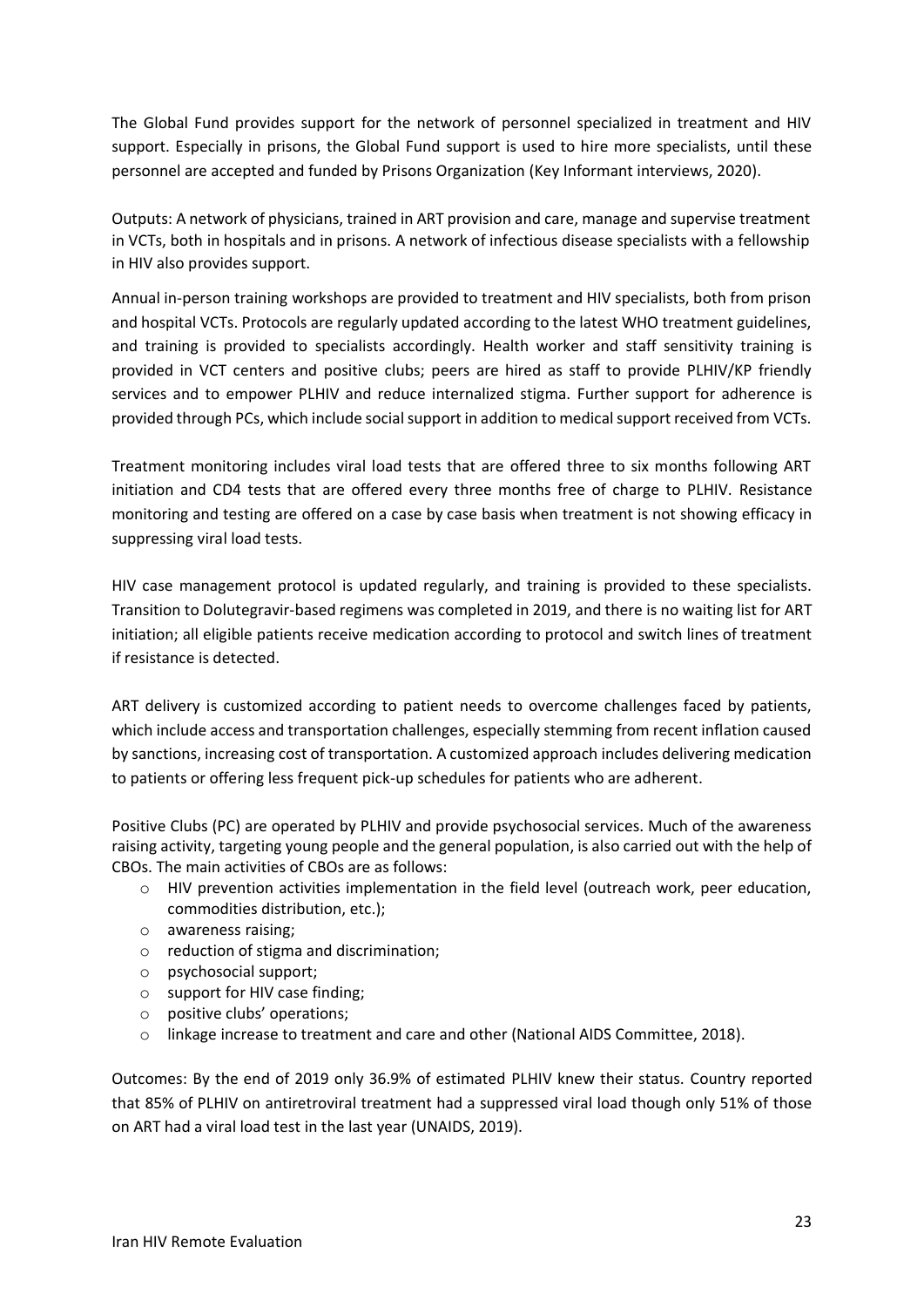The following data on HIV care cascade, and 90-90-90 targets shed lights on the gaps in coverage and linkage to care as discussed in the previous two domains, as well as show progress towards achievement of indicators.





Of the total estimated PLHIV, only 24.9% is on ART, which is an improvement from 18.68% in 2017, but far from sufficient: the target defined for achieving 90-90-90 is 81%.

**Prisoners:** In 2018 1,073 (66.1%) prisoners living with HIV received ART in more than 250 prisons over the country.

It is clear that the problems with PLHIV being aware of their status are the primary contributor to low ART coverage and viral load suppression. The positivity rate - 0.3% (224/ D 77,721) for all communitylevel HIV testing services was reported in 2019 through UNAIDS online reporting tool (Indicator "HIV testing volume and positivity"). There were 212 positive HIV tests (0.33%) our of 64,702 total HIV tests performed among PWID in 2019 by DICs and outreach teams (UNAIDS, 2019). Considering that most of community-level HIV tests were performed among KPs and taking into account the HV prevalence among these groups, HIV testing positivity rate is quite concerning. In depth analysis should be carried out by the country in order to properly address the issue.

Another major challenge for low ART coverage are the losses within linkage to care, as it appears that many people chose not to seek treatment following diagnosis, although this is improving as explained in the previous domain.

Considering the efforts to scale up access to ART, including the updates in accordance with WHO 2016 guidelines that recommend treatment for all, it was expected that number of people dying from AIDSrelated causes should significantly reduce if these services are accessible and delivered effectively. In general, the impact of HIV prevention, care and treatment programs is being assessed by monitoring the changes in AIDS-related mortality indicator over time. This indicator value (total number of people who died from AIDS related causes) remains almost the same during the last ten years and is in the range of 2.98-3.36 per 100 000 population. A significant reduction of mortality from AIDS related causes is being observed in the under five years age group, which can be partly explained with scale up of PMTCT efforts; the influence of other factors cannot be explained during this evaluation.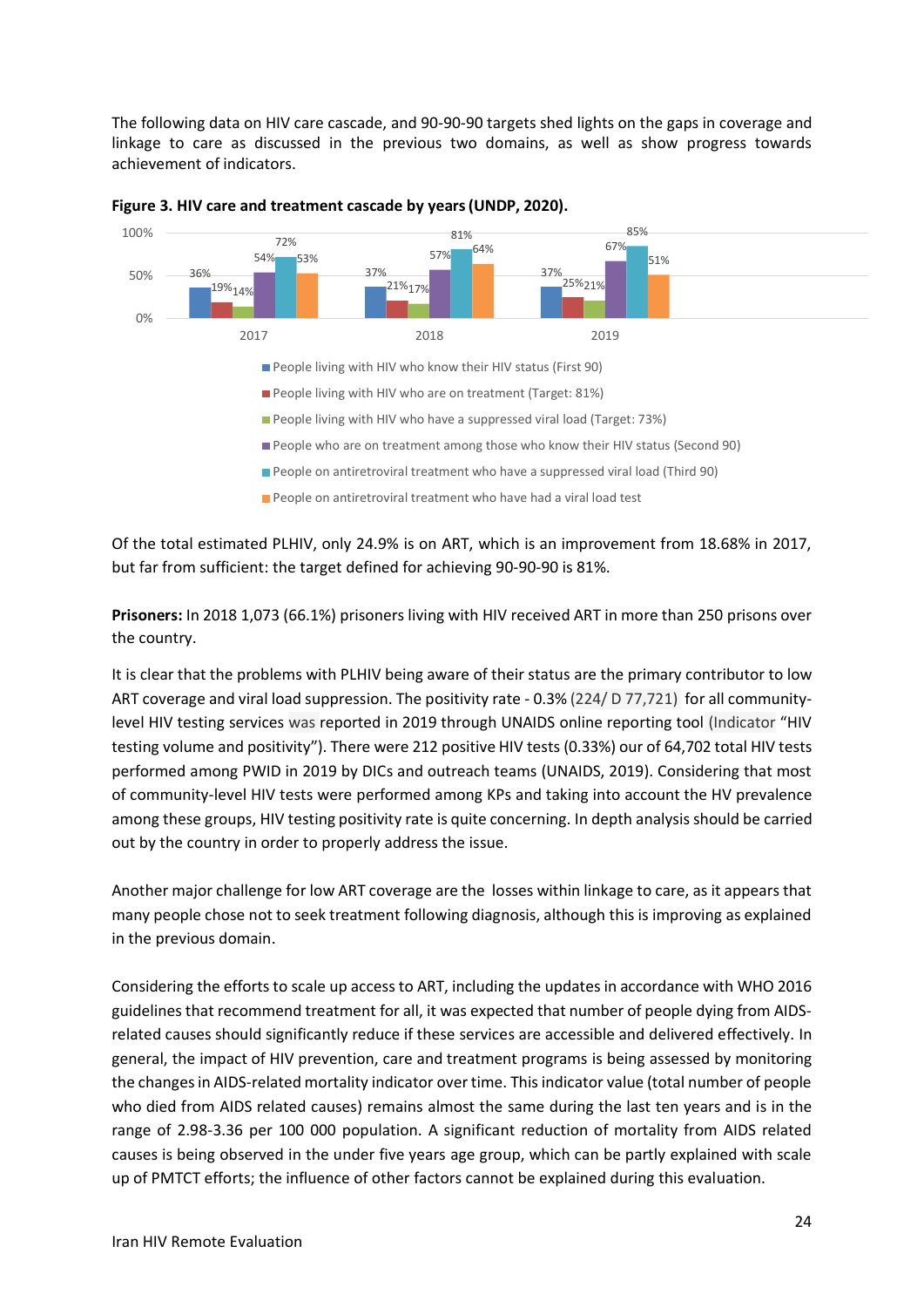

## **Figure 4. AIDS mortality rate: total number of people who have died from AIDS-related causes per 100 000 population (2010 - 2019) (UNAIDS, 2019)**

## **Domain 2.5. Approach and Methods for Quality Assurance**

Inputs There are no direct financing or planned activities for Quality Control or Quality assurance within the current Global Fund grant. However, given the role of quality in data management and M&E, the NFM1 grant supported establishment of an effective MIS system through which the partners are able to collaboratively manage information and take part in decision making process. The whole process was implemented in a participatory manner with involvement of SRs and the main stakeholders of NSP4 and with the leadership of the SIP Committee (Key Informant Interviews, 2020)

In overall, the SIP committee with its technical groups is responsible for Quality Assurance (QA) and Quality Control (QC) procedures at country level. SIP is a technical committee which includes permanent individual or legal representatives and experts as the key partners of the NSP appointed by the Health Deputy of the Ministry of Health and Medical Education.

The five technical groups of SIP are specialized teams with the main tasks of standardization of the processes and provision of executive guidelines for the National Plan; evaluation of the outcomes of executive activities; and revision of the general goals of HIV NSP. The members of these five technical groups are the key partners of NSP, diagrammed in Figure 5.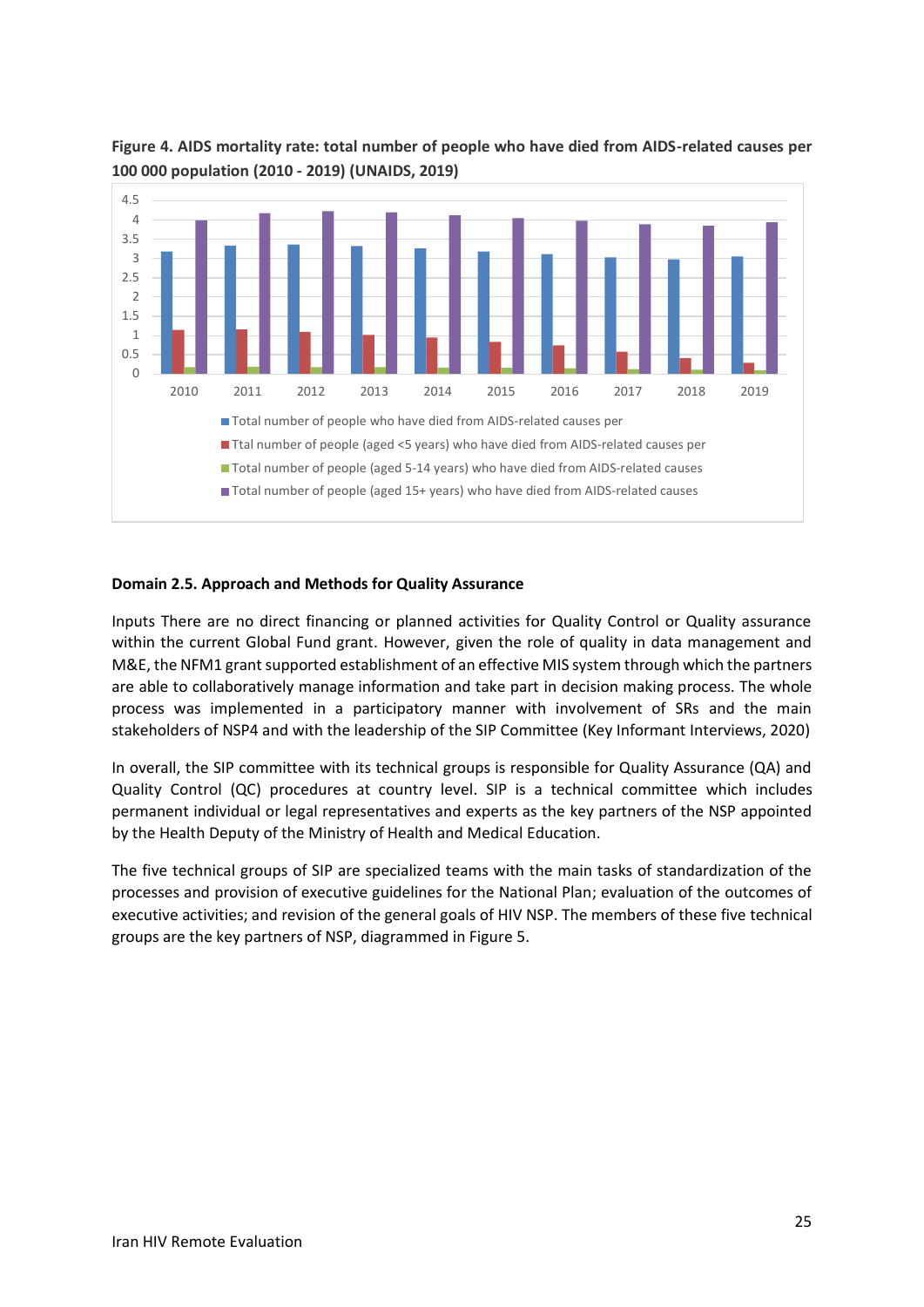#### **Figure 5. SIP committee**



Outputs: The National SIP Committee categorizes the annual objectives of the NSP in accordance with the five main technical themes including training and awareness raising, harm reduction, care and treatment, support and empowerment, and monitoring and evaluation. Each group is responsible for technical follow up of the implementation of the relevant objectives (Monitoring and Evaluation Committee - National AIDS Committee, 2018).

The technical groups of SIP, according to their mandate, develop and distribute standard executive guidelines for implementation of all types of activities, planned by NSP. Relevant training materials for target groups and service providers are also being provided by these technical groups. Additional quality assurance approaches and methods are presented in the Objective 3 of this report. 30

Outcomes**:** Definitions for all indicators, design of new registration and reporting forms, development of mechanisms and tools (such as checklists for data quality control), as well as frequencies for reporting and M&E were developed within the support of NFM1 grant (Key Informant Interviews, 2020).

Standard operational guidelines and protocols developed for service provision are being used by all stakeholders involved in NSP implementation. During supportive supervisory and M&E specialist visits, oversee the compliance of provided services with defined standards. Self-assessment and M&E templates are used for evaluating the services and identifying the gaps.

During data collection, interviews with service providers, peer groups and members of KPs and PLHIV, praised the quality of services in terms of:

- o sensitivity to KP and PLHIV needs,
- o friendliness,
- o respect of privacy,
- o social support and
- o empowering attitude (National AIDS Committee, 2018).

Due to remote nature of evaluation and limitations described in supplementary information document, it was not possible to assess in full the QA and QC procedures application for all HIV services. More details related to data quality are presented in Domains 3.1 and 3.2 of the Objective 3.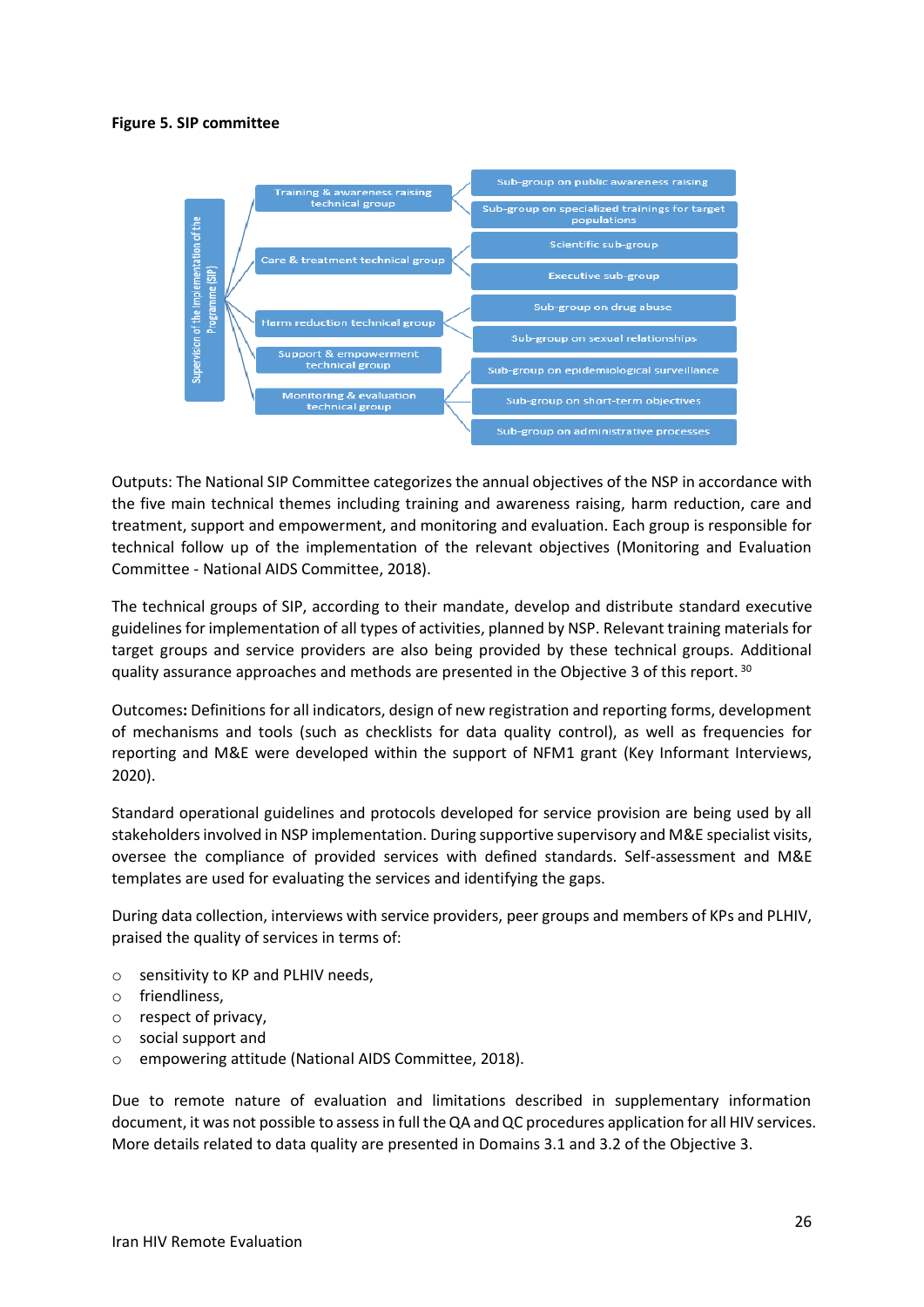## **Dashboard of Core Indicators: Objective 2**

| <b>Dashboard Key</b> |                                                                                                                            |                |                                                                                                                                                                                                                                                                                                                               |                                                                                               |
|----------------------|----------------------------------------------------------------------------------------------------------------------------|----------------|-------------------------------------------------------------------------------------------------------------------------------------------------------------------------------------------------------------------------------------------------------------------------------------------------------------------------------|-----------------------------------------------------------------------------------------------|
|                      | Very poor                                                                                                                  |                |                                                                                                                                                                                                                                                                                                                               |                                                                                               |
| 2                    | Poor                                                                                                                       |                |                                                                                                                                                                                                                                                                                                                               |                                                                                               |
| 3                    | Moderate                                                                                                                   |                |                                                                                                                                                                                                                                                                                                                               |                                                                                               |
| 4                    | Good                                                                                                                       |                |                                                                                                                                                                                                                                                                                                                               |                                                                                               |
| Indicator            |                                                                                                                            | <b>Score</b>   | <b>Justification</b>                                                                                                                                                                                                                                                                                                          | <b>Source of Data</b>                                                                         |
|                      | Key populations reached: % of 2 key<br>populations with highest prevalence reached<br>by defined packages of services      | 2              | 51,242 PWID (25.6%) from estimated 200.000 are reached with<br>HIV prevention programs - received defined package of<br>services.                                                                                                                                                                                             | Performance Letter - Progress<br>Report covering the period 1<br>April 2019-30 September 2019 |
|                      |                                                                                                                            | $\overline{2}$ | 23,379 VW (26%) from estimated 90.000 are reached with HIV<br>prevention programs - received defined package of services.                                                                                                                                                                                                     | Performance Letter - Progress<br>Report covering the period 1<br>April 2019-30 September 2019 |
|                      | Average across the 2 Key population groups                                                                                 | $\overline{2}$ |                                                                                                                                                                                                                                                                                                                               |                                                                                               |
| positive status      | <b>PLHIV who know their status: % of estimated</b><br>people living with HIV who know their                                |                | 36% - 22,054 PLHIV from estimated 61,278 know their positive<br>status                                                                                                                                                                                                                                                        | HIV treatment and care cascade,<br>end of 2019                                                |
|                      | Linkage to treatment and care: Availability<br>and types of linkage programs between<br>diagnosis/ screening and treatment | $\overline{2}$ | During the last three years, some efforts have been made to<br>diversify service delivery by increasing ART outlets and<br>authorizing general physicians to dispense ART. During the last<br>year, ART delivery through MMT sites and PHC clinics was<br>successfully piloted in two cities, with plans to scale up in 2020. | <b>UNAIDS: Global AIDS monitoring</b><br>2019 - Country progress report                       |
| children)            | ART coverage: % of estimated people living<br>with HIV currently on ART (adults and                                        |                | 23.1% - 14.249 PLHIV from estimated 61.278 are currently on<br>ARV                                                                                                                                                                                                                                                            | Performance Letter - Progress<br>Report covering the period 1<br>April 2019-30 September 2019 |
|                      | 12-month ART retention: % of people who<br>ever initiated ART and are still on ART at 12                                   | N/A            |                                                                                                                                                                                                                                                                                                                               |                                                                                               |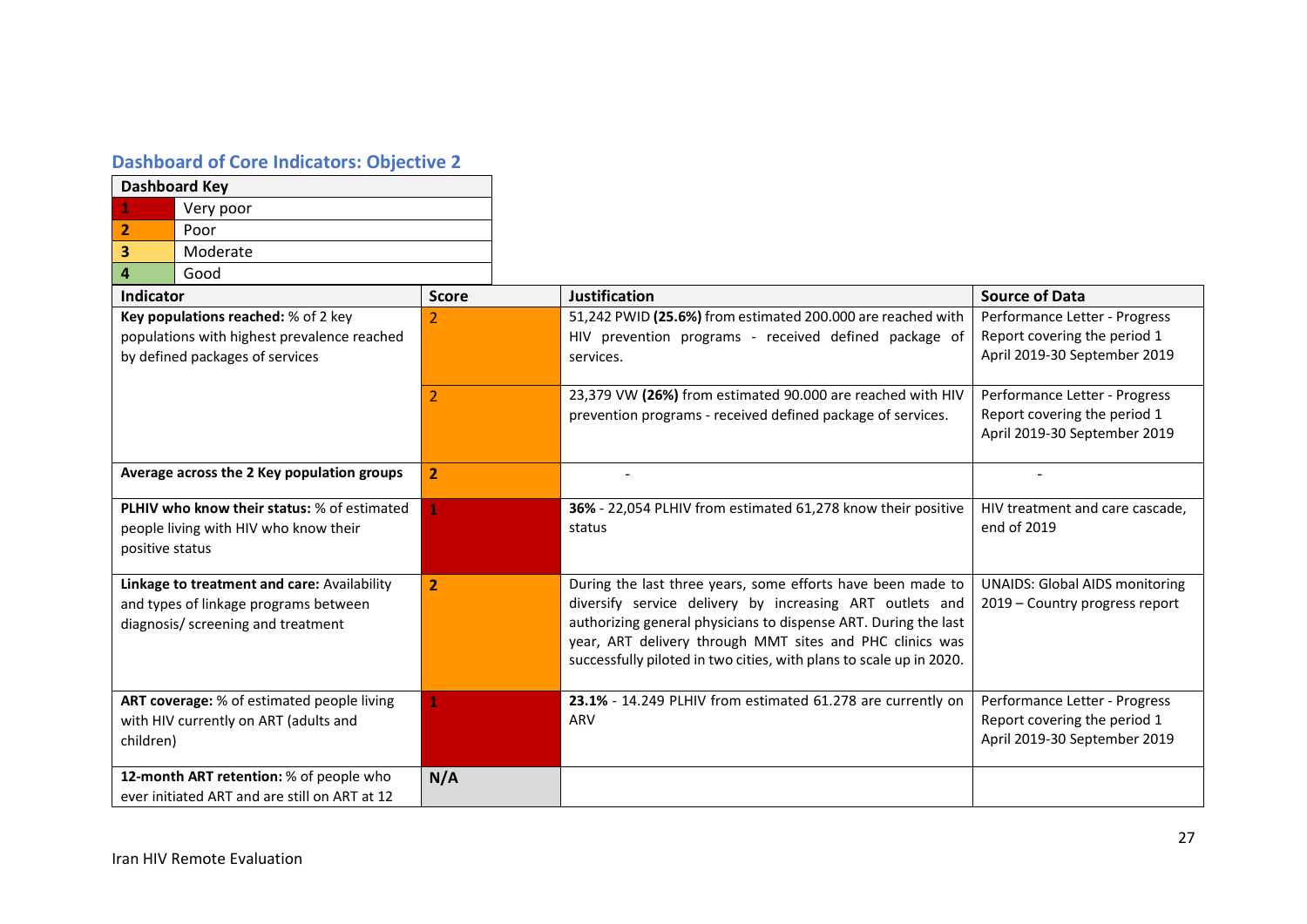| months after ART initiation (adult and<br>children)                                                                                        |     |  |
|--------------------------------------------------------------------------------------------------------------------------------------------|-----|--|
| Viral suppression: % of people who are<br>retained in ART for at least 6 months with<br>viral load <1,000 copies/ml                        | N/A |  |
| Composite across all relevant (4)<br>components Note: please change number of<br>components if any indicators were unable to<br>be scored. | 1.5 |  |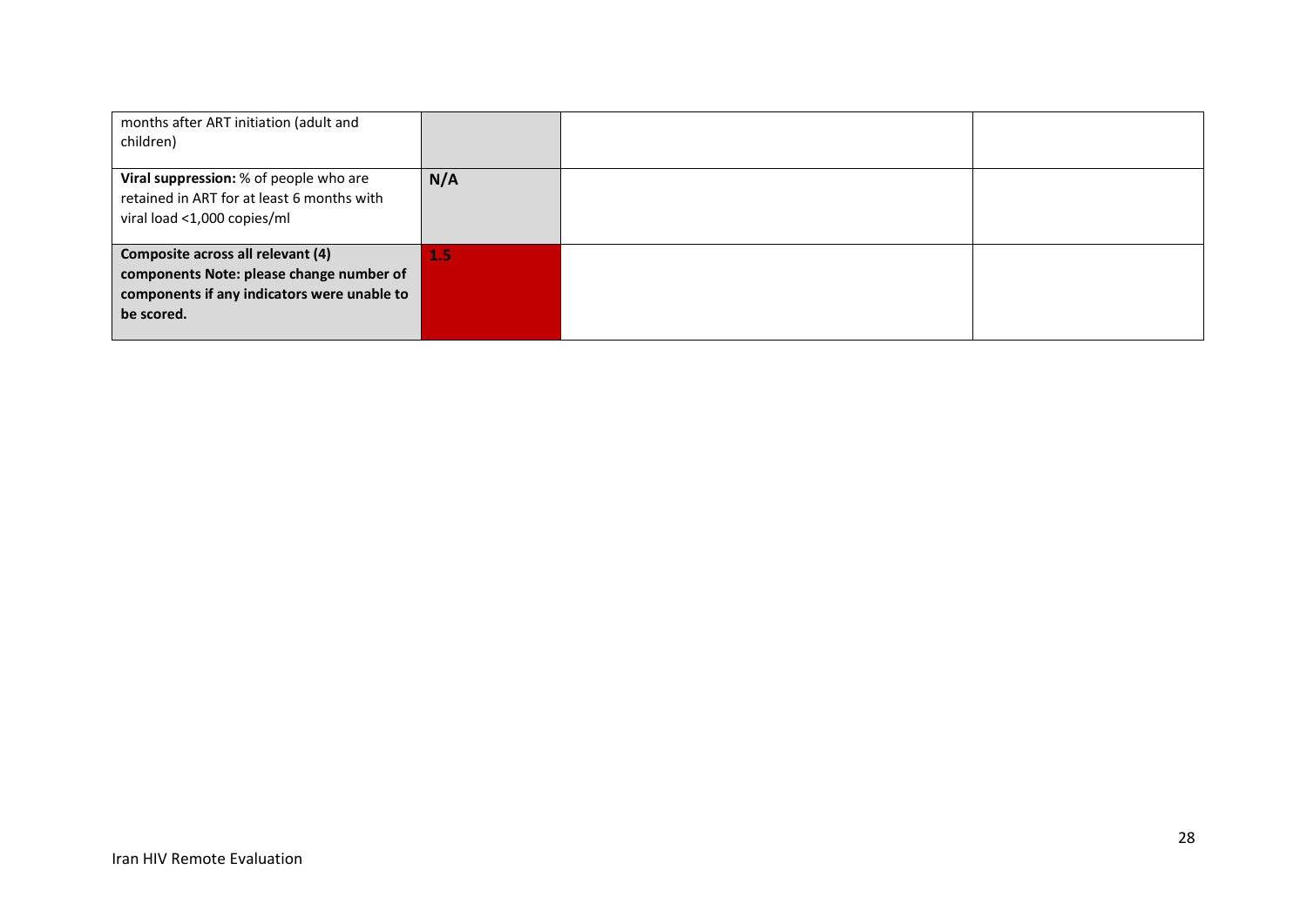## **Objective 3. To evaluate the extent to which country data systems generate, report, and use quality data.**

In recent years, Iran with the support of Global Fund, developed and established a new MIS for HIV treatment and care, which places the person at the center of assessing and measuring a sequence of health services. Utilization of this unified and online system allows to report and use precise/valid data on HIV treatment and care cascade, as well as facilitates M&E of treatment and care continuum (Key Informant Interviews, 2020).

The HIV prevention MIS system is currently in the piloting phase. At the time of data collection for this evaluation, new data registration and aggregation approaches are being piloted in Iran. Further development, integration and creation of links in MIS standalone systems will allow to create robust data management system in the country (Key Informant Interviews, 2020).

Well-developed infrastructure and mechanisms enable the implementation of various studies and assessments related to HIV/AIDS BBS and PSE, with use of modern and evidence-based methodologies. By further improvement of those systems, the country will be able to generate the report and use the quality data in program management and in decision-making processes (Key Informant Interviews, 2020).

Current Global Fund input in M&E and MIS is more directed to supporting the implementation of routine activities related to supervision of program implementation and monitoring, while more progressive planning and focusing on creation of strong, resilient and interlinked MIS will ensure the sustainability during the transition planning.

## **Domain 3.1 Epidemiology, surveillance, and context data**

Inputs: Within the current grant, pertaining to RSSH, health management information system and M&E funds account for 12% of the total budget (UNDP, 2020).

The current grant also includes analysis review and transparency and surveys- US\$275,400 is allocated for technical assistance (TA) in 10 formative evaluations, studies, surveys and TA for supporting UNDP to review the 5th NSP and to align the Global Fund Project with new NSP (UNDP, 2020).

Outputs: Due to the timing of COVID-19 in Iran and multiple crises in the past two years including floods and sanctions, finalization of many studies was delayed or was still in progress at the time of data collection. Some data has not been provided to the evaluation team for the development of the report due to cultural and political sensitivities (Key informants, August 2020, update on requested documents). Global Fund support has been provided for the following studies and evaluations:

- Evaluation study on services for VW The study of evaluation process and the deadline was extended for 6 months due to the COVID-19 pandemic in Iran;
- Formative evaluation vulnerable men Evaluation of HIV services provision to VM in selected VCTs and reviewing the service delivery protocol will be implemented with delay due to the sensitivity of the subject matter and the COVID-19 pandemic;
- Formative programmatic evaluation of Positive clubs & Review on efficiency and quality of services in the extended framework of Positive club - Instead of these two planned studies, it was decided to provide TA for the Stigma Index 2.0. The study was conducted in collaboration with IRCHA and UNAIDS. The deadline was extended for six months due to COVID-19 pandemic;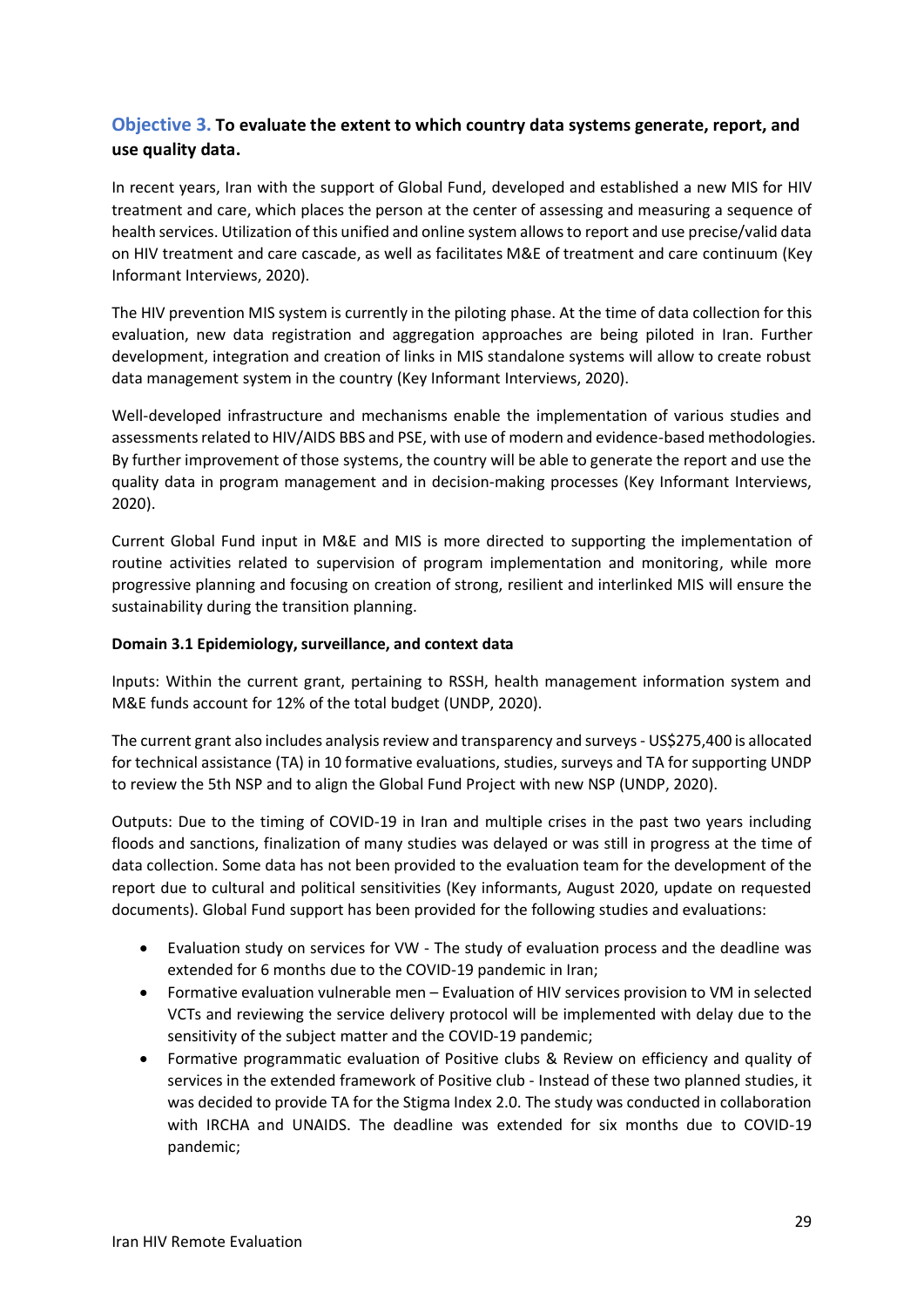- Assessment of factors affecting loss to follow up a loss to follow up study was conducted in 2017 and based on the result of this study partner notification protocol and guidelines were developed in 2019 (partner notification guidelines were provided to the evaluation team during data collection);
- Assessment and review of patients' links modalities on VL, effective treatment coverage and addressing comorbidities and surveillance among ART initiators should be done by Iranian Research Center for AIDS (IRCHA) – these two planned studies will be combined and surveillance among ART initiators will be carried out. Surveillance among ART initiators are in progress and the delay was due to COVID-19 pandemic in Iran;
- Evaluation of health assessment programs in prisons & effectiveness of HIV preventive interventions in prisons – studies are completed, and reports are finalized; however, the results were not provided to the evaluation team due to of sensitivity of data.

Outcomes: There has been a progressive shift from measuring services to placing people and their access and linkage to HIV and health services at the center of monitoring in recent years with the support of the Global Fund. This shift was achieved by introducing a person-centered monitoring system of HIV treatment and care, which places the person at the center of assessing and measuring a sequence of health services (e.g. from HIV positive diagnosis to linkage to treatment). These developments were observed in HIV treatment and care MIS (Key Informant Interviews, 2020).

Iran has significant institutional and human capacity to plan and develop assessments and studies of various complexities. There is a well-established HIV sentinel system in the country. BBS and PSE studies are conducted through certified sentinel sites which should meet the defined minimum quality standards. The system uses updated protocols for BBS studies and HIV KPs PSE. The last BBS and PSE were implemented with use of respondent driven sampling methodology, and the reports for the last PSE and BBS for PWID and VW are available (Desk review of available literature, 2020).

## **Domain 3.2 Service use and program data and reporting**

Inputs: The main focus of RSSH interventions in the NFM2 grant is the strengthening of programs reporting capacities, data use, building an adequate health workforce and promoting more integrated service delivery.

More than US\$900,000 was budgeted in the current grant for ensuring the adequate human resources and capacity building of the PR, SR, and SSR, as well as for strengthening M&E and supervision of the program implementation (SIP). Hardware for strengthening the national MIS has been provided to one of the SRs (WO) (UNDP, 2020).

Outputs: In general, a technical committee (SIP) is assigned by the Supreme Council for Health & Food Security to monitor the implementation of the HIV program. Monitoring of the project implemented within the NSP is being conducted on different levels. In line with the national M&E structure, SR organizations are using monitoring processes and tools to be able to supervise the implementation of their program including the Global Fund project activities. They conduct site visits monthly, collect reports from their settings and provide feedback through their organizational mechanisms.

The project staff at SR and SSR level have their M&E schedule and plan to visit project sites. They aggregate, analyze and submit monthly or quarterly reports from UMSs and project settings (DICs, PCs, Women Centers, and other settings) to the PR. The PR collects SR reporting data in templates. After aggregation and analysis PR provides feedback report to each SR in the format of an official Performance Letter. Depending on the results, the PR may hold a meeting with the SRs to discuss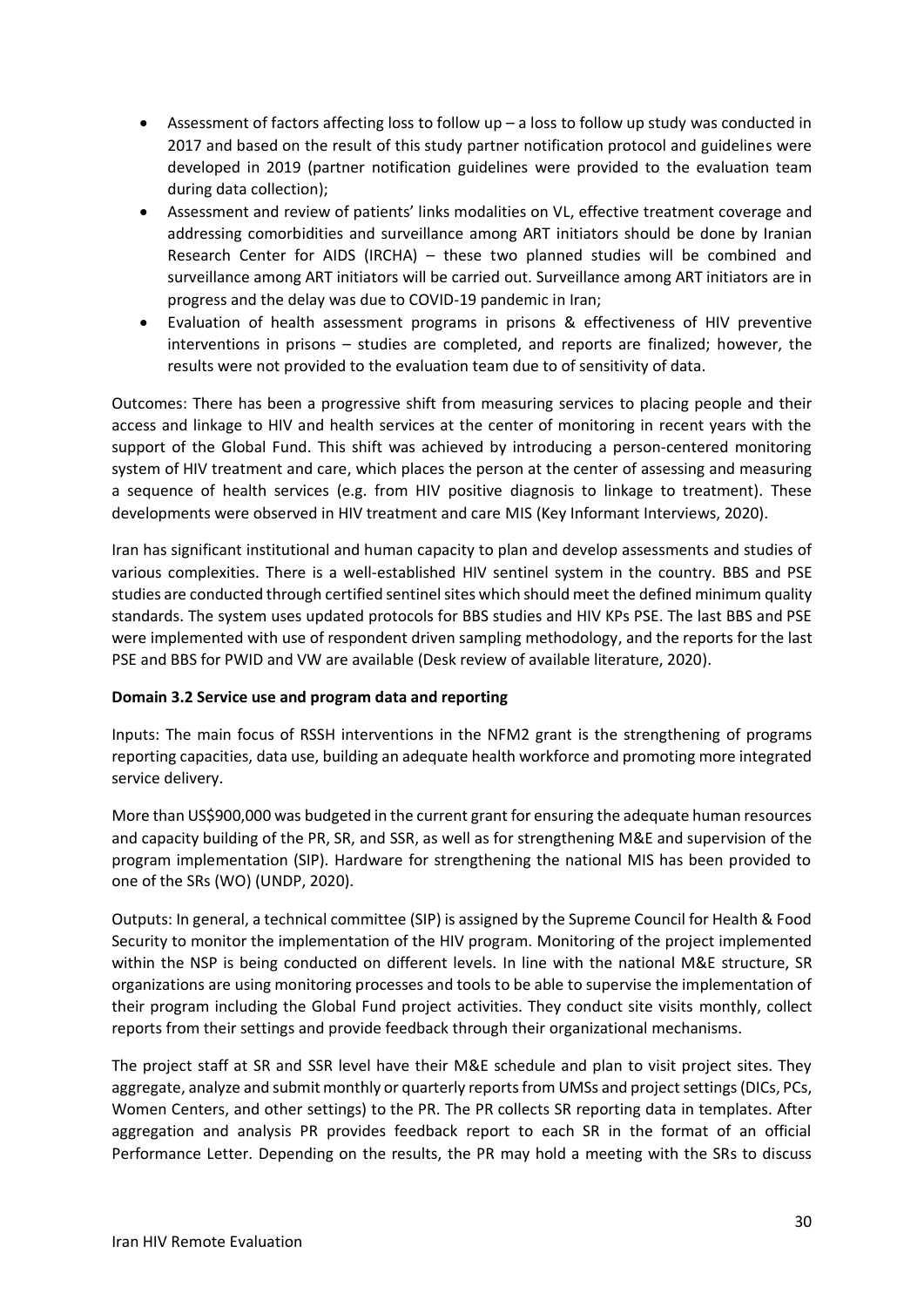findings, status of project's implementation, challenges and mitigation measures. (Preliminary questionnaire, 2020)

As elaborated above in line with national M&E structure, SRs are using monitoring processes and tools to be able to supervise the implementation of their program including the Global Fund project activities. They conduct site visits, collect monthly reports from their settings and provide feedback through their organizational mechanisms. HIV office staff of the MOH have limited (pre-defined level) access to a monitoring dashboard for assessing the performance of each University of Medical Sciences on HIV/AIDS indicators and outputs.

The project staff in SR offices have their monitoring plan to visit project sites, and their Back-To-Office Reports (TOR) are shared with the PR which are available in archive system. The project staff have regular monitoring tools to control the implementation of the project as per the workplan, such as collecting monthly or quarterly reports from UMSs and project settings (DICs, PCs, Women Centers, and other settings) (Key Informant Interviews, 2020).

Outcomes: Information on all HIV prevention, testing, harm reduction, care and treatment activities is being aggregated through national standalone systems. Paper-based data are incorporated into appropriate software or excel sheets, through which entities are providing reports.

The Information Management System for HIV treatment is a separate reporting system and is not integrated in any national system. It includes information on gender, age, route of transmission, AIDS stage, etc. This software is being used for ARVs quantification and forecast, as well as for quantification of test kits, necessary for treatment monitoring. It also allows to track treatment cascade indicators and generate data for reporting needs. Online operation of this software allows to track PLHIV patients all around the country and provide treatment from any other institution where patient will apply. With the exception of built-in features for minimizing errors during the data input process, Iranian CDC is in charge of regular QC and QA measures which are implemented through regular field visits, crosschecking and verification of random reported data with use of checklists. During field visits, the M&E specialists provide supportive supervision through mentoring and joint data entry.

The Information Management System for HIV prevention and testing is a unified excel-based reporting system that must be filled in and submitted to a defined organization by the end of each month (differs for each implementation site). Organizations working under MoHME report to universities of medical sciences (UMSs), UMSs report to Iranian CDC, and Iranian CDC reports to SIP. Organizations working within the WO submit their reports to SIP through provincial WO organizations. This report includes the information on quantities provided by each particular service delivery point. The patient's registration and coding are unique at the level of service providers but not across the country. **The**  absence of unique identifier codding (UIC) system for KPs receiving HIV services may lead to double**counting and double-reporting, they do not allow to track continuum of HIV services for KPs.** At the time of data collection for this evaluation, a new data registration and aggregation software was being piloted in the country. Further development of this software, introduction of unified UIC system, integration and creation of links in MIS standalone systems will allow to create robust data management system in the country.

Though the SIP, well-coordinated data flow and analysis take place; however, there is a significant lack of in-data disaggregation. The cascade of HIV prevention, care and treatment services for KPs is incomplete.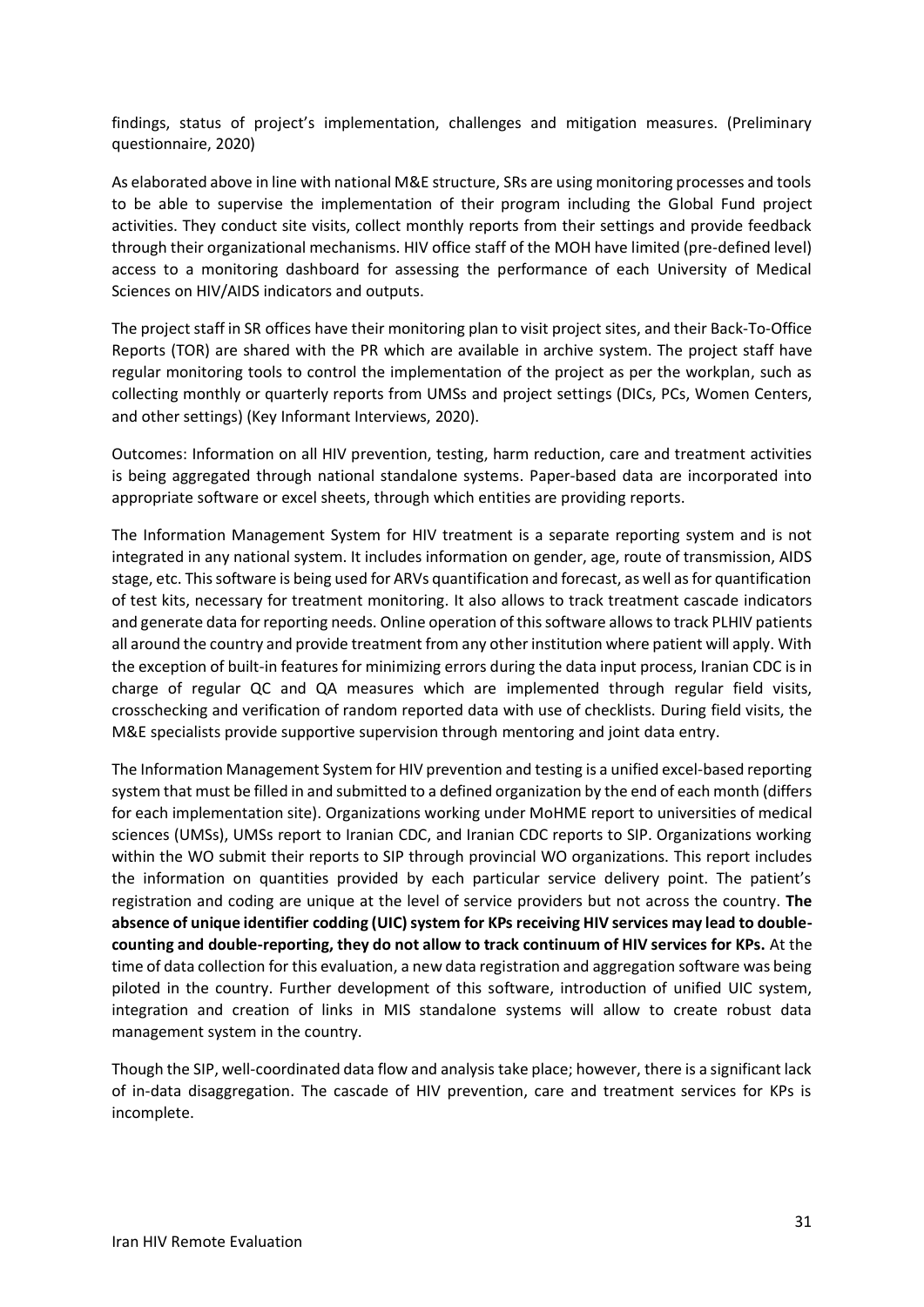The electronic registration system for services delivered in the methadone centers is a system called Idatis. The Idatis system indicates the scale/volume of provided services, the people who provide services, etc. (UNAIDS, 2019).

In the last year, after integrating HIV testing in PHC, NAP linked the AIDS Registry System with Integrated Health System (SIB) software. Data on HIV tested pregnant women were registered in SIB.

The other tools for monitoring and reporting, data quality and data assurance in which UNDP collects and reports results of projects are including:

- o Quality Standards and Assurance tool (QA)
- o Transparency dashboard (IATI)
- o United Nations Development Assistance Framework (UNDAF) report
- o Result Ordinated Annual Report (ROAR). (Preliminary questionnaire, 2020)

The UNDP Office of Audit and Investigations (OAI) conducts audit exercise once during each grant life cycle. As for current project the audit was conducted from 25 August to 5 September 2019. OAI noted "satisfactory performance" in the areas of program, financial and Sub-recipient management. The audit report is available in UNDP website (UNDP, 2019).

### **Domain 3.3 Using data to drive service design and practice**

Inputs: A number of formative studies, evaluations and assessments (implementation status is described in Domain 3.1) have been supported by the current Global Fund grant.

The previous Global Fund grant - NFM1 - supported the upgrade of existing National HIV MIS system. The current NFM2 grant also supports the operation of this system through provision of eight one-day trainings aimed at improving MIS system for harm reduction programs.

NFM2 covers M&E and supportive supervisory visits for SR and SSR organizations. Data analysis and review within the current grant is being organized by the PR after the review of reports submitted by SR organizations.

Outputs: Data availability at the central level has made significant improvements in use of information for strategic planning, ongoing monitoring and mitigation of challenges or inconsistencies revealed at the field level. On May 18, 2020, a meeting was organized by the M&E Committee of the SIP with SRs/SSR and the PR, to discuss all data provided by SRs and to understand the reason for low coverage for testing and prevention services (PUDR 1 October 2019 - 31 March 2020). This is a valuable approach for addressing the situation; however, the absence of an online and comprehensive system of reporting means that these issues can only be analyzed retrospectively and prevents solving problems at an early stage.

Outcomes: Results and reports of some core evaluations and studies were not provided to the evaluation team due to some cultural and political sensitivities and incomplete studies. Provided information does not allow to describe the outcomes for this domain.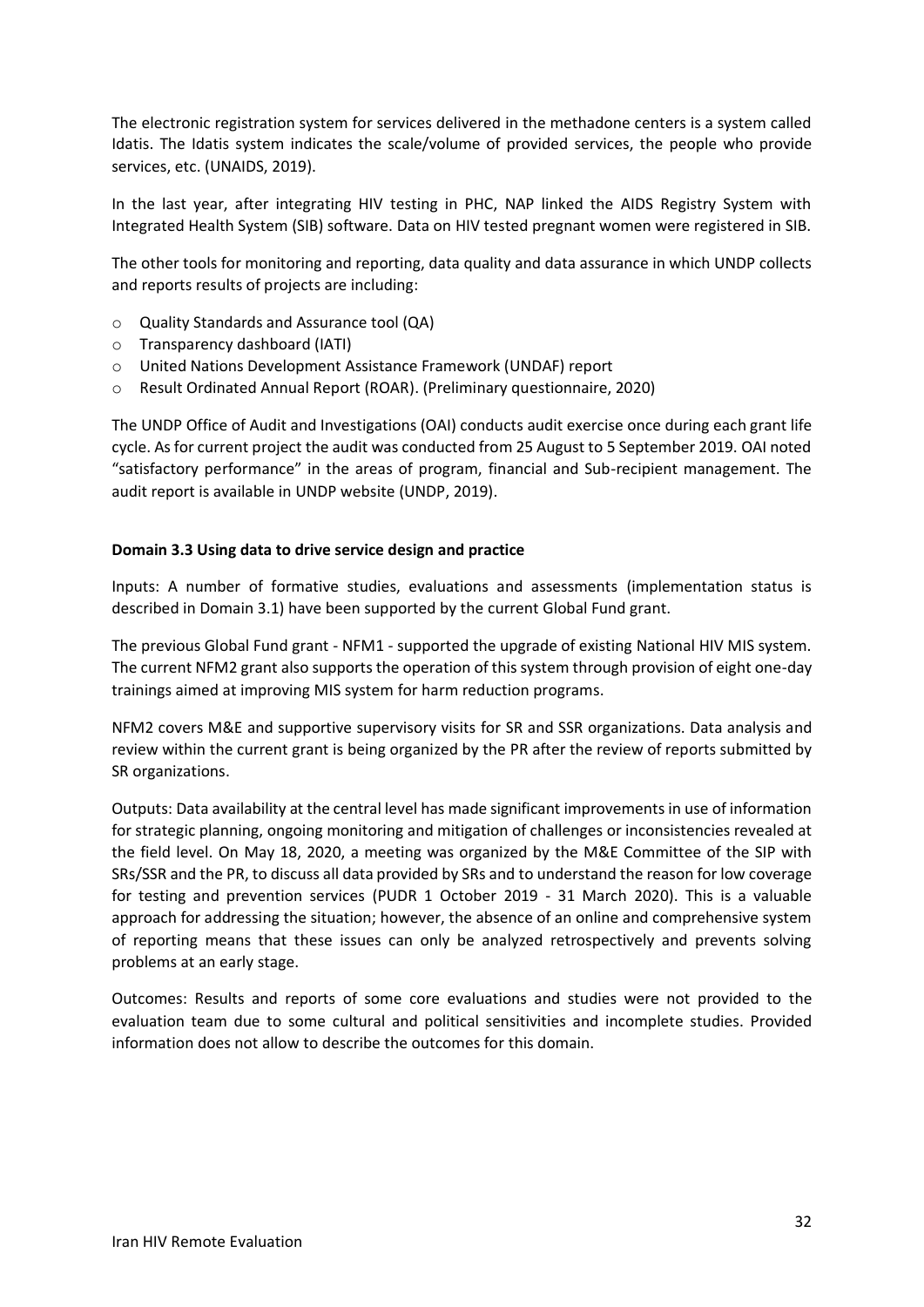## **Dashboard of Core Indicators: Objective 3<sup>6</sup>**

| Very poor |
|-----------|
| Poor      |
| Moderate  |
| Good      |
| Excellent |

| Indicator                              | <b>Score</b> | <b>Justification</b>                                               | <b>Source of Data</b>          |
|----------------------------------------|--------------|--------------------------------------------------------------------|--------------------------------|
| <b>Case surveillance functionality</b> | з            | Approved and unified guidelines for data collection is available   | Key Informant Interviews, 2020 |
|                                        |              | in the country. The schedule of reporting and reporting            |                                |
|                                        |              | mechanisms are outlined in the national M&E protocol. The          | HIV M&E Plan 2015-2019         |
|                                        |              | Iranian CDC is responsible for quality assurance and control. Iran |                                |
|                                        |              | has adequate human resources and infrastructure for HIV            |                                |
|                                        |              | management in the country. UICs are available at separate          |                                |
|                                        |              | service provision point's level.                                   |                                |
|                                        |              |                                                                    |                                |
|                                        |              | Limitations of the evaluation do not allow the evaluation team     |                                |
|                                        |              | to assess whether funding is sufficient for the activity.          |                                |
| Availability and quality of PSE        | 4            | There is a well-established HIV sentinel system in the country.    | Key Informant interviews, 2020 |
|                                        |              | The system uses updated protocols for BBS studies and HIV KPs      |                                |
|                                        |              | PSE. The last BBS and PSE were implemented with use of             | HIV M&E Plan 2015-2019         |
|                                        |              | respondent driven sampling methodology. BBS and PSE studies        |                                |
|                                        |              | for PWID and VW were implemented in 2019-2020. Size of VM          | BBS study report, PWID, 2019   |
|                                        |              | population was estimated in 2019 with use of network scale-up      |                                |
|                                        |              | methodology.                                                       | BBS study report, VW, 2020     |
|                                        |              |                                                                    |                                |
|                                        |              | The recent PSE studies also show decrease in KPs sizes.            |                                |
| Country capacity to report coverage of | 3            | Iran has sufficient infrastructure and human capacity for          | Key Informant interviews, 2020 |
| preventive interventions among key     |              | reporting the coverage of preventive and testing interventions     |                                |
| populations                            |              | KPs. There is no harmonised UIC system in the country.             | HIV M&E Plan 2015-2019         |
|                                        |              | Currently, another approach is being applied to eliminate          |                                |
|                                        |              | duplications and double reporting through application of some      |                                |

<sup>6</sup> *The Dashboard key for this objective applies to only the composite score. For the component score, see Basic Protocol for scoring guidance.*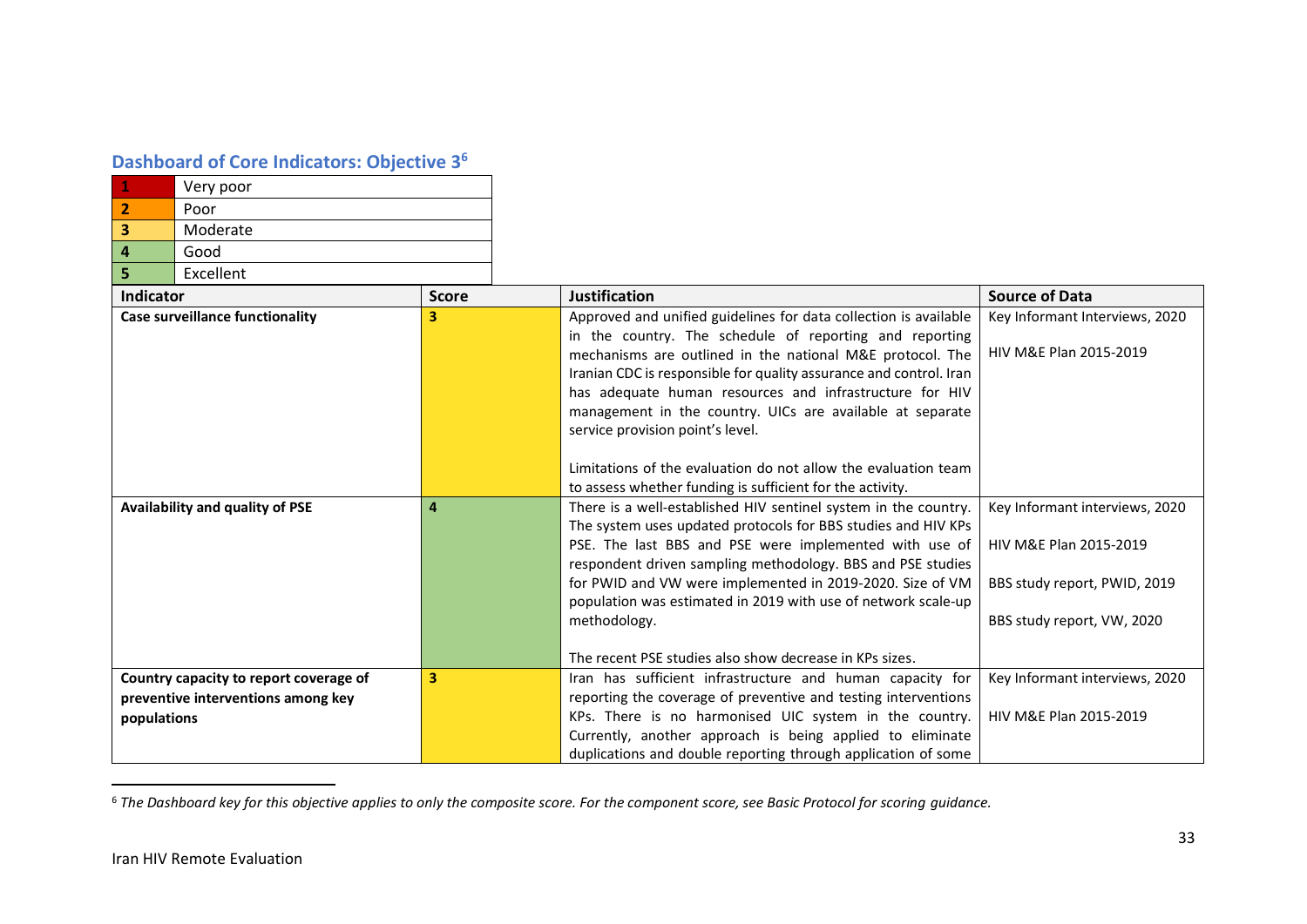|                                                                                                                                                         |     | defined coefficients that will wipe out duplications. The existing<br>system has lack of disaggregation and transparency in existing<br>data.                                     |                                                         |
|---------------------------------------------------------------------------------------------------------------------------------------------------------|-----|-----------------------------------------------------------------------------------------------------------------------------------------------------------------------------------|---------------------------------------------------------|
| <b>Completeness of ART data reporting</b>                                                                                                               |     | ART data is reported via existing MIS system. The declared level<br>of completeness is 100%. The current MIS system does not<br>contain the detailed information pertaining LTFU. | Key Informant interviews, 2020<br>HIV M&E pan 2015-2019 |
| Composite <sup>7</sup> across all relevant (4)<br>components Note: please change number of<br>components if any indicators were unable to<br>be scored. | 3.5 |                                                                                                                                                                                   |                                                         |

 $7$  Composite Score for Objective 3 is a summation across all four component indicators, not an average.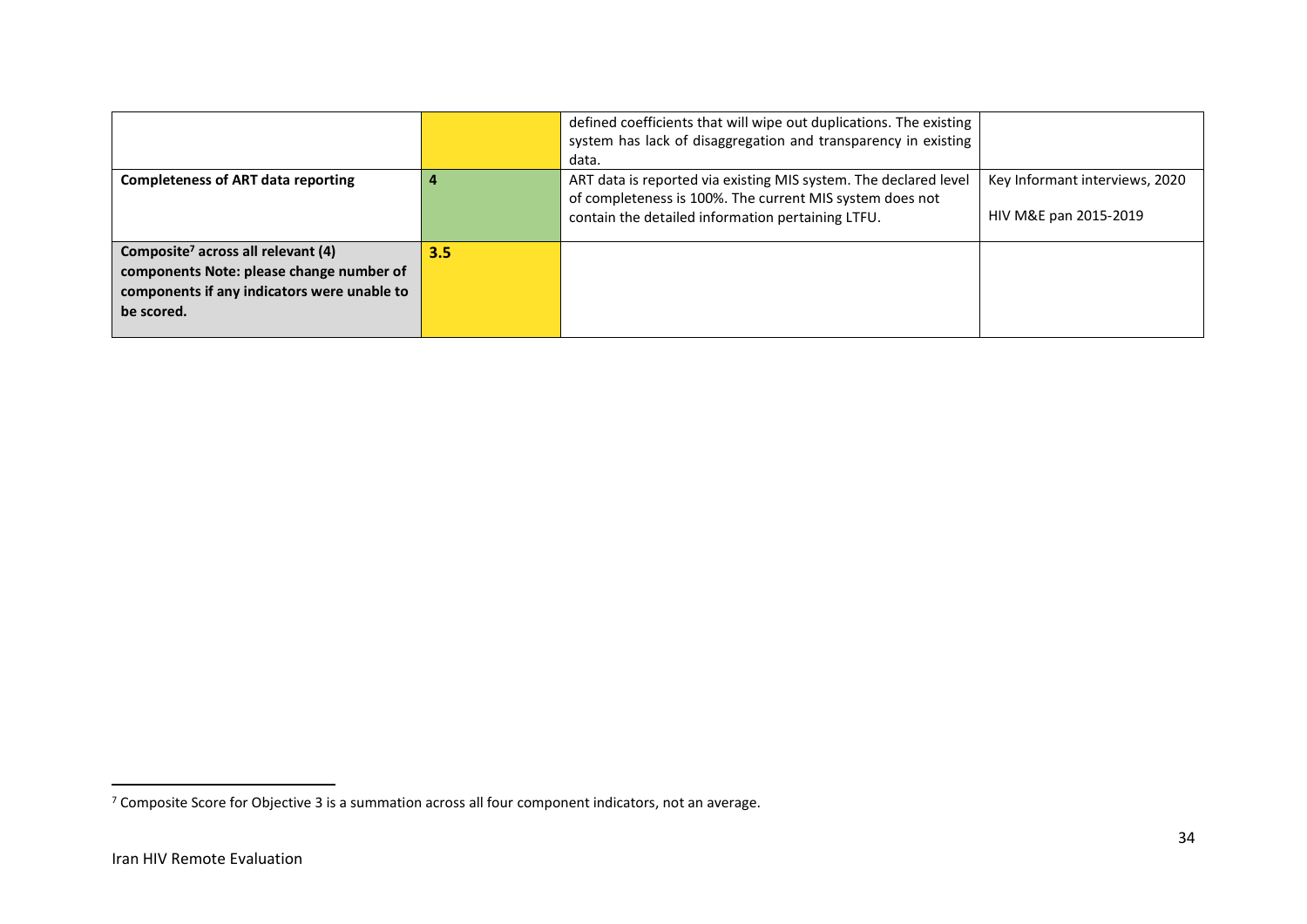## **Analysis**

### **Impact**

In financial terms, the Global Fund grants may be considered minimal as compared to the heavy investments of the country's national health system to control the three diseases; however, the strategic collaboration with the Global Fund has been an immensely welcomed experience in terms of linkages to the global efforts against the diseases. The access to the modern health supplies and technologies is of particular importance and appreciation, moreover, the up-to-date knowledge and best practices of the country have been linked through this collaboration. Iran is in the center of a serious economic and health crisis, and it was also hit hard due to economic sanctions and the coronavirus pandemic. The roadmap of eventual phase out of the Global Fund support was developed by the Country coordinating Mechanism of Global Fund Grants with the technical support of UNDP as a PR of Global Fund Grants.

## **Effective Strategic Investment**

**Findings from Objective 1** of this evaluation show that, domestic financing accounts for the overwhelming majority of the NSP budget in Iran. United States sanctions, combined with rising inflation, have severely limited the financial resources available to the National HIV Program, they significantly hamper the national response and, and if they persist, may cause the "rationalization" or re-prioritizing of current HIV activities. Although Iran monitors and plans National Health Accounts (NHA) on an annual basis, the NHA does not include an HIV subaccount. The only feasible means of tracking HIV resources flow in Iran is currently the NASA, which has been conducted once in full (in 2014, on 2012 data) and once as a "mini-NASA". Both previous NASAs were not able to provide reports on AIDS actual expenditures.

The Global Fund previous support for Iran was organized in a manner of seed or catalytic financing, where the initiatives are financed by the Global Fund and then taken over by the government for domestic financing. NFM2 grant support is a complementary to the ongoing national efforts for HIV NSP implementation. The current and previous grants supported by the Global fund contributed to development of human resources who are currently involved in NSP development. Moreover, the strategic partnership and technical collaboration with Global Fund both promote HIV planning and programming within the country, especially in times of sanctions and difficulties with medication procurement, but also generally with regards to scientific collaborations and advancements.

Though the current Global Fund grant does not provide direct support in PSM improvements, the PR helps the country to make procurements of HIV diagnostic test-kits, ARVs, as well as test kits and equipment for ART monitoring. This support is valuable, taking into account economic sanctions against Iran.

**Findings from Objective 2** of this evaluation show that Iran remains a country with HIV low prevalence (≤0.1%) of HIV among the general population. Prevalence among PWID has significantly dropped down during the past five years - from 13.8% to 2.8% according to the new BBS data (2019). While further information regarding this decrease in prevalence, it is suggested that estimations are further explored. Despite the steadily growing proportion of recorded HIV cases attributed to sexual transmission, PWID still appear to have the greatest share of new infections in Iran. The Global Fund support catalyzed the country scale up of HIV prevention and harm reduction projects for KPs.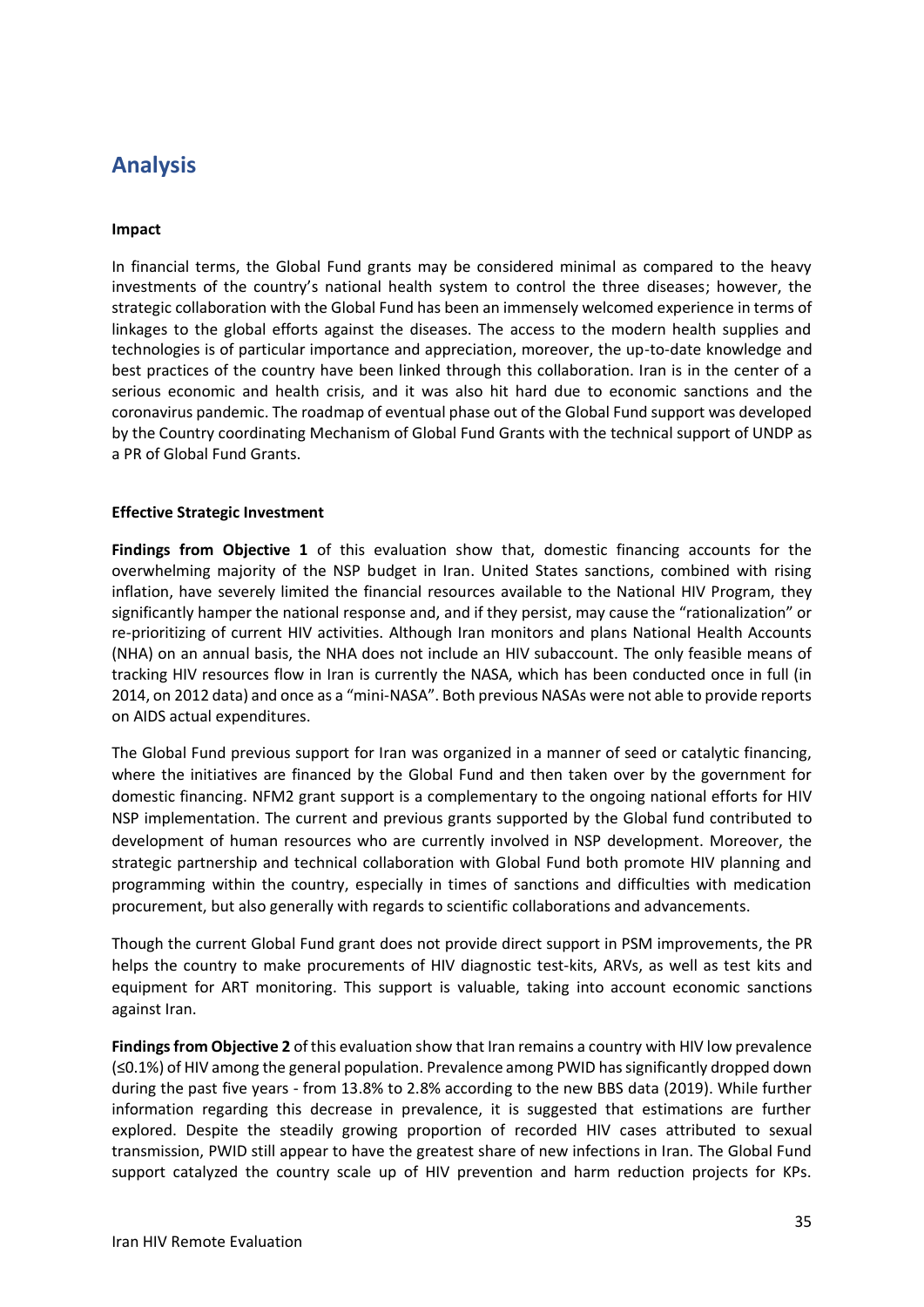Significant resources are being spent for PWID and VW projects, while the projects for VM and TG people have limited geographic coverage. The coverage of HIV prevention and testing projects for all KPs remains insufficient for achieving national strategic targets. Only 34.6% of VW and 29% PWID were covered by HIV prevention projects. Coverage of HIV testing projects is even lower at 23.8% for PWID and 23.5% for VW (UNDP, 2020). TG people and internal migrants/seasonal workers will be included in the 5th NSP as target populations with appropriate activities planned and budgeted. However, a significant scale-up for VM and TG people projects should be planned due to alarming prevalence shown in some studies. Use of mobile service delivery platforms have increased the geographic coverage of planned activities.

Effective implementation of HIV prevention and harm reduction activities in penitentiary institutions positively affected HIV prevalence among prisoners, which was reported as 0.8% in 2016 (2.1% in 2009).

The lack in testing coverage can be at least partially explained by significant external challenges in test kit procurement, but the volume of HIV positivity among tested KPs is very concerning and indicates possible gaps in testing initiatives.

A negative shift can be observed at analysis of safe injecting practices indicator for PWID from 2011 to 2019. Percent of PWID reporting the use of sterile injecting equipment at the last injection was high in 2011 - 91.7%, falling to 78.7% in 2014 and 73.7% in 2019 (data from UNAIDS reporting online tool).

**Findings from Objective 3** of this evaluation show that Iran has sufficient resources for implementing the various research and studies related to HIV and other communicable diseases. Global Fund support has been valuable in the creation of the existing MIS system for HIV treatment and Care. A significant portion of human resources involved in M&E and supervision of activities carried out by the Iranian CDC, as well as MEHSAD and WO are covered by the existing grant and were properly trained to perform their activities. Further development of HIV prevention and testing MIS, introduction of UIC systems are required to strengthen the NAP capacity for generating, reporting and use of quality data.

The country is aware of the operational benefits of a robust system on HIV treatment data, so they should strive to create a complete MIS system which will allow the tracking of patients across the cascade of HIV prevention, care and treatment services.

### **Sustainability**

According to findings from Objective 4 of this evaluation, NGOs play key roles in the HIV/AIDS control program. CBOs/NGOs initiatives on HIV prevention among KPs have been supported by the all Global Fund grants and gradually were transferred to domestic financing. There is a clear mechanism for contracting CBOs/NGOs to perform any activities. In 2017 CBOs/NGOs, involved in NSP implementation, established the network SHAMSA to apply an institutionalized approach for their activities' implementation, to have a well-established and functional network of service providers and for field organization. The country has taken ownership of NSP implementation, KP projects are funded from domestic sources. There are some legal and stigma and discrimination-related challenges which hinder the full utilization of HIV services by KPs. Planning and budgeting appropriate activities are required to remove these barriers.

Currently, Iran is in the list of upper-middle income countries with low disease burden. It is highly recommended for those countries to prioritize or build upon existing sustainability and transition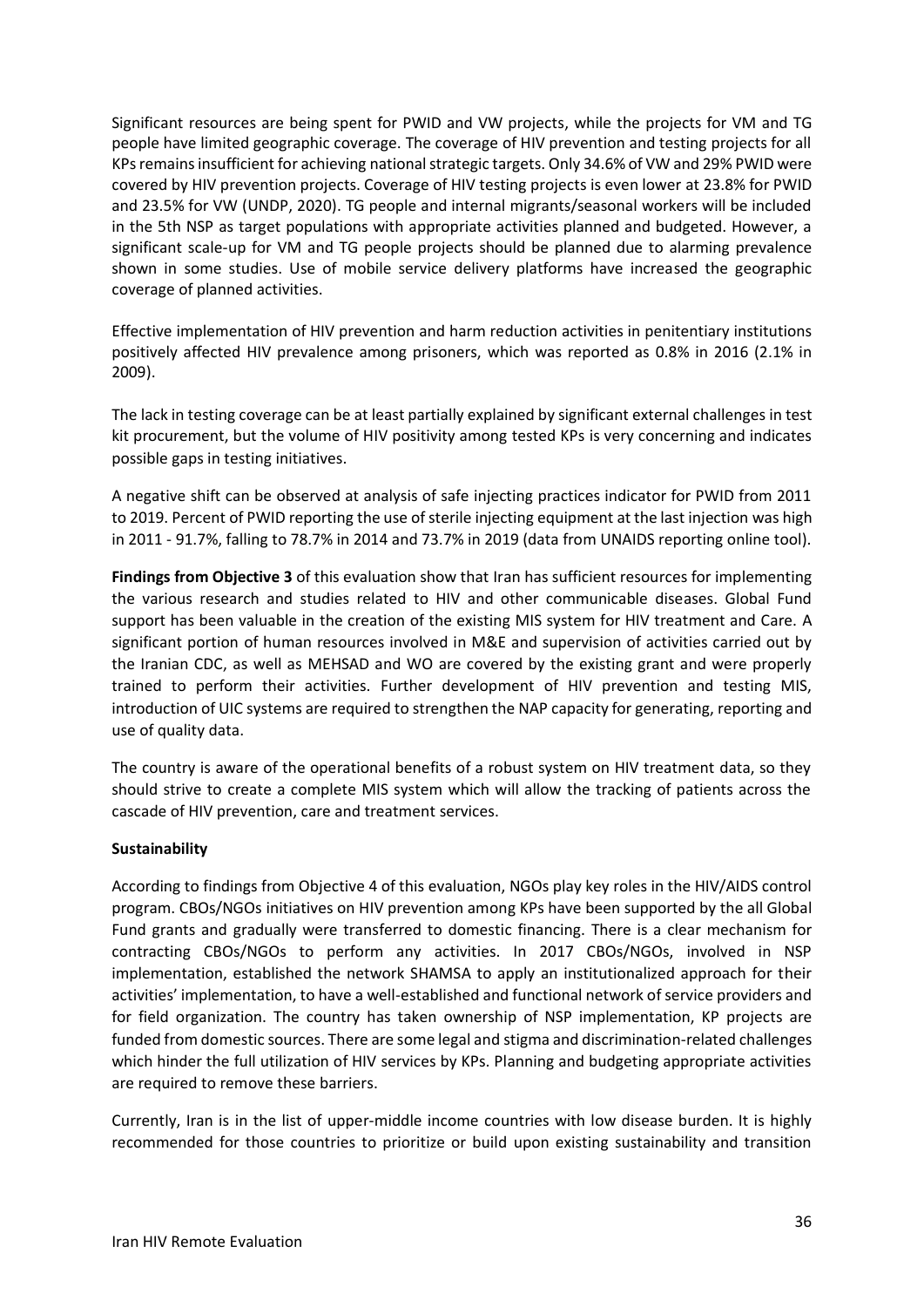planning during the 2020-2022 period. The country already has developed a Transition and Sustainability Planning document and submitted to the Global Fund.

Due to the existence of external challenges and as a result of the difficulties in procurement of some HIV commodities, equipment and ARVs, UNDP as a PR of the Global fund remains the only counterpart that can mitigate the consequences and ensure uninterrupted supply of these products. At this stage Iran should pay more attention to updating and improving of national LMIS in order to ensure proper inventory management and distribution.

Analysis relative to the Global Fund's Blueprint for Country Portfolio Priorities Analysis (v1.0) is provided below.

| <b>Dimension</b>                             | <b>Critical Activities</b>                                                                                                                                                                                                                                                                                                                                                                                                                                                                                                                                                                                                                                                                                                                                                               |
|----------------------------------------------|------------------------------------------------------------------------------------------------------------------------------------------------------------------------------------------------------------------------------------------------------------------------------------------------------------------------------------------------------------------------------------------------------------------------------------------------------------------------------------------------------------------------------------------------------------------------------------------------------------------------------------------------------------------------------------------------------------------------------------------------------------------------------------------|
| Find and effectively treat more<br>cases     | Iran has updated their national HIV testing protocols,<br>$\overline{\phantom{a}}$<br>moved away from Western blotting; however, the level of<br>KPs' HIV testing remains low due to challenges on<br>procurement of sufficient quantities of test kits and<br>possible programmatic gaps. Only 51% PLHIV on ART had a<br>viral load test in 2019.<br>Dolutegravir based ART regimens was introduced in 2019<br>$\qquad \qquad -$<br>and all eligible patients were switched to more effective<br>and simplified treatment regimens.<br>Only 25% of estimated PLHIV is on ART.                                                                                                                                                                                                           |
| <b>Prevention of new cases</b>               | There is no observed increase in coverage of HIV<br>$\blacksquare$<br>prevention programs among KPs.<br>VM are legally prosecuted. VM, VW and TG people face<br>significant stigma and discrimination and violence, which<br>inhibit their ability to seek preventative and testing<br>services, as well as adhere to ART.                                                                                                                                                                                                                                                                                                                                                                                                                                                               |
| Increase funding available for<br><b>HIV</b> | Currently, an overwhelming majority of HIV NSP funding is<br>$\qquad \qquad -$<br>covered from domestic sources, external financing is used<br>to cover some programmatic gaps.<br>At this point all KP programs financing is covered from<br>domestic sources, external financing is used for HIV test<br>kits procurement and M&E activities.<br>CBOs are being contracted by the government.<br>Gradual increase in HIV/AIDS financing has been planned,<br>however, due to external sanctions and as a result $-$ poor<br>economic situation and national currency devaluation, it is<br>not clear whether the previous commitments will be made.<br>Except for the Global fund and government expenditures,<br>minimal private and charity funds are used for financing<br>HIV NSP. |
| Reduce cost of fighting (HIV)                | There is no evidence for price reduction and PSM<br>$\overline{\phantom{a}}$<br>improvement, total economic embargo on Iran has made<br>the situation worse.                                                                                                                                                                                                                                                                                                                                                                                                                                                                                                                                                                                                                             |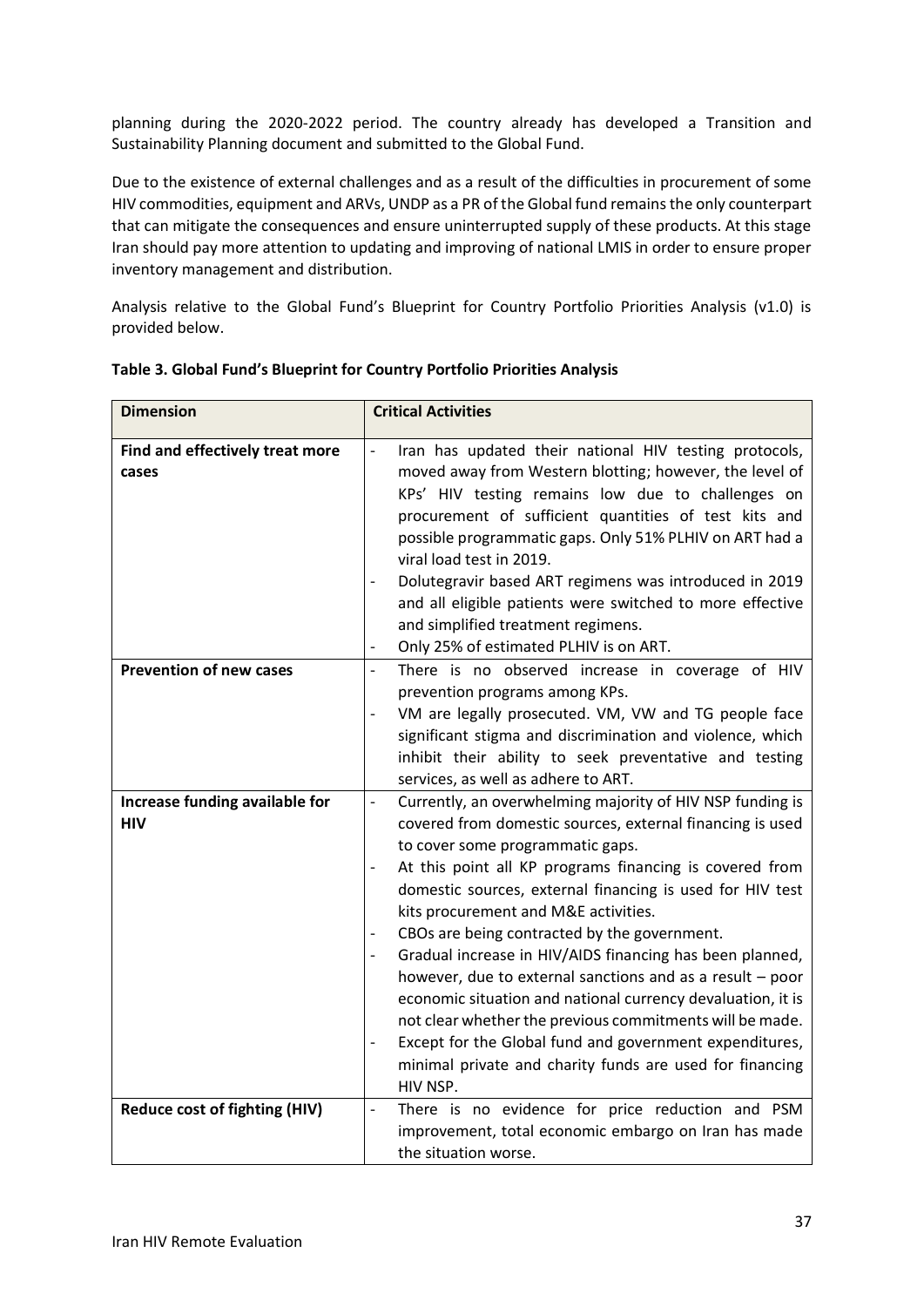|  | HIV case management protocols were updated in 2019,           |
|--|---------------------------------------------------------------|
|  | simplified treatment regimens have been introduced, six       |
|  | months' supply of ARVs is being provided for some PLHIV.      |
|  | There is no task shifting implemented, however, it is highly  |
|  | recommended. A standardized and simplified mechanism          |
|  | for ART provision and ARV distribution twill maximize the     |
|  | role of primary health care and community-led care can be     |
|  | piloted and deployed in order to make the use of available    |
|  | human resources more efficient. Additionally, mobile          |
|  | service delivery points can serve as a platform for ARV       |
|  | distribution or point of HIV care.                            |
|  | Evidence in scale-up of HIV prevention activities has not     |
|  | been observed, coverage for all KPs still remains low.        |
|  | ART program piloting and integration is planned for TB        |
|  | clinics, harm reduction centers, MMT clinics, DICs, shelters, |
|  | and mobile clinics.                                           |
|  |                                                               |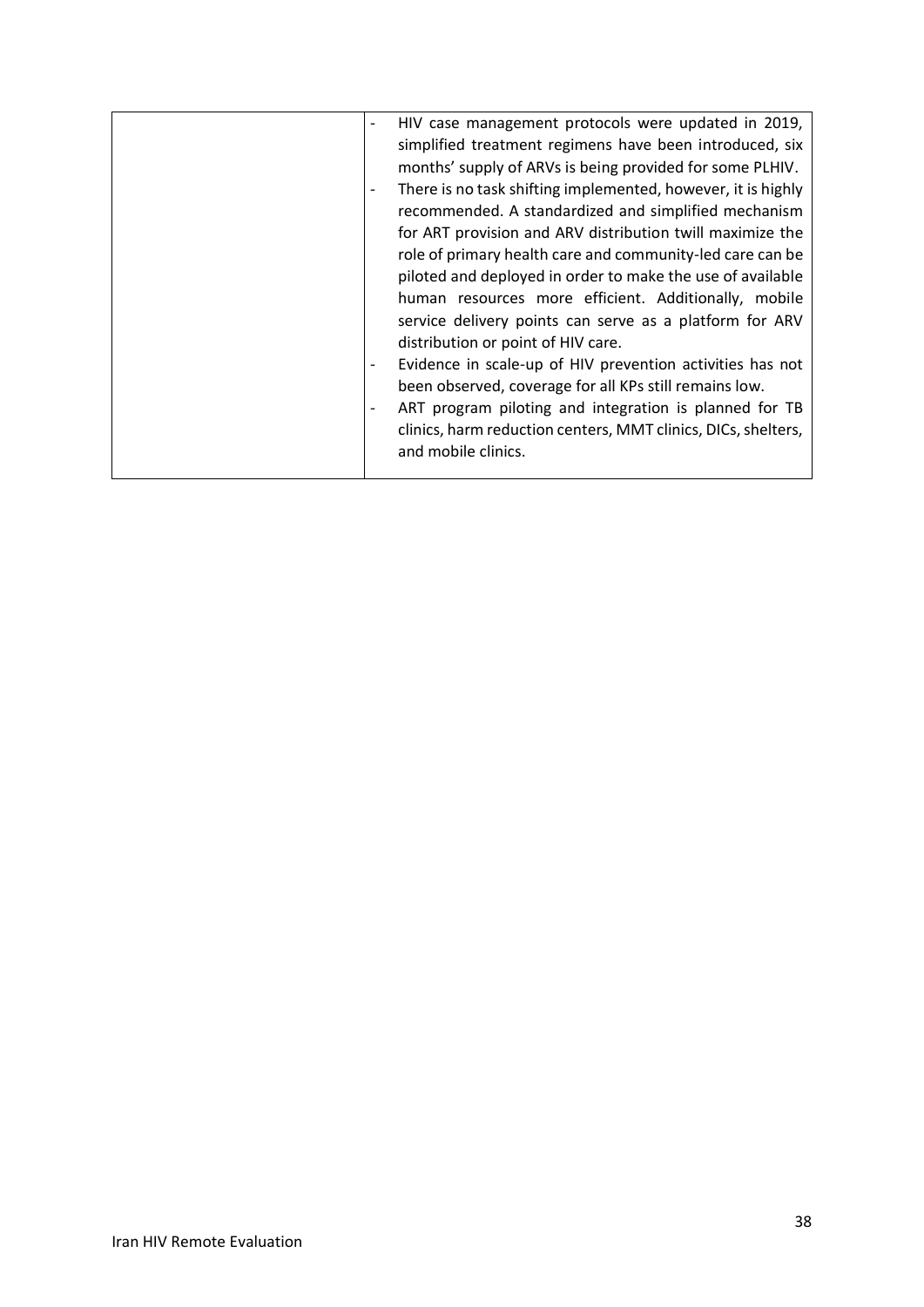## **Recommendations**

| $\sharp$       | <b>Major Recommendations</b>                                                                                                                                                                                                                                                                                                                                                                                                                                                                                                                                                                                                                                                                                                                                                                                                                                                                                                                                                 | <b>Priority</b> | Who to implement?        | By when?                                               | <b>Implications for Global Fund funding</b>                                                                                                                                                                                                                                                                                                                                                                                                                       |
|----------------|------------------------------------------------------------------------------------------------------------------------------------------------------------------------------------------------------------------------------------------------------------------------------------------------------------------------------------------------------------------------------------------------------------------------------------------------------------------------------------------------------------------------------------------------------------------------------------------------------------------------------------------------------------------------------------------------------------------------------------------------------------------------------------------------------------------------------------------------------------------------------------------------------------------------------------------------------------------------------|-----------------|--------------------------|--------------------------------------------------------|-------------------------------------------------------------------------------------------------------------------------------------------------------------------------------------------------------------------------------------------------------------------------------------------------------------------------------------------------------------------------------------------------------------------------------------------------------------------|
| $\mathbf{1}$   | Despite the existing economic situation, the<br>country should ensure its transition plan and<br>roadmap are integrated into the planning and<br>budget for the 5th NSP. A gradual increase of<br>domestic resources should be reflected in the<br>new document. Due to floods, sanctions and<br>COVID-19, the assumptions in current<br>transition planning may need to be revisited:<br>a transition preparedness reassessment will<br>reveal the gaps that should be addressed<br>while planning transition.<br>It should also be ensured that the NSP<br>$\bullet$<br>budget incorporates expenditures for<br>National HIV implementation of the M&E<br>plan.<br>The NSP and transition preparedness<br>$\bullet$<br>reassessment should also ensure the<br>inclusion of HIV sub-accounts in annual<br>National Health Accounts to allow the<br>capture of the total expenditure on<br>HIV/AIDS and monitoring of finances from<br>public, private and external sectors. | High            | NAP/SIP/Technical groups | Immediately                                            | TA may be needed in transition<br>preparedness<br>reassessment<br>update of roadmap.<br>Considering the challenges that<br>the country met during the last<br>two years (earthquake, flood,<br>Covid -19), the country may seek<br>funding for emergency responses<br>and the introduction of new<br>technologies. This approach is<br>outlined in "Overview of the 2020-<br>2022 Allocations the Global Fund<br>allocations<br>Catalytic<br>and<br>Investments". |
| $\overline{2}$ | Address enabling environment factors:                                                                                                                                                                                                                                                                                                                                                                                                                                                                                                                                                                                                                                                                                                                                                                                                                                                                                                                                        | High            | NAP/SIP/Ministry         | Immediately<br>(related to 5 <sup>th</sup><br>NSP) and | Piloting<br>the<br>innovative<br>approaches within S&D strategy<br>and involvement of clergy in                                                                                                                                                                                                                                                                                                                                                                   |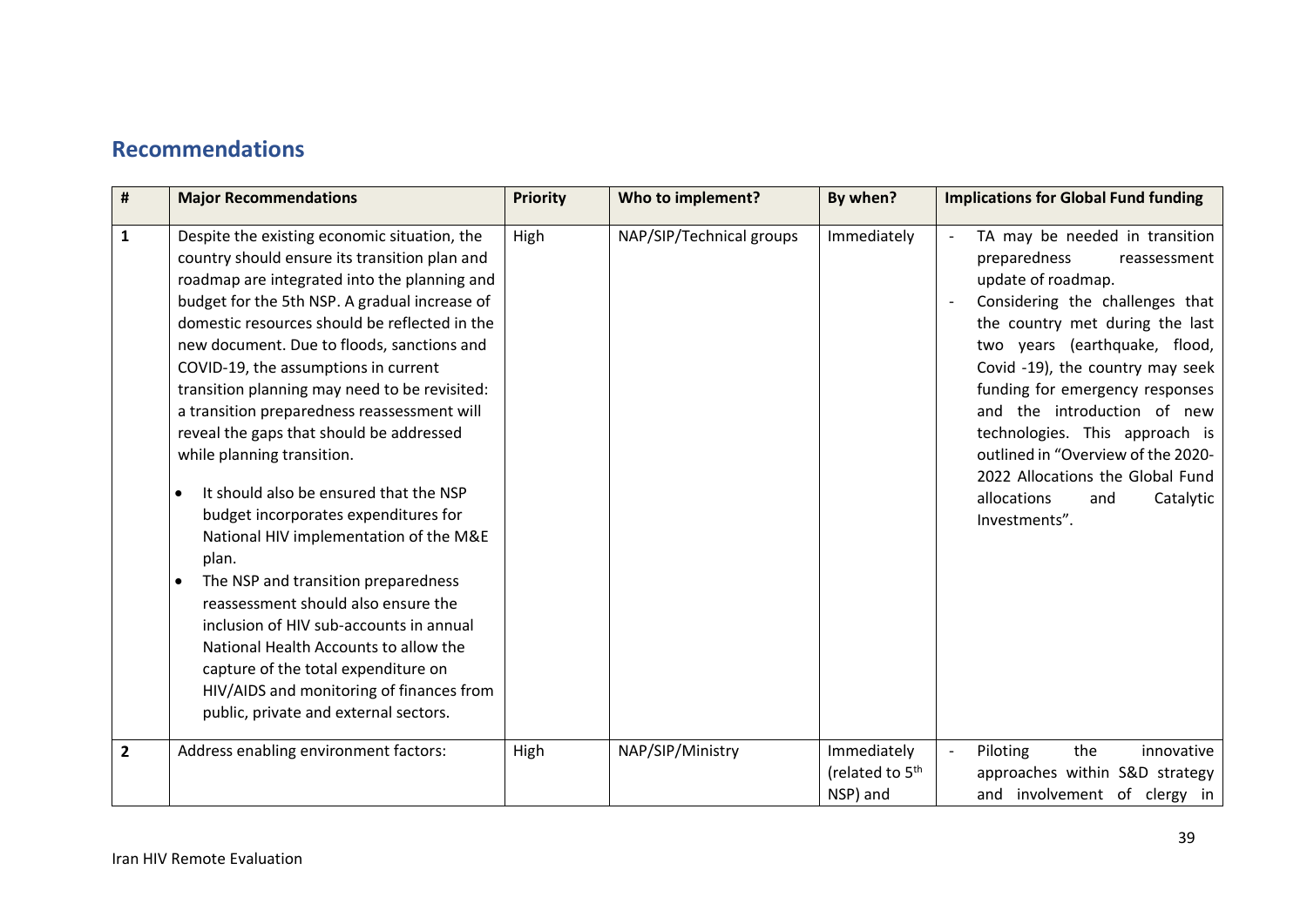|                         | HIV stigma is one of the major<br>$\bullet$<br>contributing factors in failing to achieve<br>90-90-90 goals. The S&D strategy should<br>significantly contribute to HIV service<br>provision. Technical groups and<br>stakeholders should ensure proper<br>budgeting of S&D strategy in 5th NSP. The<br>data collected through PLHIV Stigma<br>Index 2 must be used to design activities<br>aimed at S&D elimination.                                          |      |         | ongoing for<br>next 3 years | processes may be an implication<br>for future funding.                                                                                    |
|-------------------------|----------------------------------------------------------------------------------------------------------------------------------------------------------------------------------------------------------------------------------------------------------------------------------------------------------------------------------------------------------------------------------------------------------------------------------------------------------------|------|---------|-----------------------------|-------------------------------------------------------------------------------------------------------------------------------------------|
|                         | Efforts advocating changes in punitive<br>laws for KPs should be intensified as much<br>as possible. Some progress has been<br>observed in recent years but not<br>sufficient to significantly reduce legal<br>barriers to HIV services.                                                                                                                                                                                                                       |      |         |                             |                                                                                                                                           |
|                         | The initiation of dialogue with clergy at<br>$\bullet$<br>various levels and their gradual<br>involvement in some activities (e.g.<br>stigma elimination or awareness raising<br>related to harm of drug use) can be<br>considered for involving them in BCC and<br>HIV awareness raising campaigns. The<br>perspective of their involvement in 5th<br>NSP development and including them as<br>implementers of some activities of NSP<br>should be discussed. |      |         |                             |                                                                                                                                           |
| $\overline{\mathbf{3}}$ | Core HIV prevention services for organizations<br>working under MoHME, MEHSAD and WO, to<br>some extent, are providing overlapping<br>services. Improvements in mapping of                                                                                                                                                                                                                                                                                     | High | NAP/SIP | 2020 if<br>possible         | be needed for KP<br><b>TA</b><br>may<br>programs, HIV testing strategies<br>assessment and improvement in<br>linkage to care improvement. |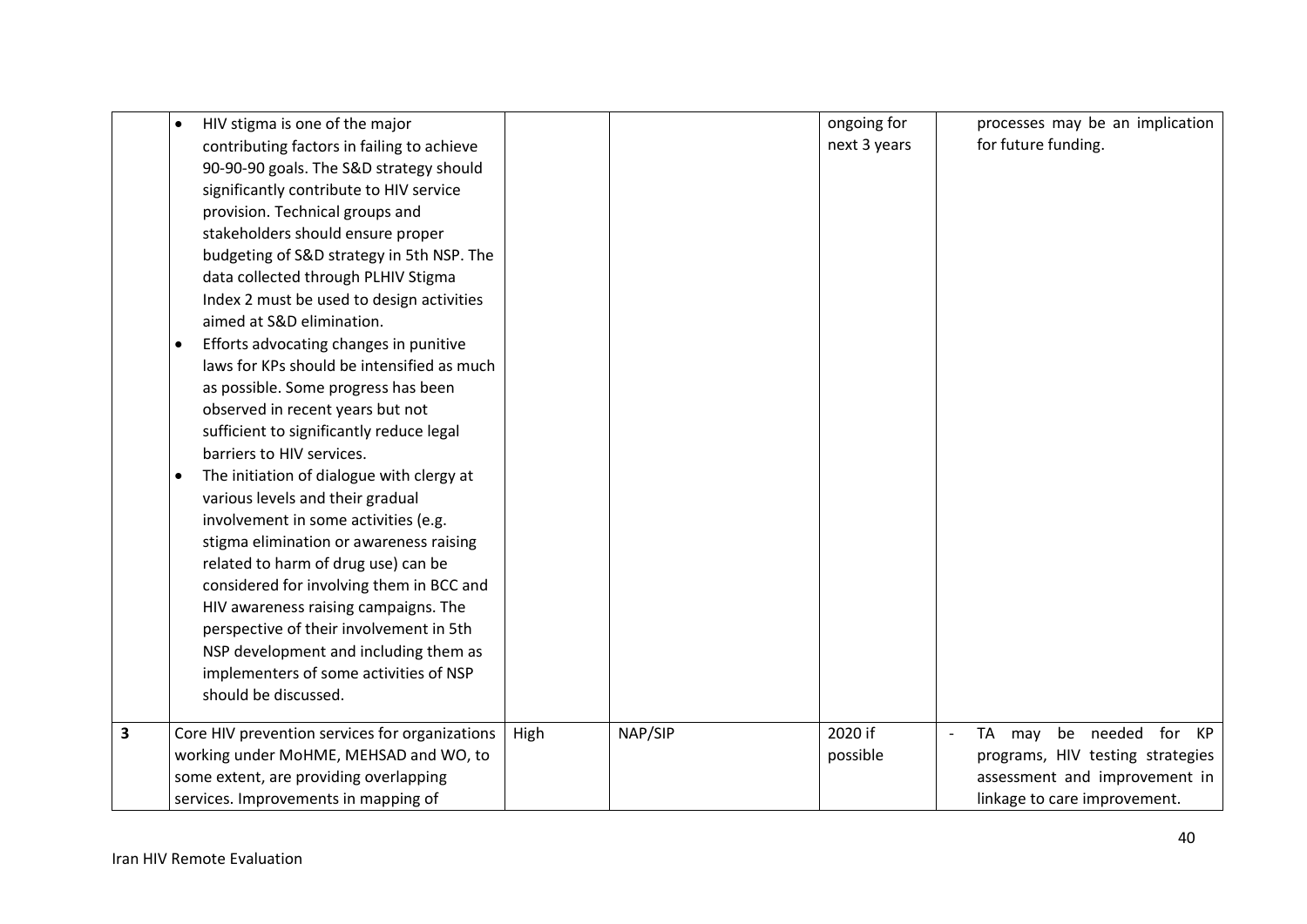of facilities working in the same geographic area and of the services provided by them. • Urgent activities aimed at defining the HIV prevalence among VM are required to adequately plan and

services, creation of online and interactive maps are desirable. Field workers of these organizations should have a clear knowledge

> within this population . • Task shifting - the scope of work for outreach workers should be expanded and reconsidered. **For example, outreach workers can provide rapid HIV RD testing in the field.** Expanding HIV testing services to trained lay providers working in the community may help to increase access to these services and their acceptability to people from key populations and other priority groups. Improvements would also be needed in the client registration system, and appropriate trainings should be provided to the personnel on regular basis.

scale -up HIV prevention activities

• During some interviews the evaluators were informed that KP representatives - peers/leaders reach more effectively the target audience, so the model of including one peer -

Application of modern financing (e.g. results based financing) or new testing (e.g. social network strategies to reach the extended networks and sexual partners of KPs, especially VM and VW) strategies for reaching more KPs and covering PLHIV can be piloted during the next Global Fung grant. The assessment of piloted activities must be done after at least a year of implementation. If there is no strong evidence in numbers of reached or tested proved by reliable data , the pilots should be discontinued. In case of success it should be transferred to domestic financing.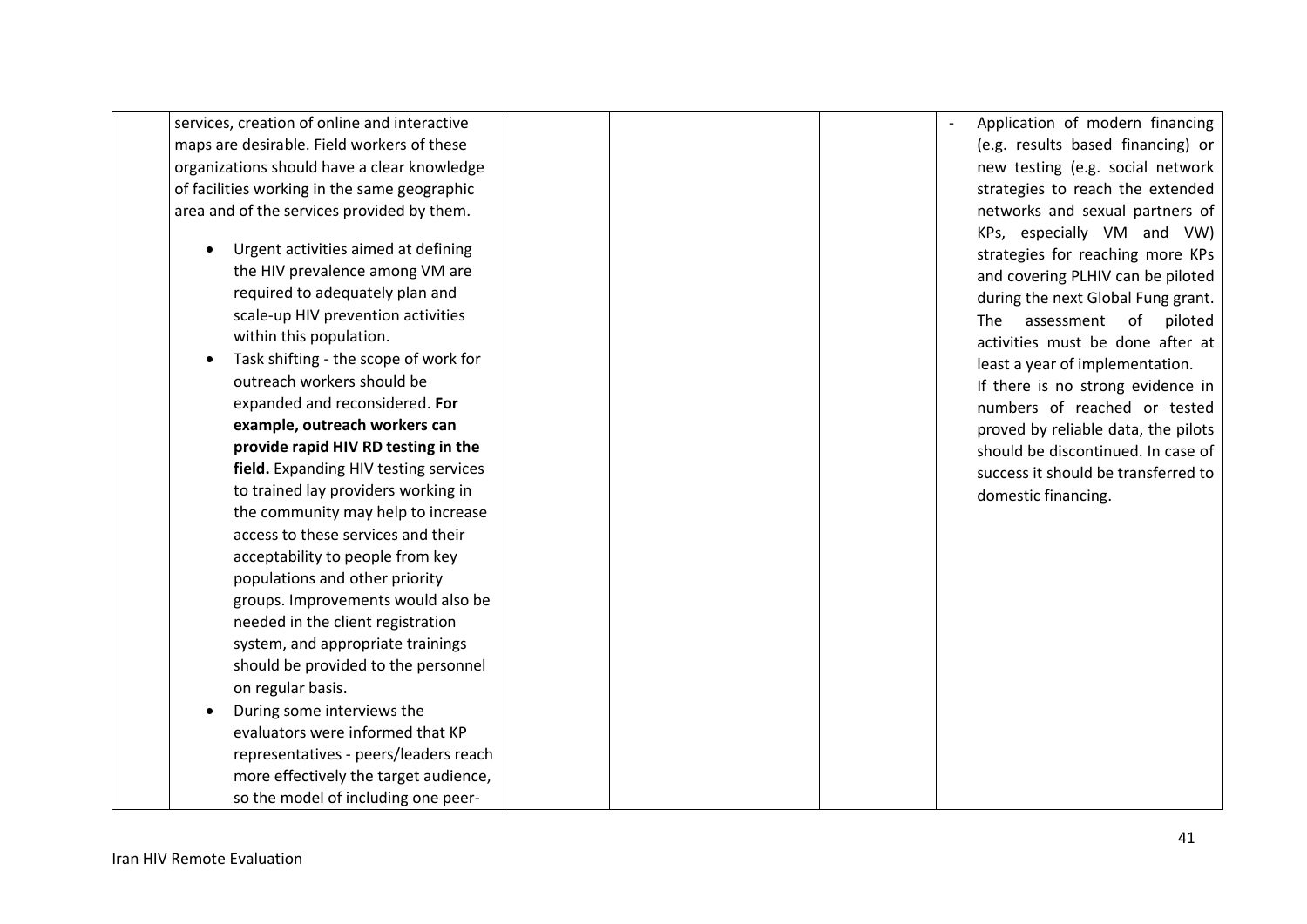|   | staff in each outreach team is useful,                |          |                     |             |                                    |
|---|-------------------------------------------------------|----------|---------------------|-------------|------------------------------------|
|   | but it would be beneficial to increase                |          |                     |             |                                    |
|   | the proportion of peers within team                   |          |                     |             |                                    |
|   | structures to increase the reach.                     |          |                     |             |                                    |
|   |                                                       |          |                     |             |                                    |
| 4 | Train and retrain Primary Health Care                 | Moderate | NAP/SIP/Ministry of | By end 2021 | There is no direct implication for |
|   | providers to:                                         |          | Education           |             | Global Fund funding.               |
|   |                                                       |          |                     |             |                                    |
|   | Minimize stigma and discrimination                    |          |                     |             |                                    |
|   | against PLHIV within general healthcare               |          |                     |             |                                    |
|   | infrastructure                                        |          |                     |             |                                    |
|   | Raise awareness among physicians and<br>$\bullet$     |          |                     |             |                                    |
|   | increase awareness of general population              |          |                     |             |                                    |
|   | via reach of the general medical                      |          |                     |             |                                    |
|   | community                                             |          |                     |             |                                    |
|   | Increase coverage and testing at earlier<br>$\bullet$ |          |                     |             |                                    |
|   | stages by providing more HIV testing at               |          |                     |             |                                    |
|   | primary health centers, in addition to VCT            |          |                     |             |                                    |
|   | Centers.                                              |          |                     |             |                                    |
|   | Increase access to treatment provision<br>$\bullet$   |          |                     |             |                                    |
|   | and reduce losses to follow up.                       |          |                     |             |                                    |
|   |                                                       |          |                     |             |                                    |
|   | Provide text messaging interventions through          |          |                     |             |                                    |
|   | PHCs and Positive Clubs in order to increase          |          |                     |             |                                    |
|   | linkage to care, from the onset of diagnosis,         |          |                     |             |                                    |
|   | and further reduce losses to follow up and            |          |                     |             |                                    |
|   | improve adherence.                                    |          |                     |             |                                    |
|   | Consider use of digital platforms and                 |          |                     |             |                                    |
|   | interventions such as video-based                     |          |                     |             |                                    |
|   | information, messages and counselling where           |          |                     |             |                                    |
|   | feasible like in high-volume clinics with             |          |                     |             |                                    |
|   |                                                       |          |                     |             |                                    |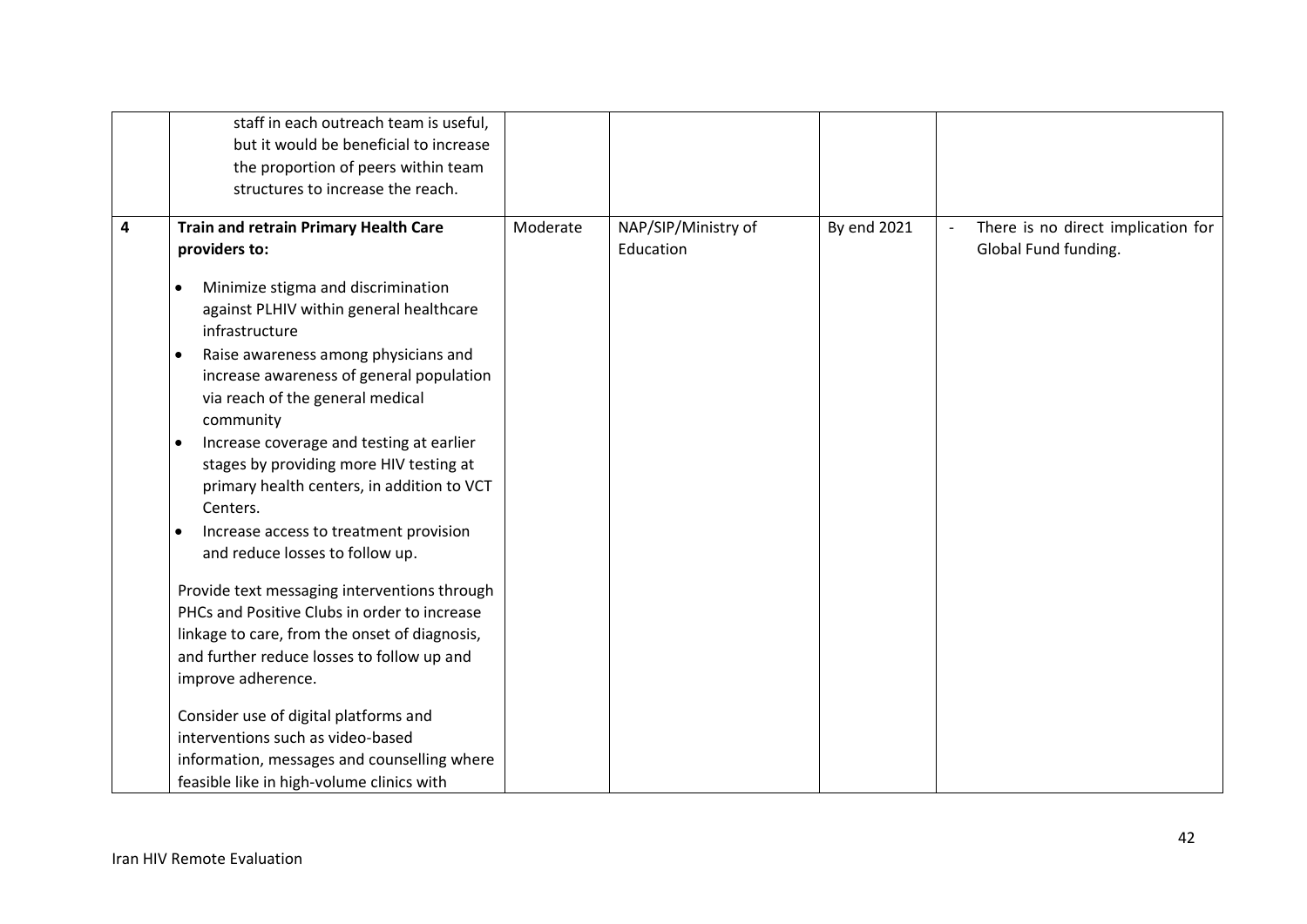|                | suboptimal HTS coverage. These platforms<br>can be particularly appealing to adolescents,<br>young people and key populations. This<br>approach should be piloted in PHC clinics.                                                                                                                                                                                   |                 |                   |             |                                                                                                                                                                                                                                                                                                               |
|----------------|---------------------------------------------------------------------------------------------------------------------------------------------------------------------------------------------------------------------------------------------------------------------------------------------------------------------------------------------------------------------|-----------------|-------------------|-------------|---------------------------------------------------------------------------------------------------------------------------------------------------------------------------------------------------------------------------------------------------------------------------------------------------------------|
| #              | <b>Minor Recommendations</b>                                                                                                                                                                                                                                                                                                                                        | <b>Priority</b> | Who to implement? | By when?    | <b>Implications for Global Fund funding</b>                                                                                                                                                                                                                                                                   |
| 5              | The recent BBS and PSE data significantly<br>differ from the previous studies and cannot<br>be compared due to various sampling<br>methods. At this moment triangulation is<br>seen as a most valuable and feasible<br>approach to validate the results of these<br>studies, particularly HIV prevalence among<br>PWID.                                             | High            | NAP/SIP           | Immediately | Taking into account the urgency of<br>data validation process, the use of<br>savings from current Global Fund<br>grant can be considered from<br>Global Fund County Team. Strong<br>analytical report should be<br>submitted to Global Fund as soon<br>as possible, preferably prior to the<br>next proposal. |
| 6              | Despite the negative attempts in introducing<br>the Unique Identification Code (UIC) system<br>for KPs, Iran must consider and seek for the<br>new evidence-based approaches to introduce<br>a UIC system for KPs receiving the HIV<br>prevention and harm reduction services.                                                                                      | High            | NAP/SIP           | 2021        | TA provision can be considered<br>within the scope of the next<br>Global Fund grant                                                                                                                                                                                                                           |
| $\overline{7}$ | Due to the existence of external challenges<br>and as a result of the difficulties in<br>procurement of some HIV commodities,<br>equipment and ARVs, UNDP as a PR of the<br>Global fund remains the only counterpart that<br>can mitigate the consequences and ensure<br>uninterrupted supply of these products. At<br>this stage Iran should pay more attention to | Moderate        | NAP/SIP           | Ongoing     | There is no direct implication for<br>Global Fund funding.                                                                                                                                                                                                                                                    |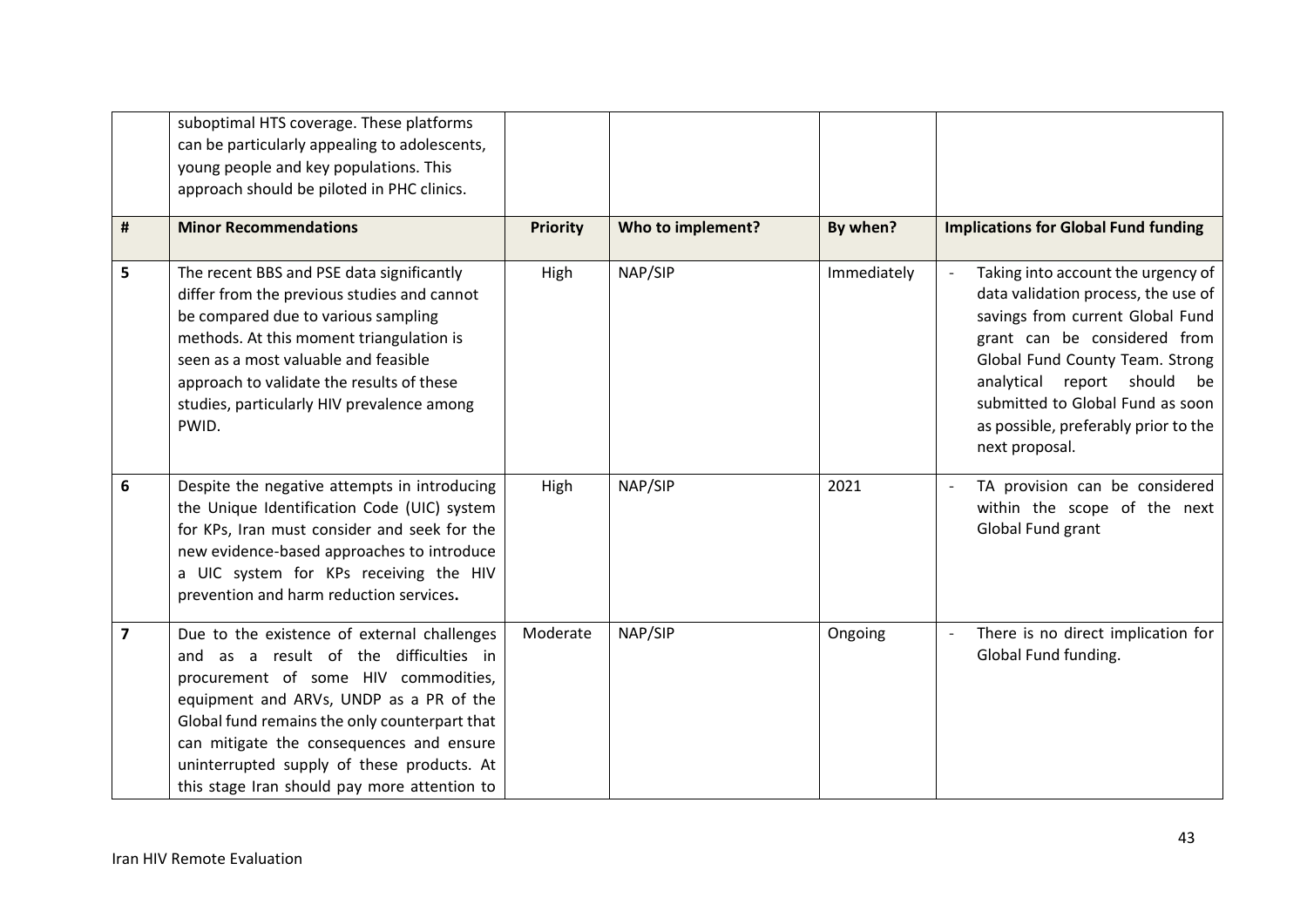|   | updating and improving of national LMIS in<br>inventory<br>order<br>proper<br>ensure<br>to<br>management and distribution.                                                                                                                           |          |         |      |                                                            |
|---|------------------------------------------------------------------------------------------------------------------------------------------------------------------------------------------------------------------------------------------------------|----------|---------|------|------------------------------------------------------------|
| 8 | Update of "One Health tool" or "Optima"<br>software application will help decision-<br>makers, program managers and funding<br>partners to achieve maximum impact with<br>the available funding for the HIV response<br>and plan for sustainability. | Moderate | NAP/SIP | 2021 | There is no direct implication for<br>Global Fund funding. |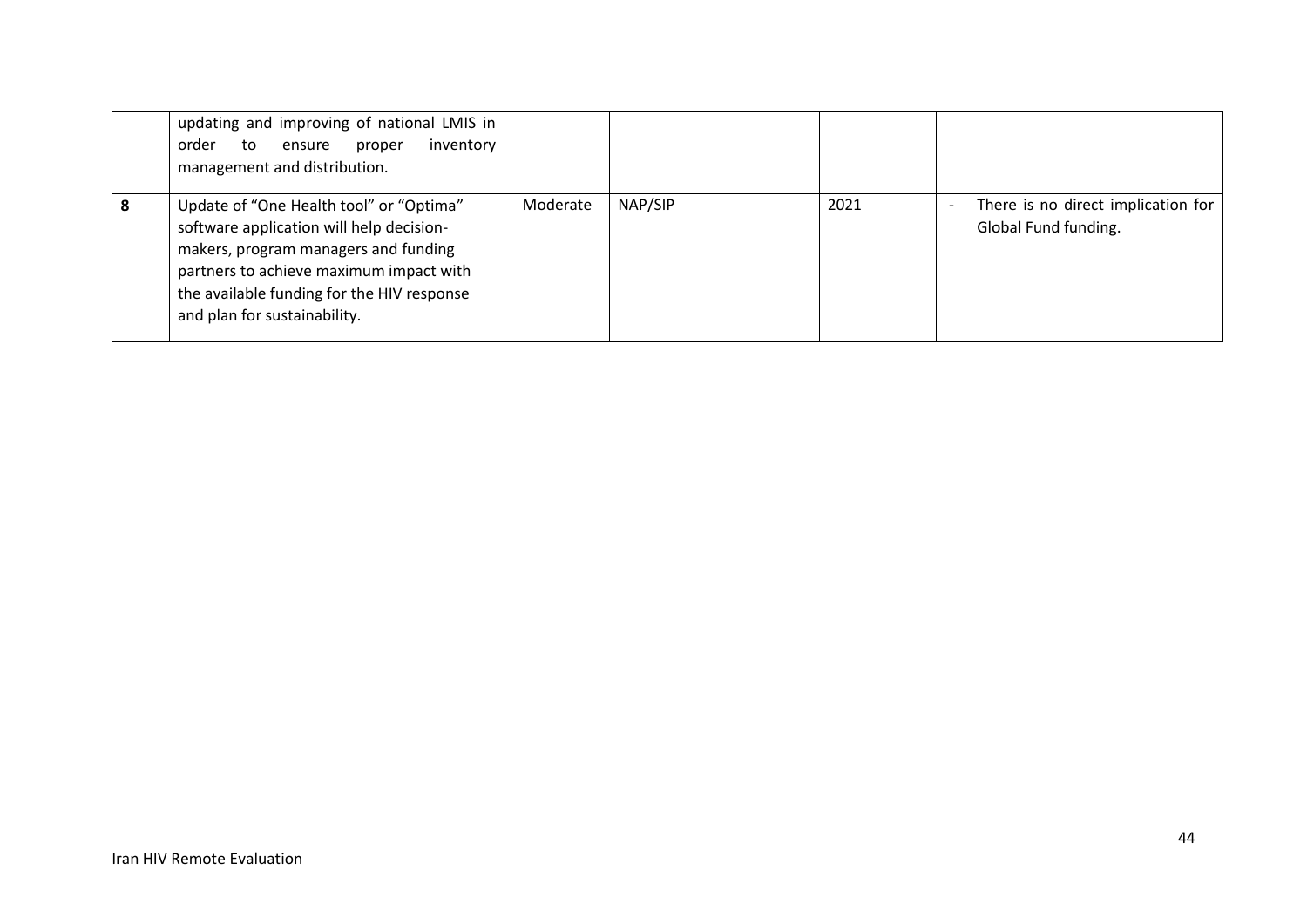## References

Abbasi, M., Akrami, F., Abbasian, L., Ehsanpour, S.R., Naseri Rad, M. (2017). HIV / AIDS legal environment assessment plan in Iran.

Aboulhallaje, M., Najafi, B. (2017). National AIDS Spending Assessment.

AIDS Office of the Infectious Diseases Management Center of the MoHME. (2017). HIV/AIDS elderly people treatment guide.

Akbarpour S., Mehdi Gouya, M., Kazerouni, P.A. (2020). A Serological Behavioral Study of HIV in Iranian Women at Highest Risk of HIV Infection using Respondent-driven Sampling.

Country Coordinating Mechanism Iran. (2017). Towards sustainable transition of Global Fund Support.

Darvishi, Z.A., Doroudi, F., Madani., N. (2018). Fuzzy Modeling of the Enactment of Stigma by Healthcare.

Health Law National Research Center/UNAIDS. (2020). Investigation of Ethical and Legal Breaches of the Strategic Plan for HIV Prevention and Control and Development of Regulations for the Prevention and Prevention of Stigma and Discrimination against People with HIV in Health Care Providing Situations.

Human Rights Watch. (2019). Iran: Sanctions threatening health.

Iran Ministry of Health, Monitoring and Evaluation. (2018). Assessment of PMTCT Surveillance System in the Islamic Republic of Iran.

Iran Ministry of Health, Monitoring and Evaluation. (2018). Expansion of primary health care system for achieving universal health coverage in urban areas.

Iran Ministry of Health, Monitoring and Evaluation. (2018). Final Report of the HIV / AIDS Legal Environment Assessment.

Iran Ministry of Health, Monitoring and Evaluation. (2019). Study "Study of places with priority in providing HIV prevention services in men at highest risk of HIV" (PLACE).

Islamic Confutative Assembly (2015). Law on the Sixth Five-Year Economic, Cultural and Social Development Plan for 1396-1400 - Sixth Five-Year Development Plan (2016-2021).

Joint United Nations Programme on HIV/AIDS (UNAIDS). (2018). Global AIDS Monitoring, Country progress report – Iran.

Joint United Nations Programme on HIV/AIDS (UNAIDS). (2020). Online games fighting HIV stigma and discrimination in the Islamic Republic of Iran.

Khodayari-Zarnaq, R., Mosaddeghrad, A.M., Nadrian, H., Kabiri, N., & Ravagh, H. (2019). Comprehensive analysis of the HIV/AIDS policy-making process in Iran. Health Res Policy Systems; Published online 2019 Jul 19. doi: 10.1186/s12961-019-0466-6.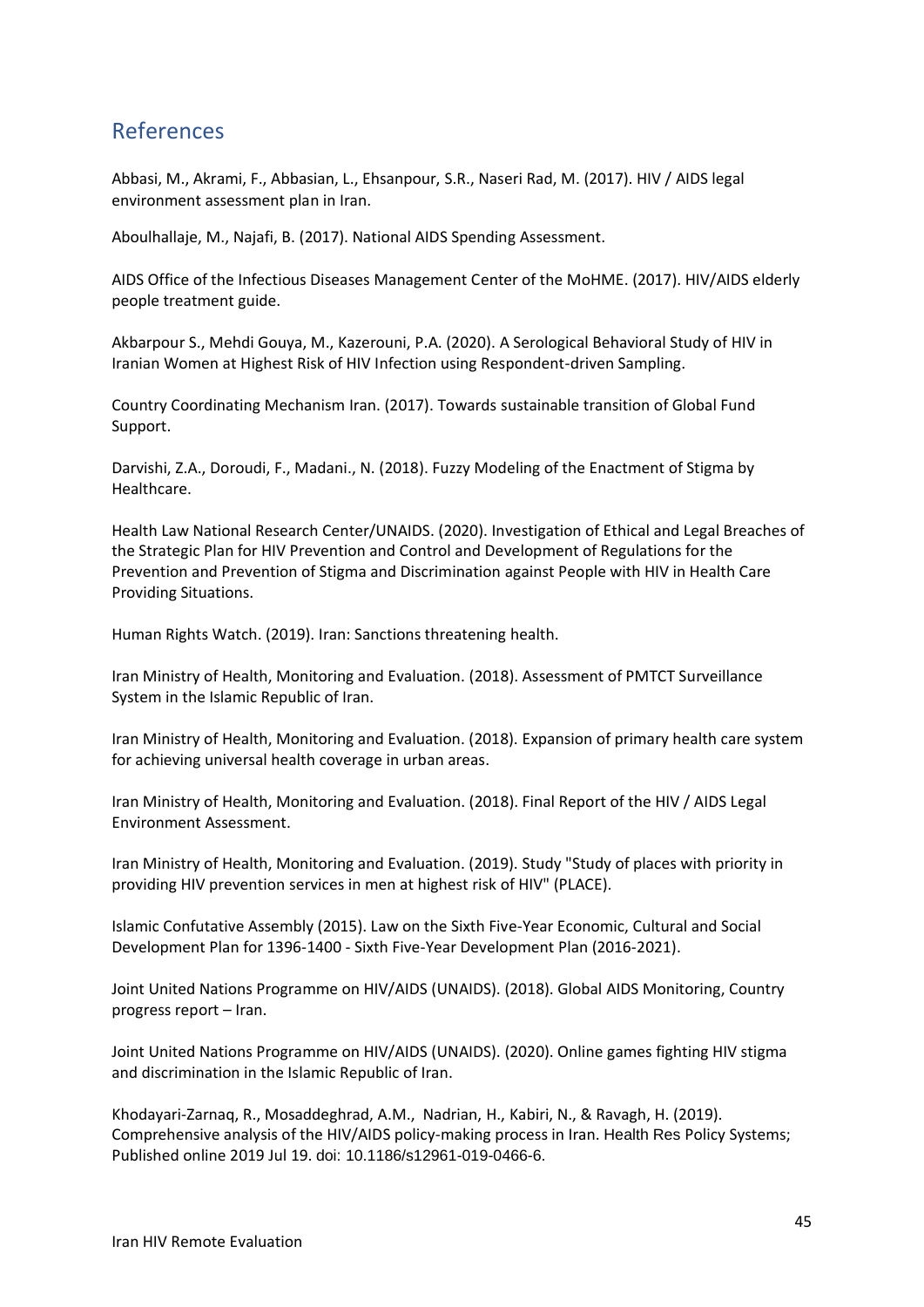National AIDS Committee. (2018). The Summary of Fourth National Strategic Plan for AIDS Control in the Islamic Republic of Iran.

National AIDS Committee – Monitoring and Evaluation Committee. (2018). Monitoring and evaluation plan 2015-2019.

REDXIR. (2019). National Program on Reducing Discrimination against People Living with HIV/AIDS among Healthcare Professions Students. Pilot Executive Report.

Setayesh, S., & Makey, T.K. (2016). Addressing the impact of economic sanctions on Iranian drug shortages in the joint comprehensive plan of action: promoting access to medicines and health diplomacy.

Sharifi, H., Ghalekhani, N., Tavakoli, T., Ismaili, M., Mustafavi, L., Goya, M.M., Akbar, A., Kazeruni, P.A., Mirzazadeh, A., Akbarpour, S., Sharafi, H., Valipour, A. (2019). A Serological Behavioral Study of HIV among PWID using Respondent-driven Sampling.

United Nations Development Programme (UNDP). (2017). IRN-H-UNDP, Budget summary 2018-2021.

United Nations Development Programme (UNDP). (2019). Iran's Experience on Provision of HIV Services through Mobile Facilities.

United Nations Development Programme (UNDP). (2020). Progress report with Disbursement request (1 April 2020 – 31 March 2020).

United Nations Development Programme (UNDP). (2020). 5<sup>th</sup> National Strategic Plan Update.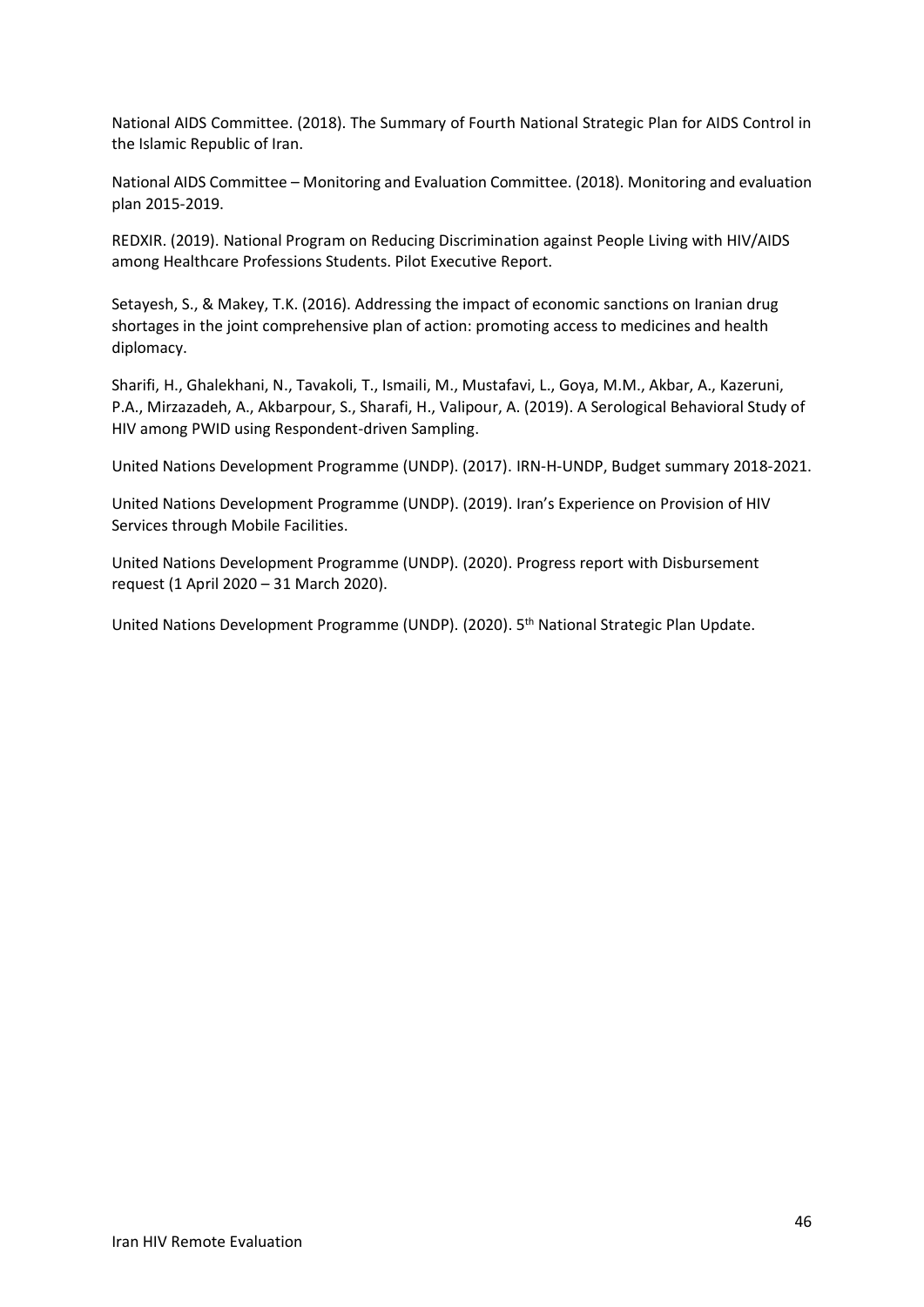## Supplemental Information

Please see the following **document** for information regarding additional project background, specific methodology, and limitations of this evaluation.